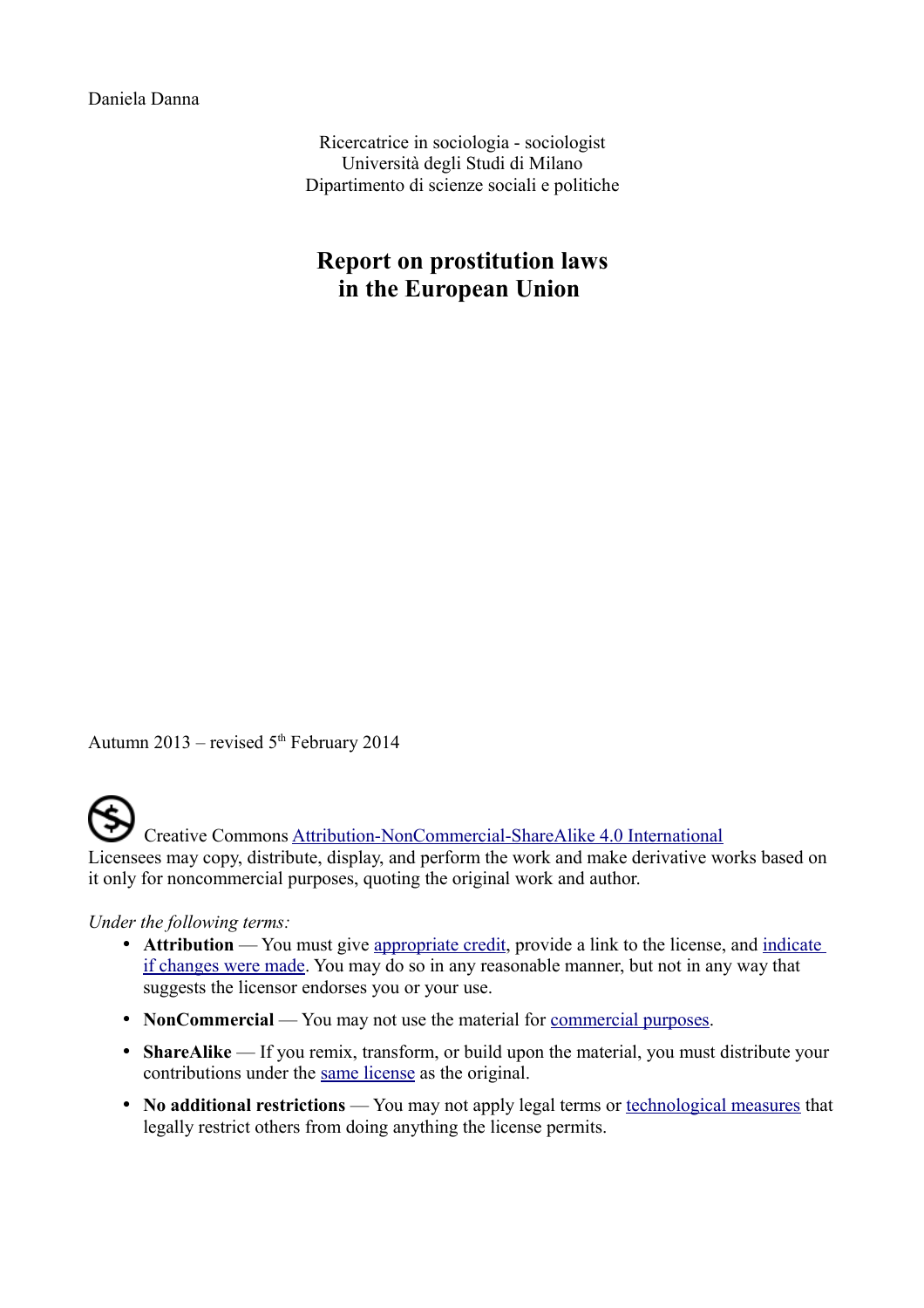## **Table of contents**

| 1) Foreword: overview at the EU level                                                                                                                                                                                                                | p. 3                                      |
|------------------------------------------------------------------------------------------------------------------------------------------------------------------------------------------------------------------------------------------------------|-------------------------------------------|
| 2) Terminology                                                                                                                                                                                                                                       | p. 5                                      |
| 3) Sociological definition of prostitution<br>3a) Legal definition of prostitution and legal terminology                                                                                                                                             | p. 5<br>p. 6                              |
| 4) Gender imbalances in the phenomenon<br>4a) Gender imbalances in legislation                                                                                                                                                                       | p. 8<br>p.10                              |
| 5) Four views of prostitution<br>5a) Tipology of legal situations: the prostitution contract in civil law<br>5b) "Classical" models of prostitution policy<br>5c) New models of prostitution policy<br>5d) Summary table of states and policy models | p. 10<br>p. 12<br>p. 13<br>p. 15<br>p. 17 |
| 6) Prostitution markets<br>6a) Legal provisions regarding prostitution in general<br>(GEOGRAPHICALLY SUBDIVIDED TABLES)                                                                                                                              | p. 18<br>p. 19                            |
| PÉNALISATION DE LA PROSTITUTION ET DU RACOLAGE<br>TABLEAU COMPARATIF on 10 Western European countries,<br>official survey for the French Sénat, March 2013                                                                                           | p. 21                                     |
| 6.1) Outdoor prostitution<br>6.1a) Legal provisions regarding outdoor prostitution<br>(GEOGRAPHICALLY SUBDIVIDED TABLES)                                                                                                                             | p. 22<br>p. 24                            |
| 6.2) Indoor prostitution<br>6.2a) Legal provisions regarding indoor prostitution                                                                                                                                                                     | p. 25                                     |
| (GEOGRAPHICALLY SUBDIVIDED TABLES)                                                                                                                                                                                                                   | p. 29                                     |
| 7) Forced prostitution and trafficking in human beings<br>7a) Legal notion of consent                                                                                                                                                                | p. 30<br>p. 31                            |
| 8) Consulted bibliography and grey literature                                                                                                                                                                                                        | file: report bibliography.doc             |

9) TABLES ON PENALIZATION ACCORDING TO POLICY MODEL p. 32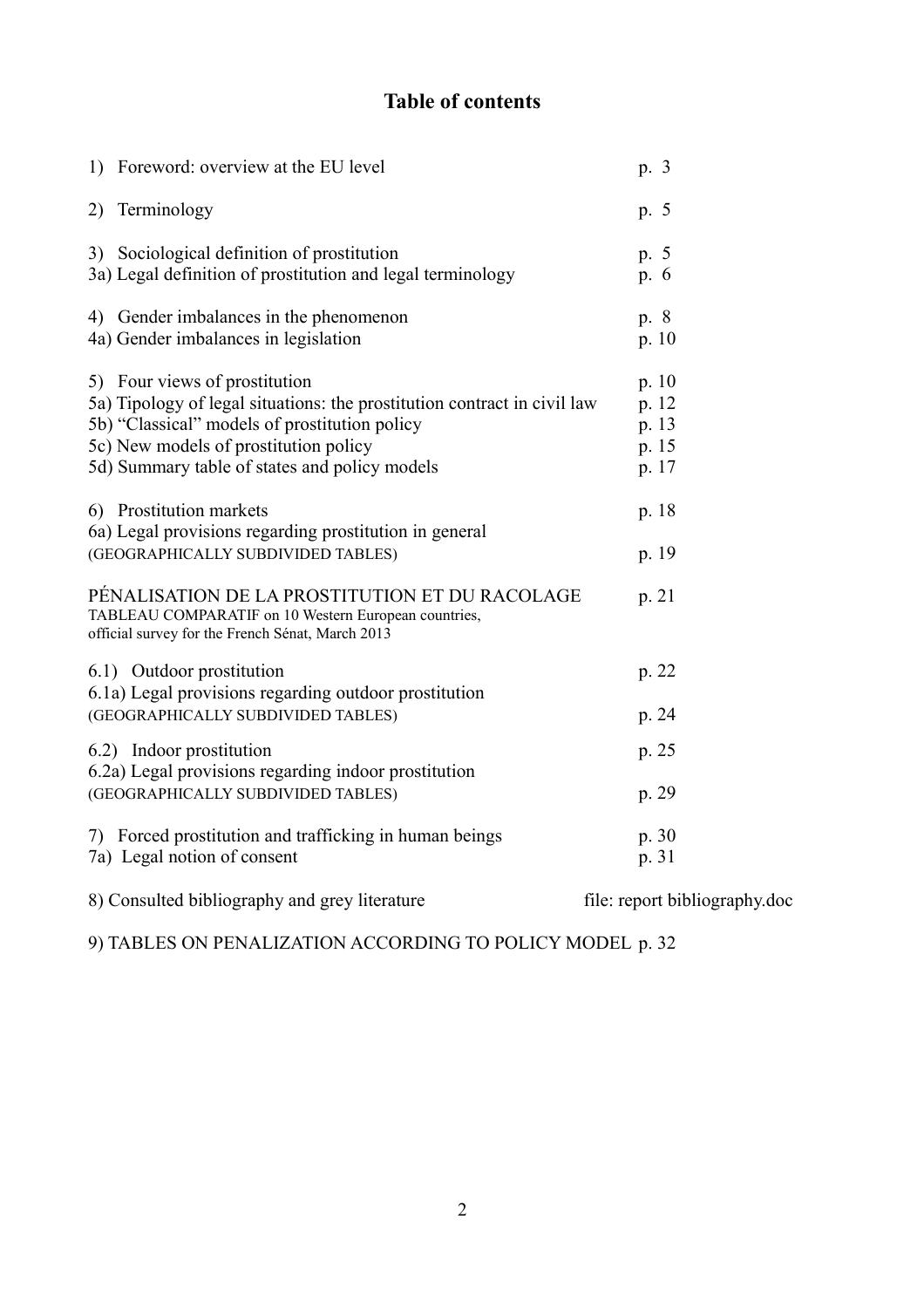#### **1) Foreword: overview at the EU level**

This *Report on prostitution laws in the European Union* presents very synthetically the laws that govern prostitution in 27 EU member states (Croatia not included), following a description of the phenomenon in its different realities based on sociological sources. Where the actual policies are known to markedly differ from the written law, this fact has been signalled. The description of the laws is to my best knowledge, I apologize for any mistake, that I will correct upon request. Nevertheless, as the laws about prostitution do not change at a high pace, the report should be considered sufficiently reliable for the majority of the 27 EU member states (before  $1<sup>st</sup>$  July 2013, when Croatia joined the Union).

The gap between laws (that are in general quite repressive) and actual policies is big. This can have pragmatic reasons: prostitution is so widespread in the EU member states that *de facto* tolerance and formal or informal arrangements as to where it can take place are the answer often chosen by authorities at the local level. The diffusion of the commercial exchange of sexual services for money can be grasped from surveys that ask men whether they have ever bought sex. The percentage who answers positively to this question is usually around 10%. In Sweden it is 8% (Kuosmanen 2009, 368) decreasing from 12.7% (Månsson 1998) before criminalisation (and its increase of the taboo surrounding prostitution); 25% in the UK and in the USA (1995 rate), notwithstanding the fact that in both countries (with the exception of some counties in the state of Nevada) prostitution is forbidden (Brooks-Gordon 2006, p. 48 ff.); 32% in Spain<sup>[1](#page-2-0)</sup>. I consider this to be the lower "floor," while more realistic estimates should be higher, since the positive answer to this question (even when formulated as neutrally as possible and referenced to one's whole lifetime) means participation in a highly stigmatized (if not illegal) activity, which is difficult to admit to even in a survey guaranteeing anonymity.

Another characteristic of contemporary prostitution common to the EU states that must be highlighted is that, according to estimates, the majority of "sellers" in the EU-15 and a substantial portion, about 10%, of "sellers" in the new EU member states are women foreign to the country where they practice the trade.<sup>[2](#page-2-1)</sup> Since the enlargement of the EU-15 towards the East, a good part of these foreign women have gained EU citizenship. Nevertheless their activity is generally considered illegal as they are non-nationals, notwithstanding the high or low degree of permissiveness of national laws on prostitution and the possible application of two judgments of the Court of Luxembourg.

It is known that there are no common provisions on sex trade at the EU level, but two important verdicts of the Court of Justice of the EU should be highlighted.<sup>[3](#page-2-2)</sup> In the judgment of the Court of 20 November 2001 (Aldona Malgorzata Jany and Others vs Staatssecretaris van Justitie), prostitution was declared to be an "economic activity as a self-employed person," and as a consequence it was recognized to be included in the Association Agreements with the countries of origin of the plaintiffs, Poland and the Czech Republic. An older verdict is also relevant, establishing that, with regard to EU citizens engaging in prostitution in another member state, their position is equivalent to that of citizens of the state examined.<sup>[4](#page-2-3)</sup> A sentence on the free movement of workers was passed on 18 May 1982 by the Court of Justice of the European Community in Luxemburg, ruling that

<span id="page-2-0"></span><sup>1</sup> According to journalistic sources, as a result of a survey of the Ministry of Health. Gutiérrez, Óscar: "Un cliente (de prostitución) muy normal", in *El* País,18.10.2010

http://sociedad.elpais.com/sociedad/2010/10/18/actualidad/1287352812\_850215.html

<span id="page-2-1"></span><sup>&</sup>lt;sup>2</sup> "Research conducted by the TAMPEP network shows that, in 2008, there was an average of 65% of migrant sex workers within the EU-15 countries, Norway, and Switzerland. In contrast, migrant sex workers still make up only a small percentage – on average  $10\%$  – of those working in sex work in the ten Central and South/Eastern European and Baltic countries that joined the EU in 2004 and 2007." (TAMPEP 2009, 30). http://tampep.eu/documents/Sexworkmigrationhealth\_final.pdf

<span id="page-2-2"></span><sup>3</sup> <http://eur-lex.europa.eu/LexUriServ/LexUriServ.do?uri=CELEX:61999J0268:EN:HTML>

<span id="page-2-3"></span><sup>4</sup> <http://eur-lex.europa.eu/LexUriServ/LexUriServ.do?uri=CELEX:61981J0115:EN:NOT>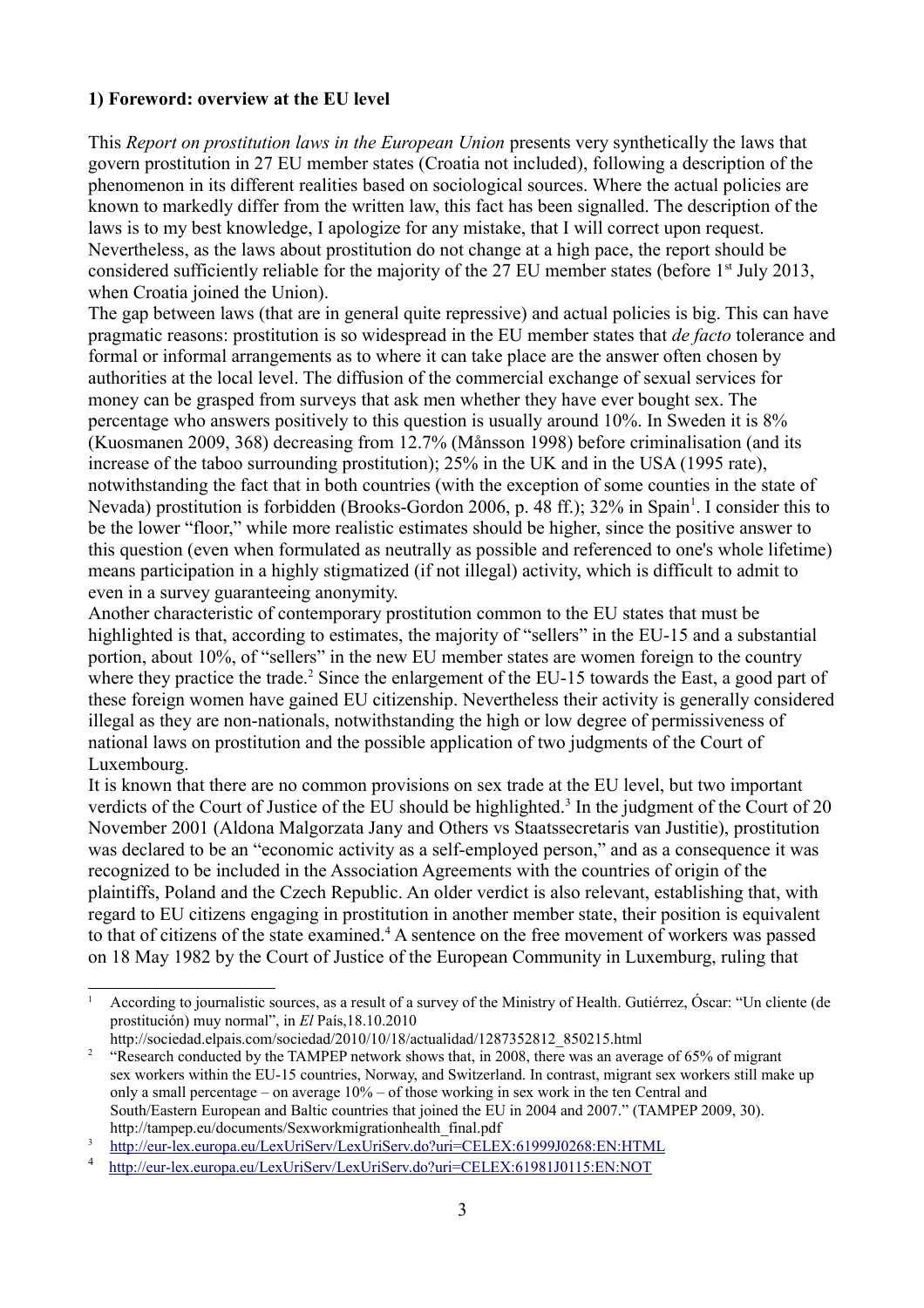citizens of another EU country cannot be expelled (sentence no. 681J0115, see also Joined cases 115 and 116/81 [1982] E.C.R. 1665). The case in point concerned two French women, Adoui and Cornuaille, suspected of prostitution in Belgium. Suspicions had been raised by the fact that they worked in a particular nightspot which led to their expulsion. Their appeal was upheld: Belgium could not deny them the residence permit because article 48 on the freedom of movement of workers of the Treaty of Rome, back then in force, mandated that no stricter limitation to mobility be imposed on citizens of another nation of the Community than those in force for citizens of that particular country (Bridgeman and Millers 1998).

This report is based on the consulted bibliography following it in a separate file. I apologize for not inserting alll the references at the proper places in the text. The literature is the cumulative result of my work on the subject, which began 15 years ago. My work has up to now mainly focused on the Western part of the EU, and so is the description of typical occurrences in prostitution (chapter *6. Prostitution markets*).

"Eastern Europe" or "Eastern EU" are the former Socialist states, now EU member states; "Western Europe" or "Western EU" all the other EU member states, regardless of their geographical location.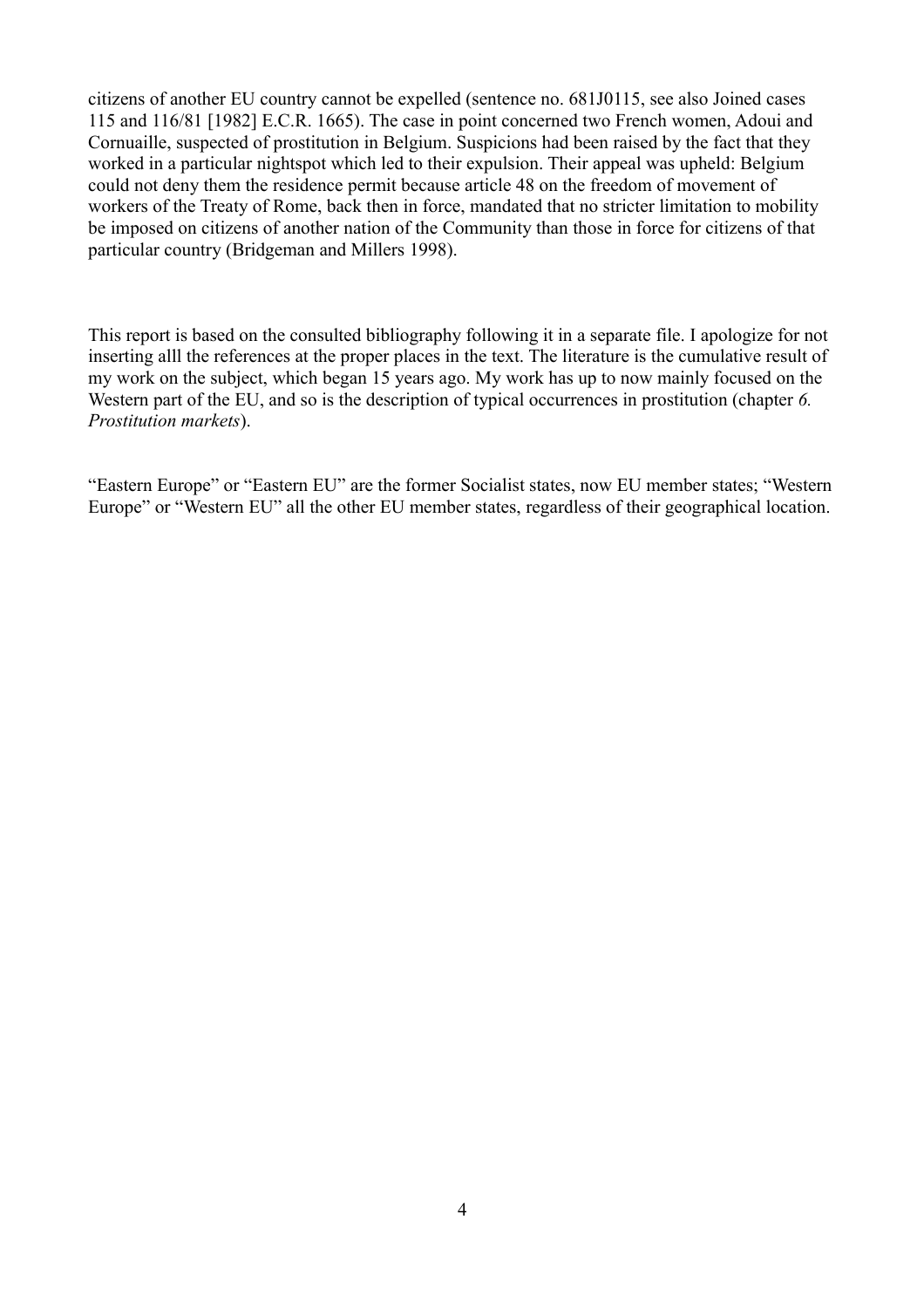### **2) Terminology**

To study prostitution means attempting an untangling of the knots tying sex with money. The direct exchange between sex and money is what is called – and has historically been called – prostitution. The term "prostitution" places an emphasis on the activity of the offerers of sexual services, that historically were women: it refers to the practice of a woman waiting for clients in front of her residence, and comes from the Latin *prostituere*, "to put in front, to expose". In Old Greek the term was πορνεία (pornéia), derived from the word for (low class) "prostitute". In the Slavic languages and also in Hungarian, Estonian, Maltese, terms derived from the Latin "prostitutio" are generally employed. In German and Scandinavian languages and legal codes, the term used in the law meant simply "immorality", as in the Danish *utugt,* the Swedish *otukt*, the Dutch *ontucht*, and the German *Unzucht* (these words are disappearing from contemporary legislation – exceptions are Denmark, Bulgaria and a county in Austria, but see further)*.* 

The offerer of sexual services drew all the attention, as she was morally condemned, and generally subject to various restrictions of her mobility and rights, while her clients were generally seen as legitimately exercising their sexuality. Notwithstanding the moral condemnation, in many historical periods and locations women who practiced this trade would enjoy comparatively more freedom than married women, starting from reaching economic independence (Tabet 2005, Ringdal 2004). The penal codes have unanimously condemned the activities of the pimp, that was the instigator, "protector," and partner of the prostitute, especially in the organization of prostitution most common in the 19<sup>th</sup> and most of the 20<sup>th</sup> century: in the German penal code *Zuhälterei* is prohibited, and in the French one *proxénétisme* (a term used also in the Spanish penal code), terms that can be translated with "pimping" and likewise derive from the term indicating the male protector and profiteur.

But in many Western States came a time, in the 1970s, when the trade was practiced by a growing number of educated people (both men and women) free from pimping relationships and choosing prostitution for the comparatively high possibility of gains. This change in the prostitution scene had structural reasons: the increasing level of education and the increased economic opportunities for women in the boom years ("les Trentes glorieuses") drained the low skilled and low educated basin from which most prostitutes came. As such, with a reduction in the offer, the prices for street prostitution became higher than in earlier periods. The term *sex work* began to be used by prostitutes themselves: Carol Leigh aka "Scarlot Harlot" invented it in the 1970s (Leigh 2004). It is generally used with a broader meaning than prostitution, because the sexual content of the work may also not involve direct contact, as is the case for operators of phone sex lines or websites, strippers, workers in pornography.

Other linguistic innovations have appeared in more recent times: "prostituted woman" is now employed by abolitionists to express their belief that no act of prostitution can be consented to by the woman, since she is in a inferior social and economic position in relation to her clients (Jeffreys 1998, Barry 1995). Abolitionist associations also identify "trafficking" and "prostitution" as phenomena they aim to abolish by legal prohibition, targeting the clients (or "john", a term taken from prostitutes' slang, to indicate that it could just about be any man) identified as agents of violence.

#### **3) Sociological definition of prostitution**

Prostitution has been defined by social scientists in a way that places the emphasis from time to time on the requirement (1) a direct exchange of sexual services for money, (2) that takes place with a multiplicity of clients (3) that the latter are not selected (4), that this occurs in a situation of emotional indifference, and (5) that this source of earning is the main source of income of the person that carries out this exchange (Davis 1997). Obviously, these criteria are questionable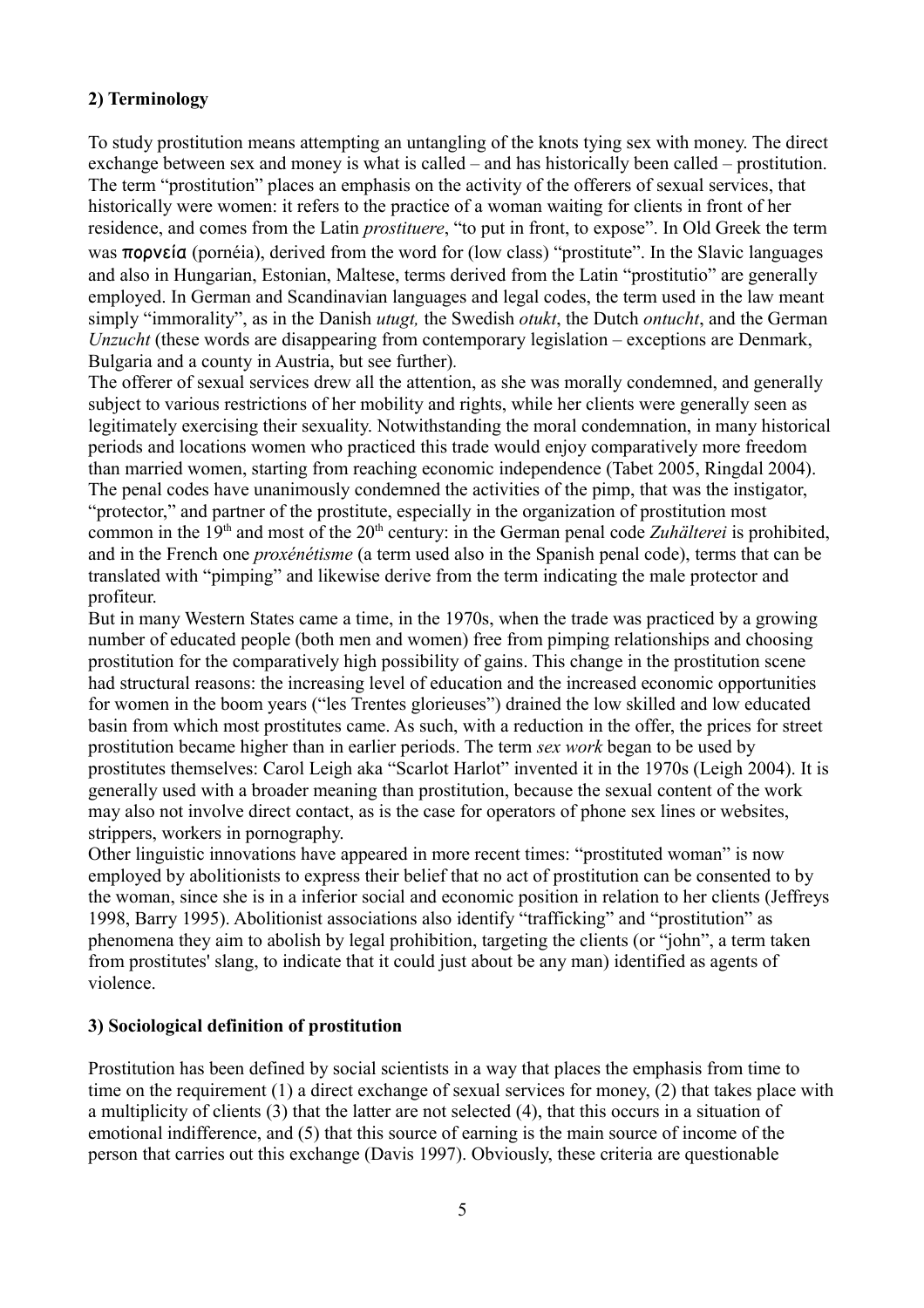because they deal with a range and not the absence or presence in absolute terms of the specified quality. If there are assets other than money, in the absence of an agreed fixed fee, if it deals with a relationship between only two people, then the current definition of prostitution is ill-suited to the observed phenomenon, that instead could be referred to as a relation of maintenance, a marriage of interest,<sup>[5](#page-5-0)</sup> or with the many names that cultures different from our own give to social institutions that are not subject to the characteristic stigma of the activity of prostitution in the West (Tabet 1986). If the exercise is performed for a limited period (or if the intention is this), then the same person that performs prostitution will refuse the social label/identity of prostitute/sex worker; if there is no emotional involvement with the customer, the possibility of developing relationships of empathy can certainly not be ruled out; and, with regard to the lack of discrimination among all those persons that are willing to pay the requested price, in reality the screening of the danger from potential customers is constant and ever present.

There are several motivations harboured by customers than pure sexual satisfaction: among these, the exercising of power, social contact and sexual initiation,<sup>[6](#page-5-1)</sup> the certainty of being able to have a sexual relationship that is not expensive in terms of time and free from other obligations aside from the payment, the ability to take on a passive sexual role (Ahlemeyer 1996; Cutrufelli 1997; Leonini 1999, Brooks-Gordon 2006).

Recent research conducted in Great Britain (Kinnell 2008) has analysed the episodes of violence perpetrated against prostitutes, finding that the offenders were not customers: they were in fact men that had had no intention of paying for the service and/or had approached the prostitutes to exercise violence, believing in general that they were particularly easy targets.

#### **3a) Legal definition of prostitution and legal terminology**

Jurisprudence is involved in the interpretation of the codes and laws, but in this report I can present only the definitions found in the law texts at my disposal – that is nearly all the text for the biggest ten countries in the Western part of Europe, the old EU-15.

Prostitution is the direct exchange of sexual services for money or other utilities: this definition is apparent from jurisprudence and legislation. Sometimes laws require the practice to be habitual, in order to be defined as prostitution, but often not.

Only Britain and Austria seem to have a definition of prostitution in law. For England and Wales it is in Section 51 ("Sections 48 to 50: interpretation") of the Sexual Offences Act 2003:

(2)In those sections [*48 to 50*] "prostitute" means a person (A) who, on at least one occasion and whether or not compelled to do so, offers or provides sexual services to another person in return for payment or a promise of payment to A or a third person; and "prostitution" is to be interpreted accordingly.

(3)In subsection (2), "payment" means any financial advantage, including the discharge of an obligation to pay or the provision of goods or services (including sexual services) gratuitously or at a discount.[7](#page-5-2)

The local laws regulating prostitution in Austria at the county level define prostitution as the "commercial acquiescence to sexual acts on one's body or the commercial engagment in sexual activities<sup>[8](#page-5-3)</sup>" in consonance with the penal code. Other Austrian laws specify that they apply to

<span id="page-5-2"></span>7 http://www.legislation.gov.uk/ukpga/2003/42/section/51

<span id="page-5-0"></span> $<sup>5</sup>$  Marrying for interest represents, also subjectively, a kind of prostitution: see Dessieux (1996) for a newspaper account</sup> of this phenomenon in France. In the late 18<sup>th</sup> century Mary Woolstonecraft defined the very institution of marriage as "legal prostitution", denouncing the lack of suitable alternatives for women who had to support themselves.

<span id="page-5-1"></span> $<sup>6</sup>$  In Italy substantially decreased from 25% of males born between 1913 and 1932 to 1.4% of those born between 1966</sup> and 1977 having their first intercourse with a sex worker (Buzzi 1998).

<span id="page-5-3"></span><sup>8</sup> For example: **Gesetz, mit dem die Prostitution in Wien geregelt wird (Wiener Prostitutionsgesetz – WPG 2011)**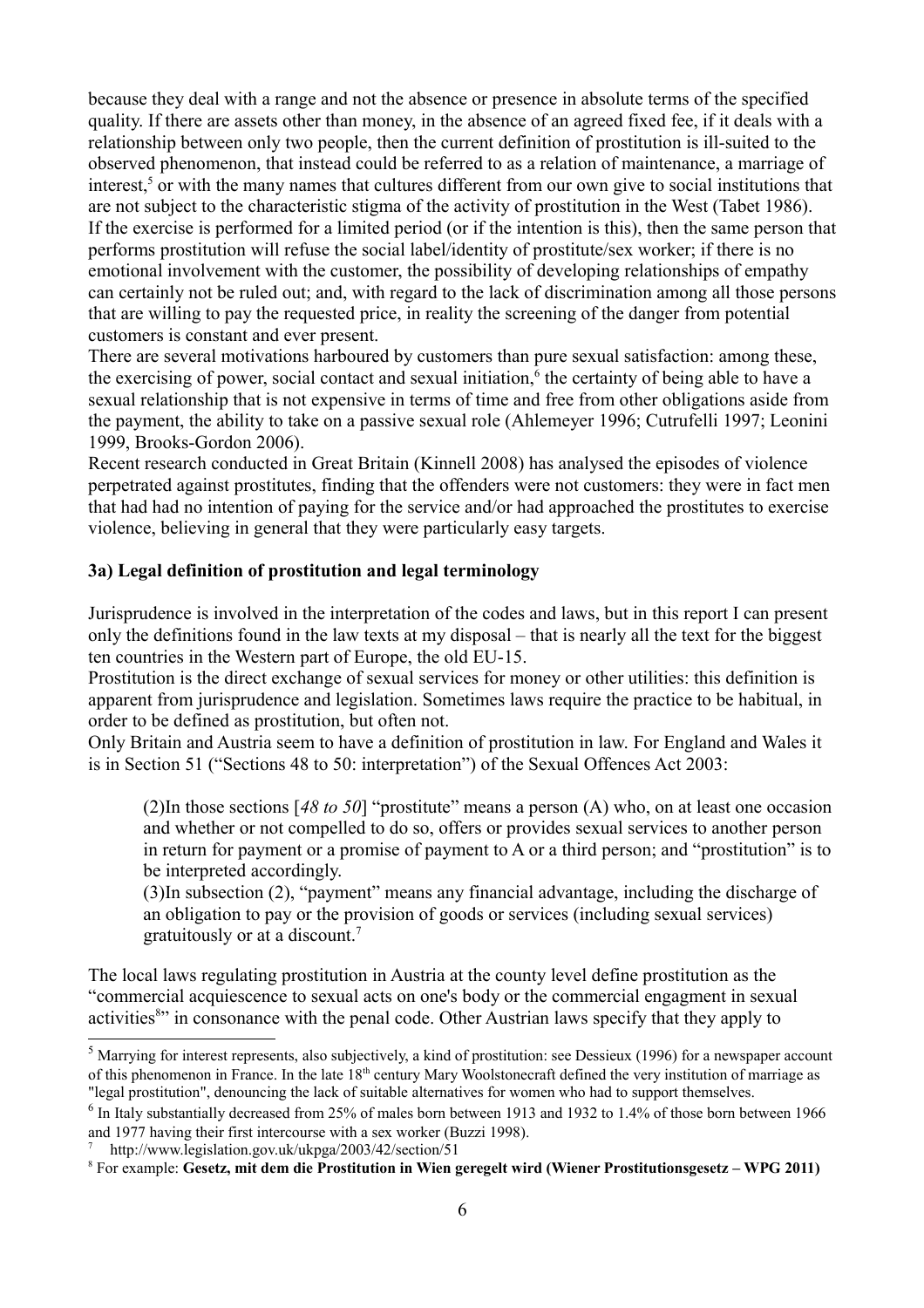occasional commercial relations, too, and also give a definition of the client: "persons that take advantage of the soliciting for prostitution of another person, or have the intention of taking advantage", as in the law in Burgenland.<sup>[9](#page-6-0)</sup>

The terminology used in the laws generally uses the words etymologically related to "prostitution", also in countries, as Austria, Germany and the Netherlands, that consider prostitution as sex work and have adopted laws that try to improve the situation of persons in prostitution (at least for nationals). *Gewerbsmäßige Unzucht* (professional immorality) is instead used in Voralberg (Austria). The Bulgarian penal code prohibits "debauchery," and the interpretation of this section is legally contentious. In Denmark the penal code uses "sexual immorality" (*kønslig usædelighed*) for prostitution.

In Sweden the prohibition instead regards *sexkjöp* (purchase of sex) and its attempt:

Whoever, otherwise than as previously provided in this Chapter [*paragraphs against rape, sex with children etc*], procures himself/herself an occasional sexual service in exchange for payment shall be sentenced for purchase of sexual services to a fine or imprisonment for up to one year.

What is stated in the first part is valid even if the payment was promised or given by somebody else (Penal Code, cap. 6, § 11).

The article was initially approved in 1998 in a law called *Kvinnofrid* (a medieval expression meaning "peace of the woman", in the sense of protection) addressing violence against women, and was later inserted in the penal code without written reference to the motivation of the prohibition. It is interesting that in 2008 a survey found that 71% of the sample interviewed in Sweden were in favour of maintaining the law, but the same percentage wanted to criminalise the seller of sexual services, too (Kuosmanen 2008).

For the countries – the majority in Western Europe – where there are no positive regulations but the legal space is delimited with penal code articles, the forbidden acts are generally referred to with words peculiar to the "underworld" of prostitution as it was organized in the  $19<sup>th</sup>$  century, with the prostitute having a pimp as a life partner, a man who had probably encouraged her prostitution and lived off her earnings with a flamboyant lifestyle, showing off among other pimps. Therefore procuring and exploitation of prostitution are generally conflated in a unique word (Danish *rufferi*, Swedish *koppleri*, French *proxénétisme*, Spanish *proxenetismo*, Portuguese *lenocinio*) or have an unique penalty, as in the Italian provisions against *sfruttamento e favoreggiamento della prostituzione*, "exploitation and aiding/abetting prostitution).

Prostitution is forbidden in all penal codes and laws if it involves minors (sometimes the age of consent to prostitution is higher: 19-21 instead of 18, the general coming of age), as they are not considered mature enough to give their consent to this exchange, though age of consent to sexual relationship is generally lower than 18.

Civil law generally considers prostitution agreements invalid as contracts, being contrary to public morality. This happened in the old  $(19<sup>th</sup>$  century) regulations, too. The prostitution contract has been recognized as valid in civil law the regulationist country, and in Germany it was the first change made to the old regulations in 2001.

**<sup>§ 2.</sup>** (1) Prostitution im Sinne dieses Gesetzes ist die gewerbsmäßige Duldung sexueller Handlungen am eigenen Körper oder die gewerbsmäßige Vornahme sexueller Handlungen.

<span id="page-6-0"></span><sup>9</sup> (3) Gewerbsmäßigkeit im Sinne des Abs. 1 liegt vor, wenn die Prostitution in der Absicht erfolgt, sich durch ihre wiederkehrende Begehung eine fortlaufende, wenn auch nicht regelmäßige Einnahme zu verschaffen.

 <sup>(9)</sup> Als Freierinnen und Freier gelten *Personen, welche die Dienstleistung einer die Prostitution anbahnenden Person in Anspruch nehmen oder zu nehmen beabsichtigen*. [translated and quoted part in italics]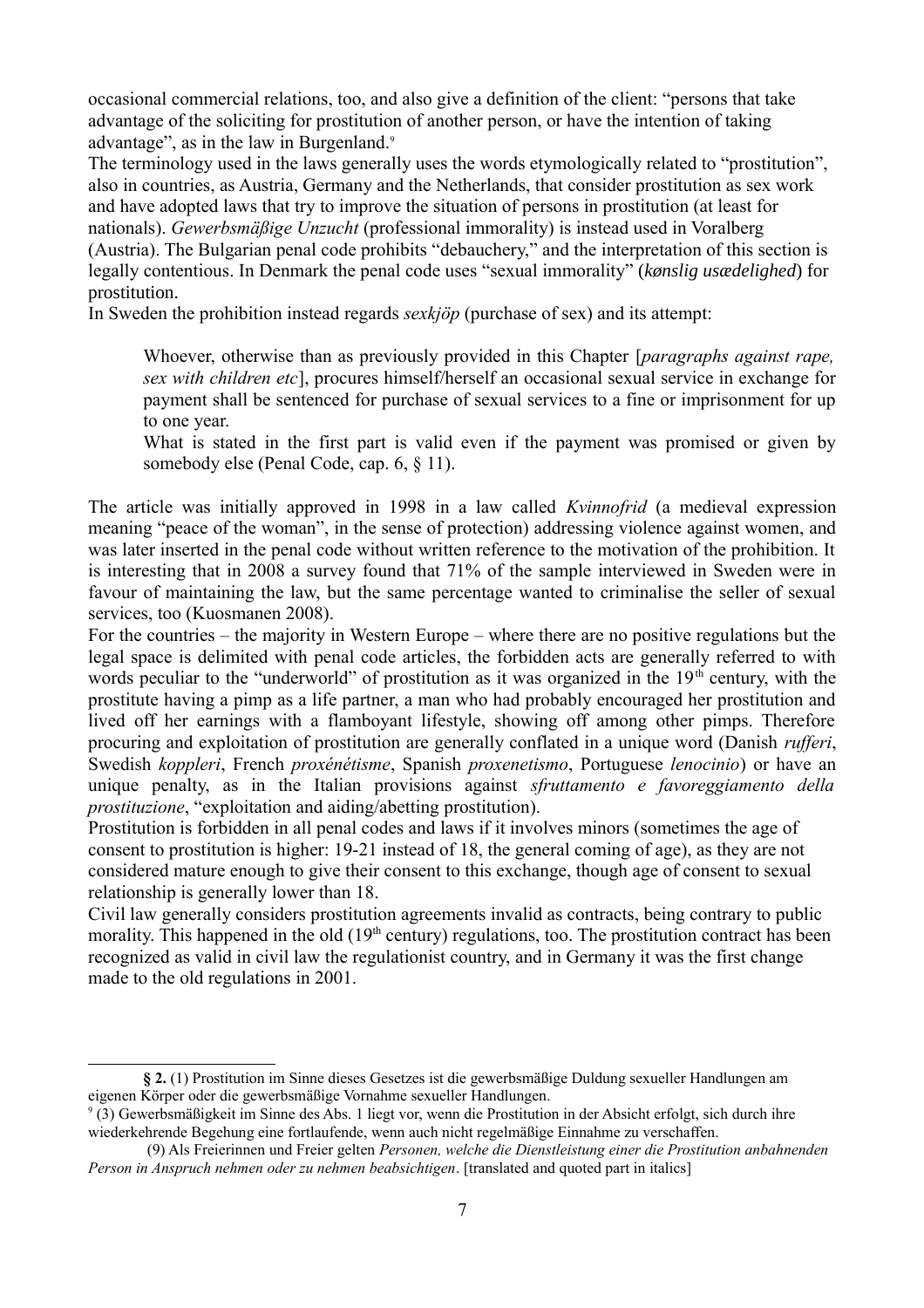#### **4) Gender imbalances in the phenomenon**

Still today, it is almost always men that seek out sex for payment while it is usually predominantly women that show a willingness to enter into a sexual relationship (which is usually not desired as such) in exchange for money, along with many transsexuals and male prostitutes that mainly sell homosexual services. To explain prostitution it is important to understand both sides of the issue: the demand, i.e. sexuality, including the male and female sexual roles, and the offer, i.e. the economic imbalances between the male and female genders and between the different regions of the world.

Historically, the social role of those exchanging their sexual favours for money has always been object of reproach and contempt (with some exceptions: the *hetairai* of Ancient Greece, renaissance courtesans) for reasons revolving around social judgement on female sexual activity. The social contempt for prostitutes is, in fact, the shadow side of the exaltation of female chastity, and reflects a gender non-neutral and paradoxical social norm: contact with the body of men dishonours a woman, while a man acquires prestige and value from contact with women's bodies. The social role of the prostitute is for "fallen women", whose socially miserable destiny (but individually not necessarily worse than others) acts as a warning to all women. Mandeville, in his pamphlets in defence of public brothels, one of the first texts that put forward a regulatory policy, wrote: "Young Girls are taught to hate a Whore, before they know what the Word means; and when they grow up, they find their worldly Interest entirely depending upon the Reputation of their Chastity." (Mandeville 1724, 57). Still today the word "whore" is in many languages the greatest insults that can be addressed to a woman. The existence of a category of women that devote themselves to the exchange of sex and money is thus an underlying threat to all other women, over whom still hangs the possibility of being judged and labelled as "whores" for having enjoyed their sexuality in ways that don't comply with the social rules. In fact, the definitions of "whore", "slut" and "harlot" do not necessarily refer to women who have sex for money. Between a woman that is sexually active only in her marriage and one that has sex for money there is, in fact, a sort of grey area that in the past (with regard to western countries, but still today in many areas of the planet) was equated with prostitution, and now is more clearly separated and has acquired social respectability, perhaps in parallel with a further fall down the social ladder for those that engage in prostitution. This change occurred from the period of cultural and political upheaval of the sixties: social rules regarding feminine premarital chastity have progressively loosened.

This recent historical break in the countries of the West touches not only sexuality but also economic relations: there has in fact been a growth in the social power of women. With respect to the past in which the social domination of the male sex was tyrannical, the social panorama has changed greatly. The achievement of equality in laws between the sexes is the legal aspect of this transformation, the end of the imperative of the segregation of women in private spaces is its social aspect, the diminishing of the control of female sexuality is the sexual aspect, and the gradual entry of women into male professions that are better remunerated is the economic aspect.

Relatively few women now offer themselves as prostitutes: the social stigma for women that practise it, together with the unpleasantness generally perceived in having continuous sexual relations with unknown men are today, as in the past, two key factors. This shortage, combined with the high demand for sexual relations for payment, which has to do with the construction of the male identity that still today includes sexuality experienced as a manifestation of power in a manner somewhat detached from feelings, makes prostitution a source of considerable earnings in relation to all other low skill professions. This fact has, on the one hand, always been in a variety of ways exploitable by other men that force women into prostitution to reap its proceeds, and on the other hand has meant that many women choose - and have chosen in the past - to engage in prostitution as an alternative that they consider better than a life of poorly paid toil, as a wife or a worker. Today the "debt" ascribed by traffickers to migrants destined to prostitution is in fact much higher than that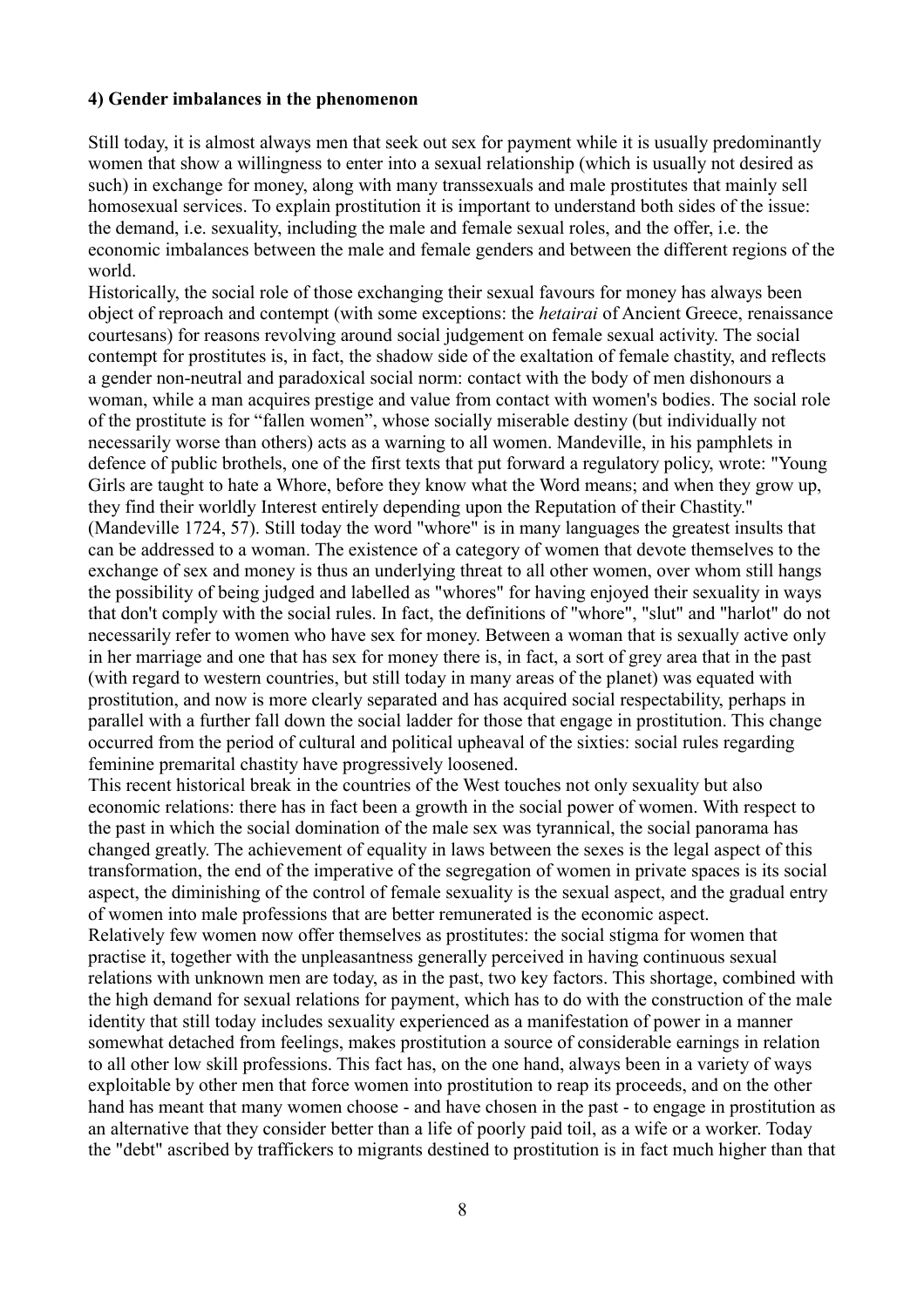required for those migrants who practise other professions, taking advantage of the formers greater earning ability.

On this side of the sixties watershed, and from the point of view of supply prostitution is no longer a trade practised by many women of the richer part of the European Union, thanks to the increase in the standard of living and the increased opportunities for access to paid employment. Economic transformations have drained the areas of social exclusion from where prostitutes mainly came from, and transformations in the field of sexual relations meant a decrease in the violent stigmatisation of young women who became prostitutes having "lost their virtue" and the prospect of marriage. Since the seventies in fact more and more prostitutes have emphasized that they weren't pushed into this option by misery and lack of alternatives, but simply they didn't feel the exchange they engaged in was humiliating, while it allowed them to access in a short time large sums of money. They did not believe that being a prostitute meant losing their dignity. Prohibitions of a sexual relationship outside of marriage have become more blurred, suggesting that a drastic drop in men looking for prostitutes should have occurred. The fact that male demand has gradually lost respectability and that it is less normal for a boy to have his first sexual intercourse with a prostitute would suggest that with the years prostitution should have decreased. And in fact it was often forecasted that prostitution would disappear completely following the liberalization of sexual habits. If in the system of relations between the genders in the past prostitution was seen as the necessary complement to the monogamy of marriage and the imposition of virginity of the bride, the logical prediction on its future, when sexuality would have been experienced even more freely by women, could only be its gradual disappearance. How to explain then the reversal of the trend since the end of the eighties, on the same streets that for more than a decade were becoming depopulated? On the economic side, it is not difficult to recognize that decisive factors were the poverty of the majority of non-western countries and the increase in international mobility of people, migrating or fleeing from economic and social crises, such as the collapse of the system of "real socialism" in the (formerly) Soviet bloc.

The fact that in the market of prostitution customers are largely men and sellers are predominantly women undoubtedly reflects, first and foremost, the imbalances of wealth and power in society, perpetuated by the male alliance in managing economic and political power on women. But prostitution is not the foundation that underpins the dominant male role: it is part of it and a confirmation, as many other social phenomena are also a confirmation of it. And in fact, the accepting of money for a sexual service does not necessarily put those offering it in a condition of absolute submission, as demonstrated by the case of the gigolos (male heterosexual prostitutes) who seem to be paid much than a female escort and perform their profession with a sense of superiority over their customers (that many other prostitutes share).

At this point it may be interesting to ask why women on the contrary are so rarely buyers of sex. There are two ideal types in relation to sex: one is linked to the male gender stereotype that sees sex as pleasure disconnected from emotion, in such a way that it can be thought of as a form of consumption; the other is on the contrary typical of the female identity and entails the coincidence between sexuality and the expression of love, that does not allow to be traded for another currency. The mode of expression of sexual desire that we label as "masculine" is in other words marked with the performance of the sexual act for the pleasure itself, without worrying about other aspects of the relationship. In the manner that we call "feminine", sexuality is seen as a means and an expression of the fact that two people are linked in a loving and more complex relationship. Sex as an end or as a means, as it could drastically be stated. And money, as the sociologist Georg Simmel noted, is used to dispense with any other social obligations, once the commercial transaction has been completed. Also the use of the money in itself is relevant to the public sphere under the control of men: men are traditionally more liable to use money to achieve their desires, while women are more inclined to the economy of reciprocity based on gratuitousness or even self-sacrifice.<sup>[10](#page-8-0)</sup> It is then

<span id="page-8-0"></span><sup>&</sup>lt;sup>10</sup> Moreover, English research on the management of money in couples [Pahl 1989] has shown the spread of poverty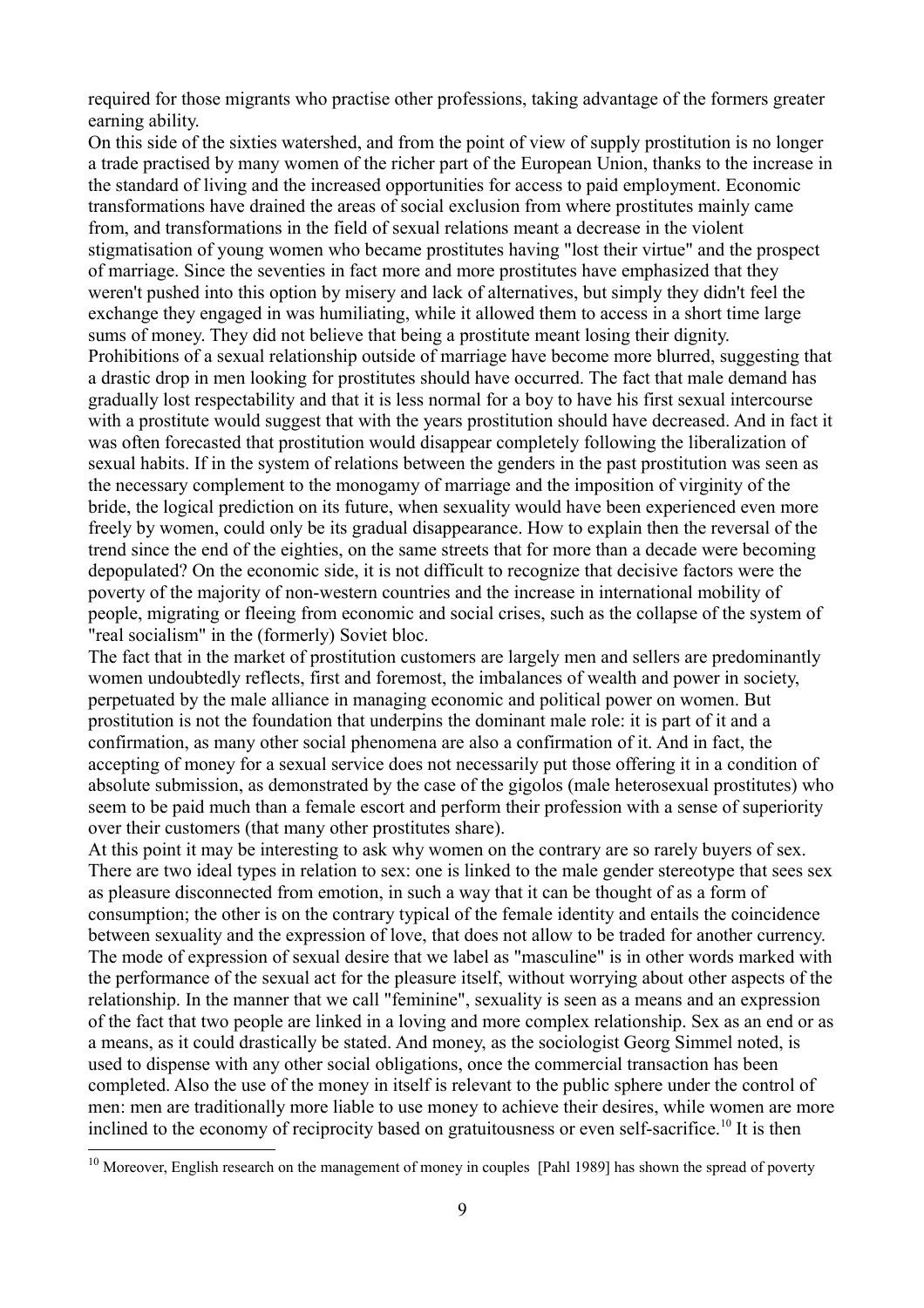clear that heterosexual women have little reason to offer men money because when they want to go in search of sex without complications, a positive result is practically guaranteed by the mere widespread male demand for this type of relationship. In relation to men who are accustomed to considering a relationship transient as such, a woman does not need to use money to remove social obligations.

The persistence of social norms that blame women that engage in non-monogamous sexual activity, while praising men that have many partners cannot be overlooked in assessing an alleged "naturalness" of these ideal types. We must not fall into the error of matching labels of "male" and "female" with the true nature of men and women. It is true that female diffidence for prostitution relations may also have objective reasons: given the very limited physical training of women compared to the development of the force encouraged in men, there is a lesser degree of control of a woman over the sexual act precisely because the difference in force generally is to the disadvantage of women. Moreover, the social definition of heterosexual sex, in a context of male dominance, is likely to reflect male sexual preferences rather than female – if such a generalization is possible.

#### **4a) Gender imbalances in legislation**

It is unusual that the laws in the EU would treat women and men differently. The application of the concept of "common prostitute" in the UK ceased to be gender-specific with the Sexual Offences Act 2003. Here the amendments:

### SCHEDULE 1<sup>[11](#page-9-0)</sup> Extension of gender-specific prostitution offences *Sexual Offences Act 1956 (c. 69)*

1 In section 36 of the Sexual Offences Act 1956 (permitting premises to be used for prostitution), at the end insert " (whether any prostitute involved is male or female) ". *Street Offences Act 1959 (c. 57)*

2 In section 1(1) of the Street Offences Act 1959 (loitering or soliciting for purposes of prostitution), after "prostitute" insert " (whether male or female) ".

The provisions in the Greek law attributing only to women the faculty of registering to practice prostitution have also recently been amended (lawyer Moraitis, telephone conversation).

#### **5) Four views of prostitution**

The judgment that social and political forces give to the phenomenon of prostitution (from its interpretations to their consequences in terms of legislative measures) can be ideal-typically distinguished into two negative views of prostitution and two positive ones: as social damage or as individual damage and as a resource or as work (Danna 2004). The first view, that has a very ancient tradition, recognises in the phenomenon of prostitution a *social plague,* that concerns for example the practice of sexuality out of marriage and the danger of venereal contagion, the use of sex as merchandise, the corruption of minors who are witness to it, disturbance of the public peace, the degradation of the areas in which it is being carried out and also the perpetuation of the concept of female sex as something that can be bought and sold, thus it uses more traditional arguments as

among married women even if married with rich men: the husband uses most of the money for himself and enjoys more free time to use it, while his wife doesn't feel entitled to have free time or to use money for herself. Jan Pahl writes: "husbands typically earned more than wives and had more *fringe benefits* from their employment. They usually saw themselves as breadwinners for the family, even when they retained substantial sums for their own use; wives' earnings were seen as more marginal to the budget, even though most women spent all their wages on the family. Husbands were less likely to have to justify the money they spent and they tended to spend more on their own leisure" (Pahl 1989, 169).

<span id="page-9-0"></span><sup>11</sup> http://www.legislation.gov.uk/ukpga/2003/42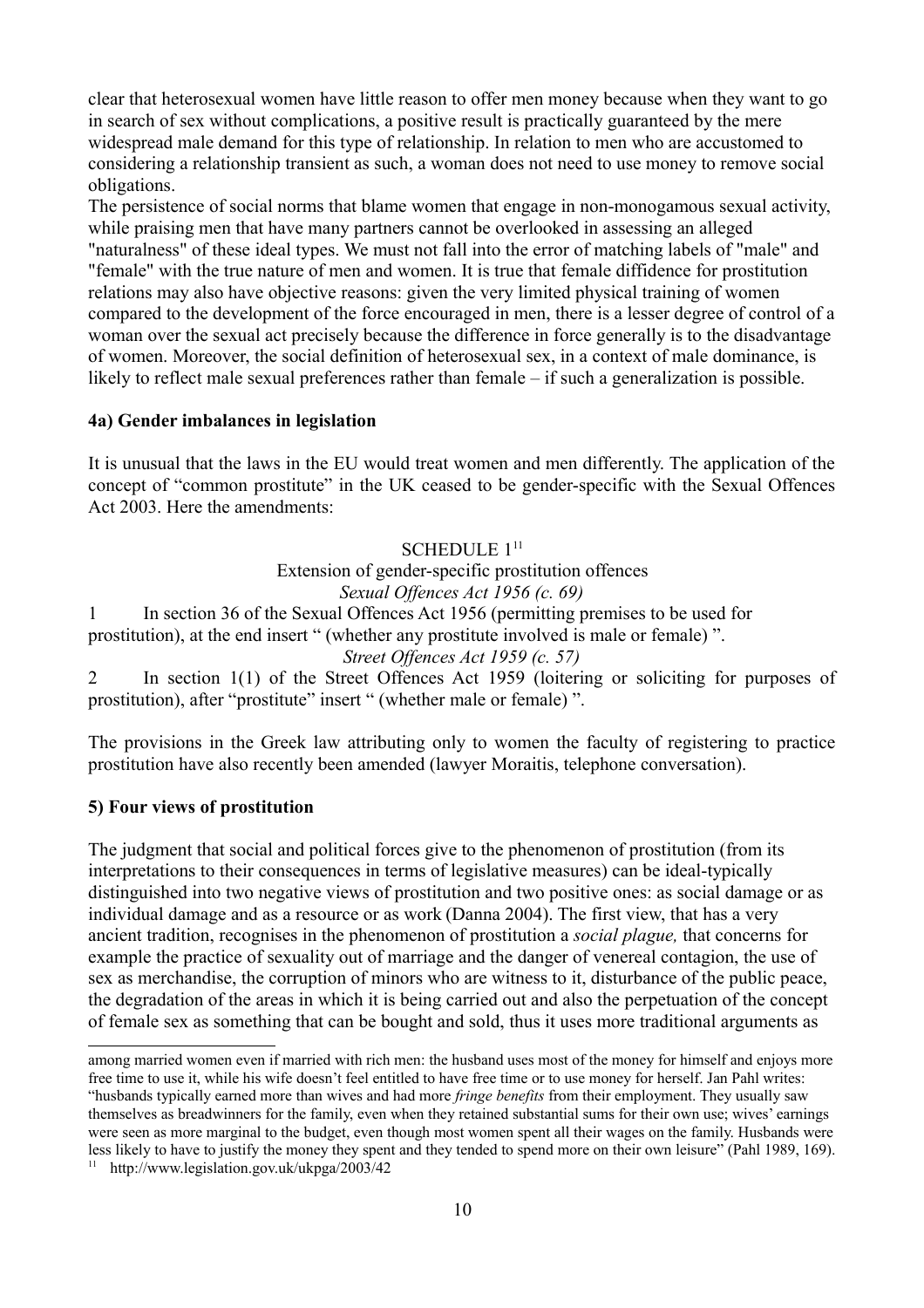well as more recent reflections.

The second view belongs to those who argue that prostitution implies *individual damage:* through its activity those who practise it suffer from moral degradation, a loss of dignity, or a very serious psychological damage, caused by the continuous maintaining of distances from one's physical sensations, which can lead to a sort of schizophrenia and encourages recourse to dangerous substances (from alcohol to tranquilisers, from heroin to cocaine) to ease the pain.

The third view sees prostitution as a *resource*, which legitimately one would have to be able to make use of as a personal choice, and that therefore should be kept beyond legal regulation, only allowing self-managed forms of organisation (and not taxing the proceeds in order to avoid the state contributing to the exploiter role – this was the position of prostitutes' movements in the 80s, before immigration).

The fourth view sees prostitution as a *job*, and therefore characterises as a problem all the obstacles to its full acknowledgment as an activity to be openly practiced with safeguards for those that work in it as well as those that benefit from the service being offered, introducing standards of safety on a par with other professions.

|                           | <b>Individual</b><br>perspective | <b>Social</b><br>perspective |
|---------------------------|----------------------------------|------------------------------|
| <b>Negative</b><br>vision | Individual<br>damage             | Social scourge               |
| <b>Positive</b><br>vision | Resource                         | Work                         |

These four ideal-typical views show an affinity with particular public policies: from the "classical"  $19<sup>th</sup>$  century ones (prohibitionism, regulationism and abolitionism – see further), to those adopted for the first time in recent years, such as client criminalisation and neoregulationism, while arguments from the positive view have been used for episodes of decriminalisation. Nevertheless, the passage from a moral/ideological perspective to actual legislation cannot be automatic, but must take into consideration practical observations on the effectiveness of the legislative measures and its coherence with human rights principles, e.g. the right to privacy.

Policies of harm reduction can be coherent with all these moral views of prostitution, and it is practiced in most, if not all, countries. The harm reduction approach is aimed at minimizing the negative consequences of a certain (potentially) damaging behaviour. It was developed by the social workers in the drug addiction world, as a part of their activities. "Harm reduction" implies a suspension of the moral judgement on the (potential) damaging choice made by drug users providing safe spaces to inject the substance, disposable syringes to prevent the spread of HIV or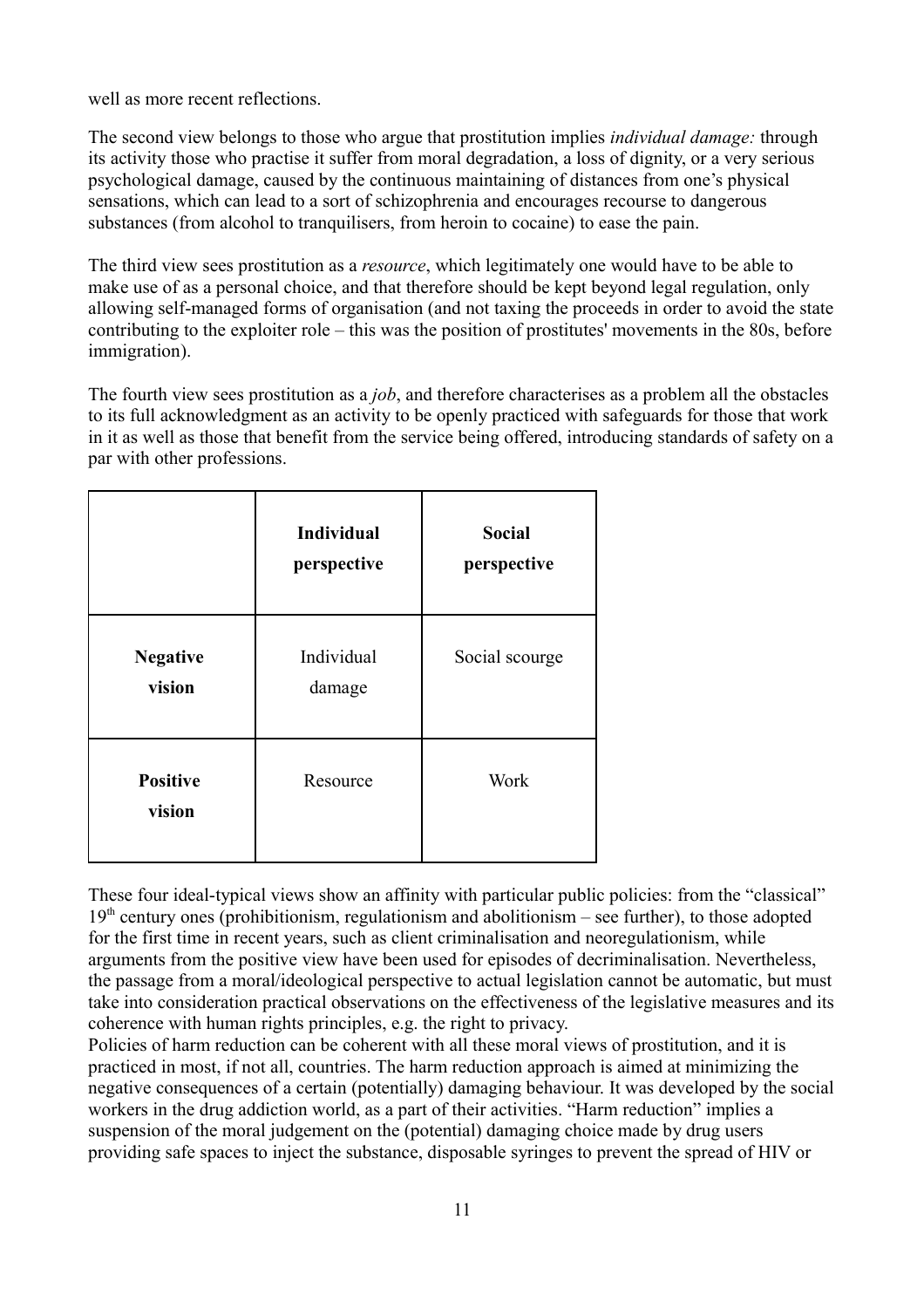other diseases, and condoms for the same purpose – as well as to disseminate information on health and prevention in general. Sometimes it entails the distribution not only of methadone or other substances alternative to heroin, but of (controlled) heroin itself.

Originally the attention to the world of prostitution has started assisting addicted women working in prostitution. In the social work aimed at prostitutes it basically means providing information on sexually transmitted diseases and other health issues as health care, providing social spaces (even in the vans of the "street units"), distributing condoms.

#### 5**a) Typology of legal situations: the prostitution contract in civil law**

With Enlightenment, the exchange of sexual services and money between consenting adults started to be considered as pertaining to the private sphere, beyond the regulation of the law, being a matter of private morals and a "crime without victims", as Cesare Beccaria wrote. This legal limbo has not addressed the circumstances in which this exchange takes place: the private character of the arrangements is not always guaranteed, as the meeting of demand and offer needs some degree of publicity or advertisement. Many practical problems are connected with where prostitution should take place: indoor, outdoor in designated areas? How should it be organized? The principle of privacy even in matter of exchanges between sexual services and money does not give practical answers to prostitution's location.

To elaborate a typology of policy models about prostitution, it is crucial to determine the legal status of the exchange of sexual services for money (sometimes the possibility of receiving also "other material benefits" is contemplated in the laws). There can be three possibilities: 1) the exchange is prohibited;

2) the exchange is neither prohibited nor protected by law: it is not recognized, that is: the contract is invalid being *contra bona mores*; so the money can be freely given but it has the status of a donation, not of an obligation; sexual services must be performed freely, otherwise the crime of rape is committed (it is the same when the contract of prostitution is legal);

3) the exchange can take the form of a legal contract (of course this possibility is always referred to verbal agreements, that nevertheless civil law considers equivalent to valid contracts).

| Prohibited | <b>Invalid</b> | <b>Valid</b>    |
|------------|----------------|-----------------|
| Lithuania  | Belgium        | Austria         |
| Malta      | Bulgaria       | Finland         |
| Romania    | Czech Republic | Germany         |
| Sweden     | Cyprus         | Greece          |
|            | Denmark        | Hungary         |
|            | Estonia        | Latvia (?)      |
|            | France         | The Netherlands |
|            | Ireland        |                 |
|            | Italy          |                 |
|            | Luxembourg     |                 |
|            | Poland         |                 |
|            | Portugal       |                 |
|            | Slovakia       |                 |
|            | Slovenia       |                 |
|            | Spain          |                 |
|            | United Kingdom |                 |

*Table 5a: Consideration of prostitution contracts.*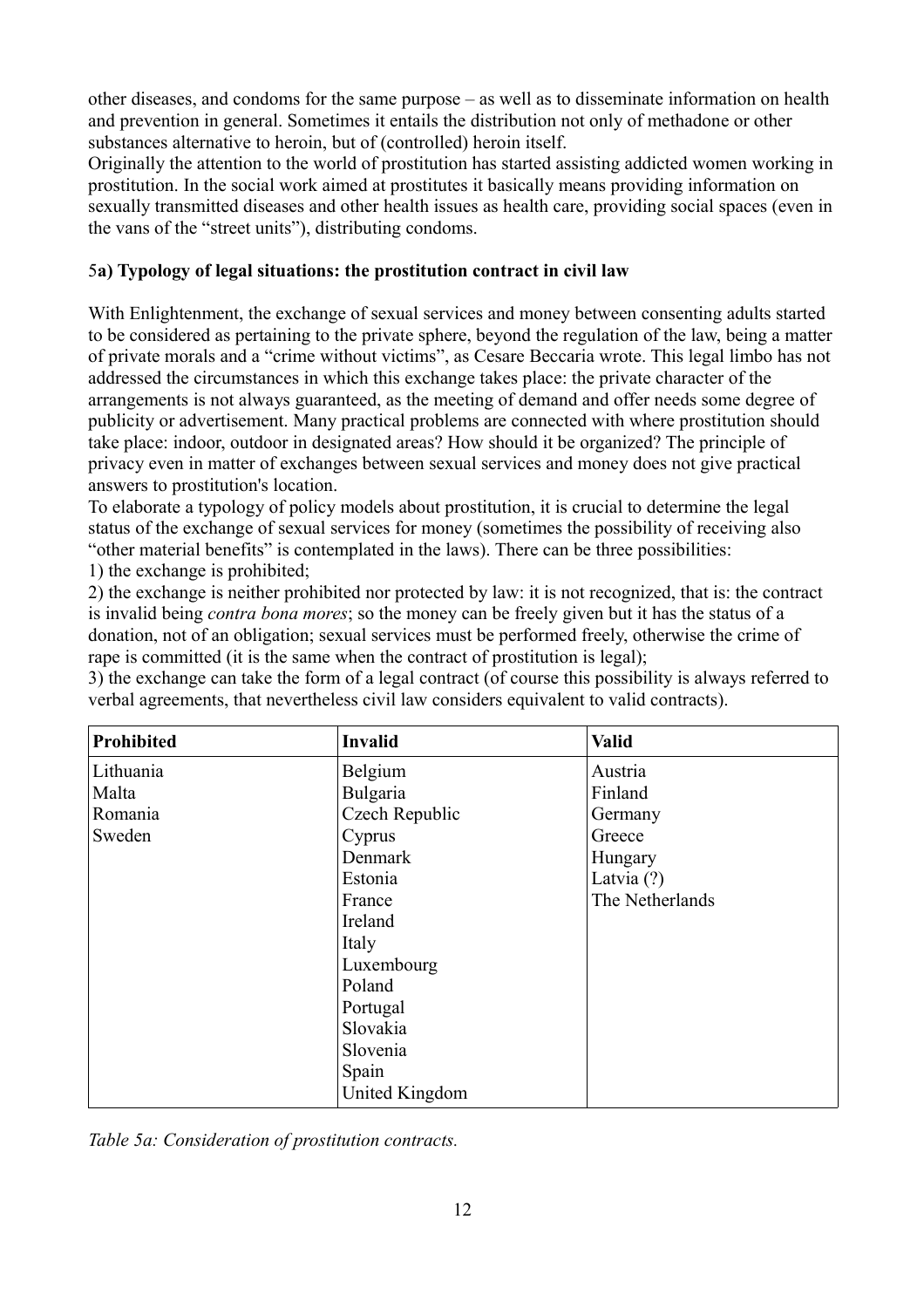In the first situation we find the states with a prohibitionist approach, the second singles out abolitionist states, while the states with a legally protected space for prostitution are regulationist. As we will see, inside these broad categories, laws, practice, and also views of prostitution vary very much. It is useful therefore to examine closely the different approaches with an historical explanation of their establishment.

Scholars who study prostitution nowadays still utilize these categories with variants (Joardar 1984, Gazan 1992, Cazals 1995, Brussa 1998, Treanscrime 2005, Havelkova 2012 taking into account the changed general climate towards sexuality at the end of the XX century – there is an ongoing debate on the possibility of considering prostitution as just another kind of work (Teodori 1986, Hubner and Roper 1988, Pheterson 1989, Jenness 1993, HWG 1994, Deutsche Hurenbewegung 1996, Kempadoo and Doezema 1998, Mathieu 1999, 2000, Weitzer 2012), unimaginable a century ago when the categories were first defined (Walkowitz 1980, Macrelli 1981, Gibson 1995). Back then it was ruled that prostitution and offence to public decency were one and the same thing, nowadays this is no longer such a foregone conclusion: "it must be ruled out that in modern times in the common way of thinking the activity of prostitution could be considered contrary to public morals and public decency" reads a passage of the Bottalico sentence as passed by the Bari magistrate's court on 28 November 1986 in Italy.

#### **5b) "Classical" models of prostitution policy**

Public attention towards prostitution has historically focused on the offer. The political measures to counter prostitution or regulate it up until recent times have addressed only the women that constituted its offer, morally guilty because deviating from the feminine role, whose main requirement was chastity outside marriage. The attention turned to customers in the recent new policies starting from the end of the '90s represents a historical innovation.

In classical,  $19<sup>th</sup>$  century, models there could be – or not – a moral condemnation of the activity of the prostitute and a legal possibility of exercising prostitution.

In the following table the visualisation of these two dimensions distinguishing classical models of prostitution policy, with a logical void where the absence of moral condemnation of the prostitute would nevertheless not give her a legal possibility to carry out her trade.

|                                               |                | Moral condemnation of the prostitute |              |  |  |  |  |  |  |
|-----------------------------------------------|----------------|--------------------------------------|--------------|--|--|--|--|--|--|
|                                               |                | <b>Yes</b>                           | No           |  |  |  |  |  |  |
| Legal possibility to<br>exercise prostitution | yes            | Regulamentarism                      | Abolitionism |  |  |  |  |  |  |
|                                               | n <sub>0</sub> | Prohibitionism                       | (void)       |  |  |  |  |  |  |

Regulation of prostitution was historically the most diffuse model. The *code Napoleon* introduced a strict control of the exchange, that was legal only in state brothels where prostitutes were confined, deprived of civil rights, and subject to compulsory medical examination, to avoid the spreading of the diseases they contracted from the clients. The regulation spread from France to the rest of Europe and was contrasted by the abolitionist movement, led by Josephine Butler, protestant and feminist. [12](#page-12-0) The near-slavery situation of these women, plus the risk run by every woman to be forcibly medically examined on police suspicion that she was soliciting, elicited widespread

<span id="page-12-0"></span> $12$  The impact of her political activism was huge: "Defending prostitutes against unrepentant exploitation (by men) and persecution (by the State) was a real threat for the Victorian patriarchy. Indeed, the simple discussion of sexual acts in public was for a woman equal to heresy" (Smart e Brophy 1985, 14).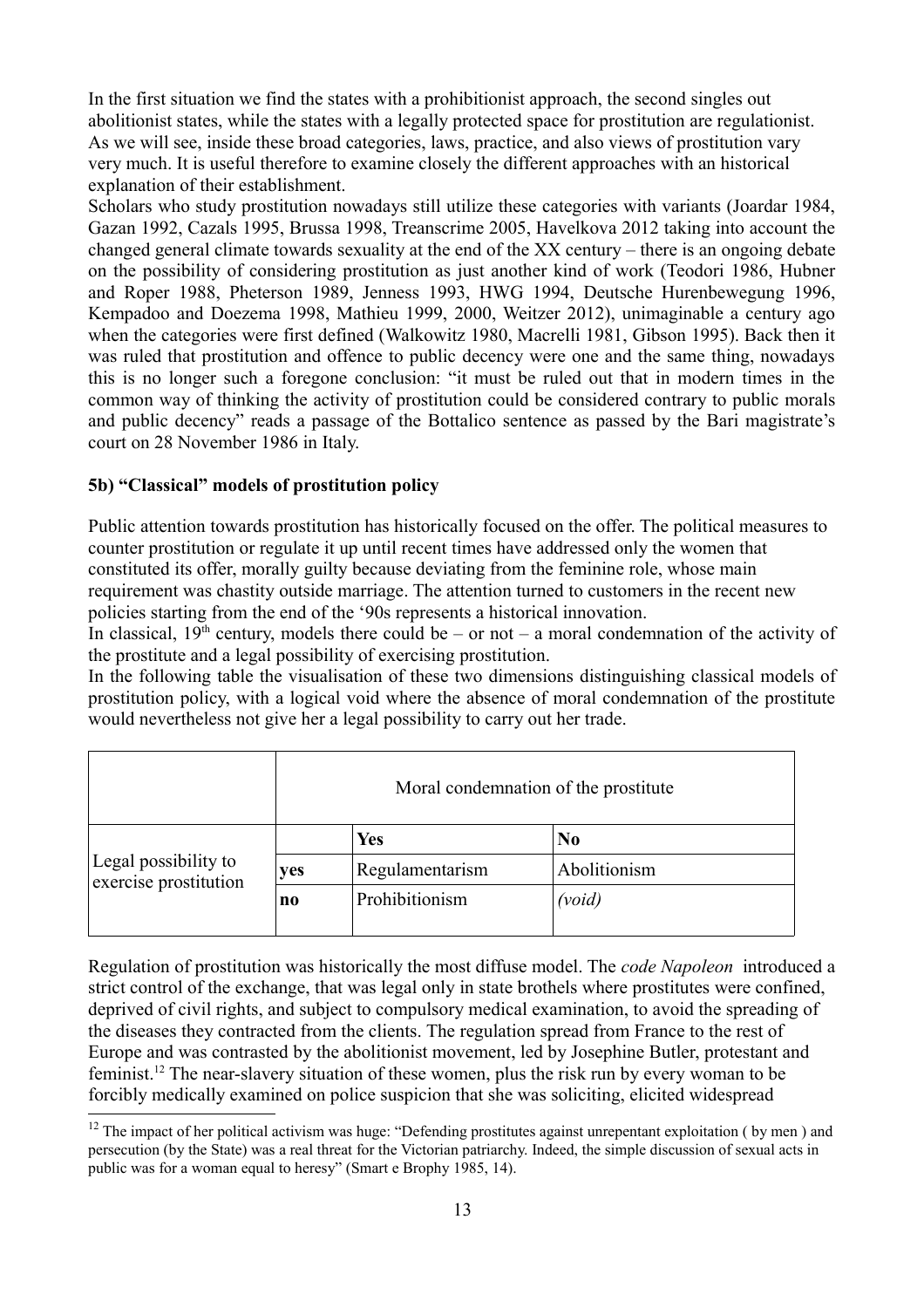outrage, and a movement was organized to combat these discriminatory laws<sup>[13](#page-13-0)</sup>. The movement called itself Abolitionist, in parallel with the abolitionism against slavery. It obtained its first victories in England with the closing and prohibition of brothels in 1885. The prostitute should not be punished, and could, privately, consent to the exchange of sexual services for money, while the exploitation of prostitution (variously defined) remained on the law books.

Abolitionism has been introduced in two waves: at the turn of the  $19<sup>th</sup>$  century in other countries of Northern (mainly Protestant) Europe and after WW2 in Southern-Western (Catholic) countries. In the European Union there is currently a majority of abolitionist states, that are nevertheless quite different in the way the law is written and applied. In the Eastern block the Stalinist prohibition of prostitution was introduced. After 1989, with the change of the economic system there has been a divergence of policy models in the former Eastern block.

| $UK + Ireland$ | 1885  |
|----------------|-------|
| Denmark        | 1901  |
| Finland        | 1907  |
| Netherlands    | 1911  |
| Sweden         | 1918  |
| Germany        | 1927  |
| France         | 1946  |
| Belgium        | 1948  |
| Spain          | 1956  |
| Italy          | 1958  |
| Portugal       | 1963  |
| Greece         | Never |
| Austria        | Never |

*Table 5b. Diffusion of abolitionism in the Western EU countries: timing of the closure of brothels*

notes: *Finland*: prohibition then abolitionism.

*Germany*: Nazism reopened the state-controlled brothels previously closed by the Weimar Republic (Gleß 1999).

*Portugal*: prohibition until 1983.

*Russia:* brothels were closed by the Communist Revolution, and the *USSR* signed the 1949 abolitionist convention. By 1945 abolitionism was brought to the Eastern European states still not adopting it. For example in *Estonia* brothels were closed in 1940 with the Soviet occupation. Prostitution was then considered among the forbidden "parasitic lifestyles" while brothel keeping was expressly prohibited. In *Eastern Germany*, though, sex work was prohibited only in 1968 as being a breach of the public order, while before 1968 regulations still applied. In Czechoslovakia the Civil Code of 1961 punished procurement. In Yugoslavia prostitution was criminalized in 1974.

Abolitionism, born as a movement to defend prostitutes as women and give them back their civil rights, as a policy has been based on the freedom to exchange sexual services with money; however,

<span id="page-13-0"></span><sup>&</sup>lt;sup>13</sup> As Rebecca Pates writes: "Early regulation largely concerned the spread of (moral and biological) infections in the general population, of which sex workers were regarded an important cause. In order to prevent moral contamination, prostitution was (and continues to be) prohibited in the vicinity of schools, churches, kindergartens and so on. In order to prevent biological infections, sex workers had to submit to monthly health checks, and had to be able to demonstrate to investigating police that they were inoffensive through showing a particular pass."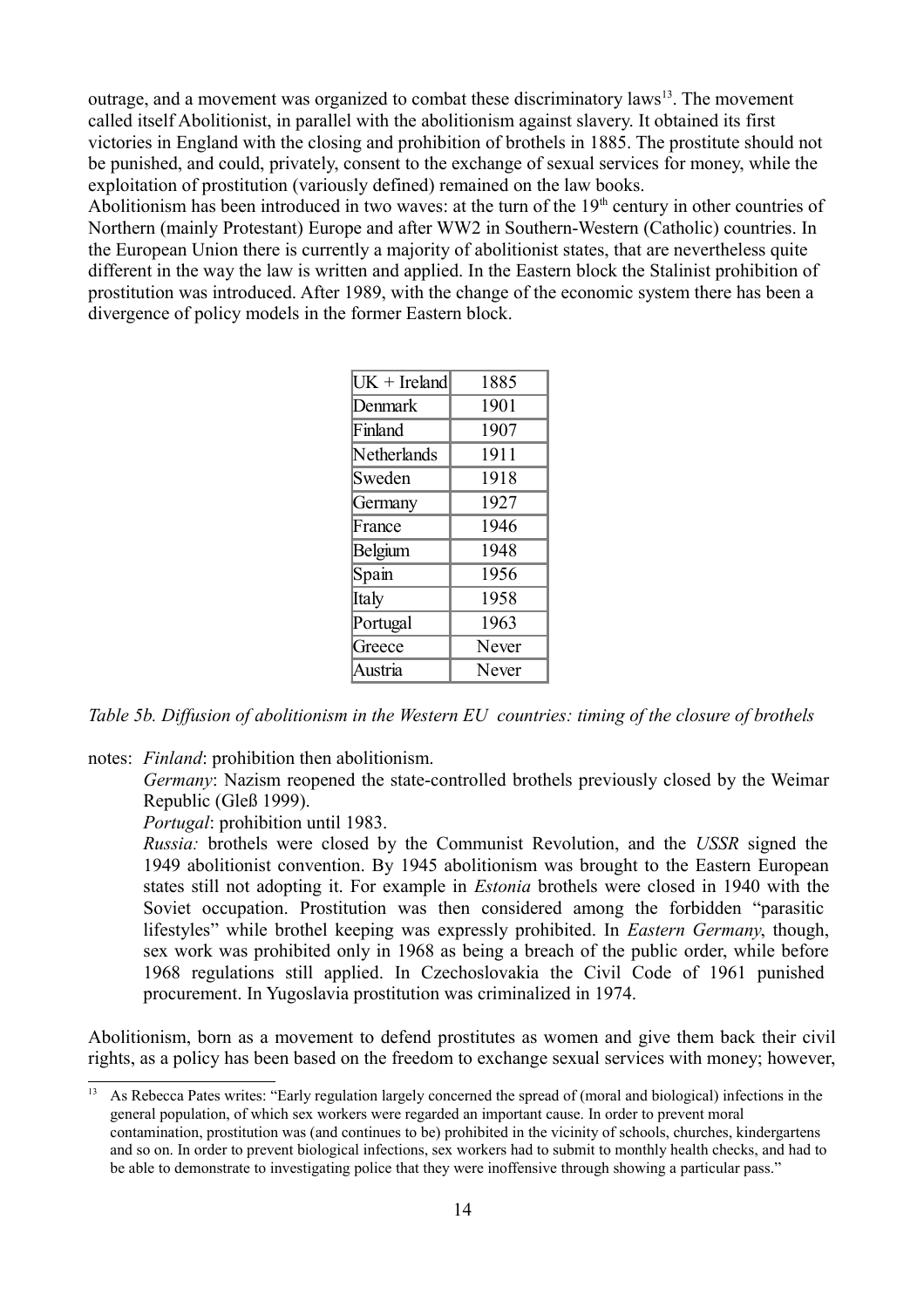it refuses to give legal guarantees to this contract. In abolitionist countries this agreement/contract is void because it is contrary to morality.

There are at least two forms of abolitionism as a policy according to the status given to the will of the woman who prostitutes herself. The first conventions  $(1904 \text{ and } 1910)^{14}$  $(1904 \text{ and } 1910)^{14}$  $(1904 \text{ and } 1910)^{14}$  aimed in fact at opposing the coercion into prostitution and the fraudulent traffic in people. Later conventions (1933 and 1949)<sup>[15](#page-14-1)</sup> introduced clauses obliging states to take measures against prostitution and the slave trade in women even in cases where the alleged victims had given their consent. From the very preamble of the Convention of 1949 it is clear that the will of the woman who prostitutes herself is not given any consideration. Prostitution is, in fact, seen as a danger for the welfare of the family and of the community, while in earlier times it was seen as a support for them.<sup>[16](#page-14-2)</sup> This convention has been superseded in 2000 by the Palermo Convention against Transnational Organized Crime, with its "Protocol to Prevent, Suppress and Punish Trafficking in Persons, Especially Women and Children."<sup>[17](#page-14-3)</sup>

Abolitionism as a policy legally abolished prostitution insofar as it could, creating laws that aimed both at repressing any economic exploitation of the prostitution of others, and encouraging women who engaged in it to leave their profession. In practice, all sorts of activities have been considered economic exploitation of prostitution: the renting of rooms or flats where prostitution is performed, even when market prices are applied; providing help in organising encounters; accompanying the prostitute to the work place; selling or offering goods to prostitutes; even partners and adult children of prostitutes who live with them and cannot justify their living standards with their own income have been criminalized<sup>[18](#page-14-4)</sup>. Abolitionist states (see p. 17 for a table) impose a series of restrictions that render legal only the acts of prostitution that are performed in one's own apartment, without legal possibility to advertise the activity as such. Renting unbeknownst to prostitutes is admitted in some laws.

<span id="page-14-0"></span><sup>&</sup>lt;sup>14</sup> In 1902 in Paris some states underwrote an international agreement for the protection of women and girls coerced or threatened into prostitution, ratified in 1904 by 16 states under the name of International Agreement for the eradication of the slave trade in white women and girls. In 1910 was signed the International Convention for the suppression of white slavery.

<span id="page-14-1"></span><sup>&</sup>lt;sup>15</sup> The Geneva Convention of 1933 adopted by the League of Nations and the Convention for the suppression of the traffic in women and the exploitation of prostitution, drawn up in New York at the United Nations Organizations and voted by the General Assembly on 2 December 1949.

<span id="page-14-2"></span><sup>16</sup> Schopenhauer in *On women* wrote: "Then what are these women who have come too quickly to this most terrible end but human sacrifices on the altar of monogamy?" http://www.theabsolute.net/misogyny/onwomen.html

<span id="page-14-3"></span><sup>&</sup>lt;sup>17</sup> "The new Protocol has superseded the 1949 Convention for the Suppression of the Traffic in Persons and of the Exploitation of the Prostitution of Others (UN GA Res 17 (IV), 2 December 1949). The 1949 Convention has been widely criticized because it restricts the concept of trafficking to prostitution and does not address other forms of labour exploitation. It neither includes a definition of trafficking nor does it distinguish between voluntary and forced prostitution, being an anti-prostitution treaty rather than an anti-trafficking treaty. The Convention has been ratified only by 73 states."

Angelika Kartusch: *Reference guide for anti-trafficking legislative review*. Ludwig Boltzmann Institute of Human Rights, Vienna, September 2001, © OSCE/ODIHR 2001, note 29, p. 14.<http://www.osce.org/odihr/13986>

<span id="page-14-4"></span> $18$  See below. For an example of the variety of country approaches in abolitionism: the latter situation occurs in France according to the literal interpretation of the Penal Code and in Sweden by jurisprudential interpretation, but not in Italy nor in Spain.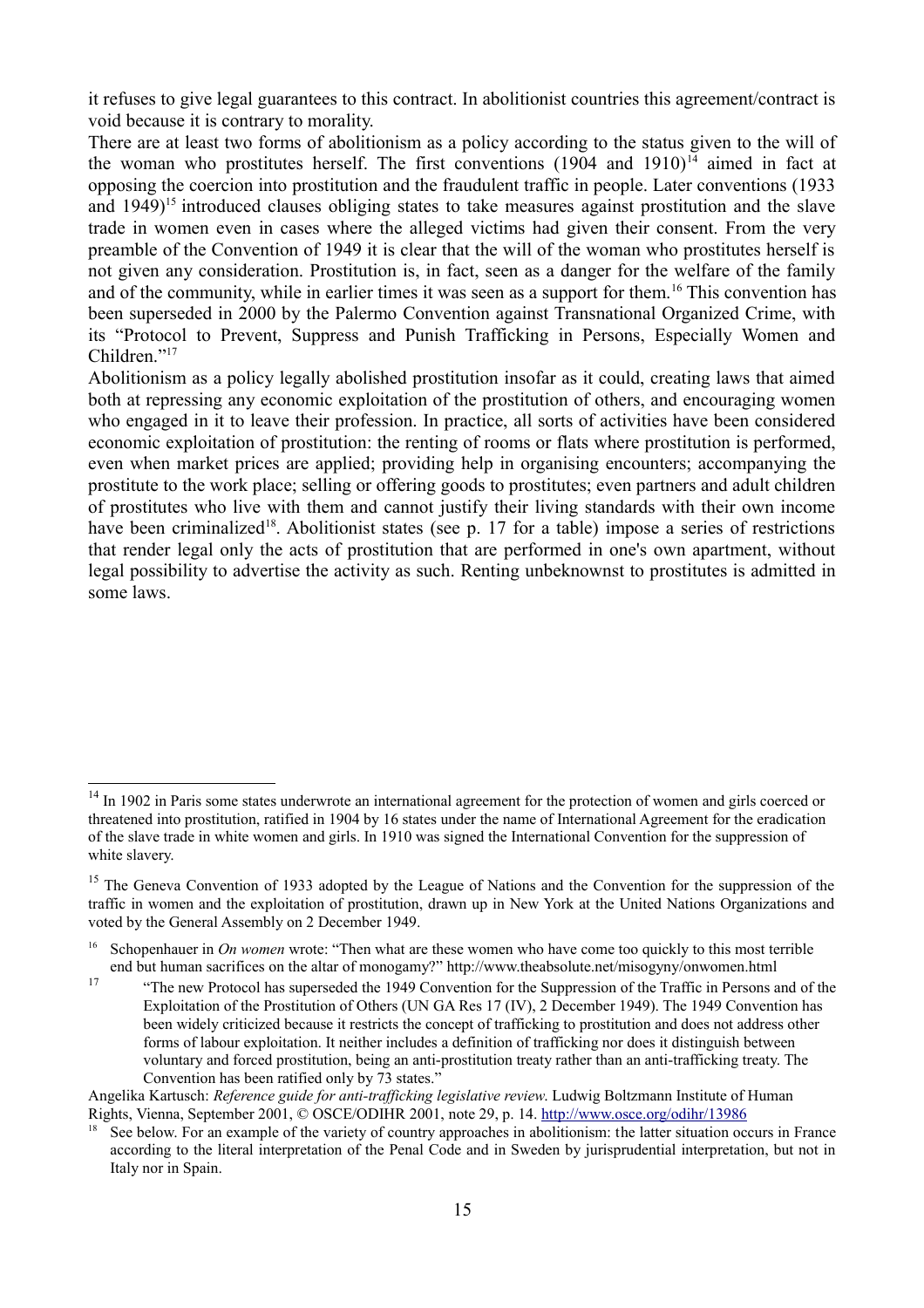#### **5c) New models of prostitution policy**

In recent years, political thought and public debate have been leading states' policies and public debates either in the direction of a transformation of policies (mainly abolitionist in Western Europe and prohibitionist in Eastern Europe) into open repression (including the "neoprohibitionist" criminalisation of the client, sparing the prostitute), or towards the acceptance in the public sphere of the exchange of sex for money, through the approval of regulations that, unlike those of the  $19<sup>th</sup>$ century, try not to be punitive towards prostitutes but to protect them by giving their profession the status of a real job ("neoregulationist models"). The concept of prostitution as a consensual act between two adults is instead rejected in client criminalisation, that can be called *neo*prohibitionism, as its rationale is much different from classical prohibitionism. Although the prohibition to purchase sexual services implies the impossibility of selling them, and therefore is actually a prohibition against the market of sex in general, the declared objective of this policy model has remained the abolitionist goal of cancelling prostitution so as to diminish violence against women. Sweden, the first country to9 introduce this new model, expressed a refusal of the reduction of women to sexual objects for male use and consumption, in a country that is very proud of being among the best in the world for the indicators of gender equality. The client is seen as ultimately responsible for prostitution and trafficking in human beings, as in this quote from a Swedish governmental source: «Prostitution and trafficking in human beings require a demand among men for women and children, mainly girls. If men did not regard it as their self-evident right to buy and sexually exploit women and children, prostitution and trafficking in human beings for sexual purposes would not exist» (Ministry of Industry 2005, 1-2). The john also commits, according to radical feminists, a very concrete act of sexual violence (from which the expression "sexual exploitation", that made its way into international law texts as the Palermo convention) indistinguishable from a rape. *Nota bene* that for separatist radical feminism all relations between men and women are expression of the oppression of women<sup>[8](#page-15-0)</sup> – a position that contemporary abolitionists adopt only in part, applying it only to prostitution.

These two opposite models have been introduced since the end of the 90s. First Sweden in 1999 started penally prosecuting clients (Norway and Iceland followed in 2009), then in the course of the next two years the Netherlands and Germany chose a neoregolamentarist approach, the Netherlands maintaining voluntary health checks, as this proved to be effective. Another interesting characteristic of the Netherlands is the possibility for invalids and disabled people to claim recourse to sex workers as health care.

<span id="page-15-0"></span>This position is found in the writings of American feminist Andrea Dworkin and Kathleen Barry and of British Sheila Jeffreys, all supporters of the criminalisation of clients.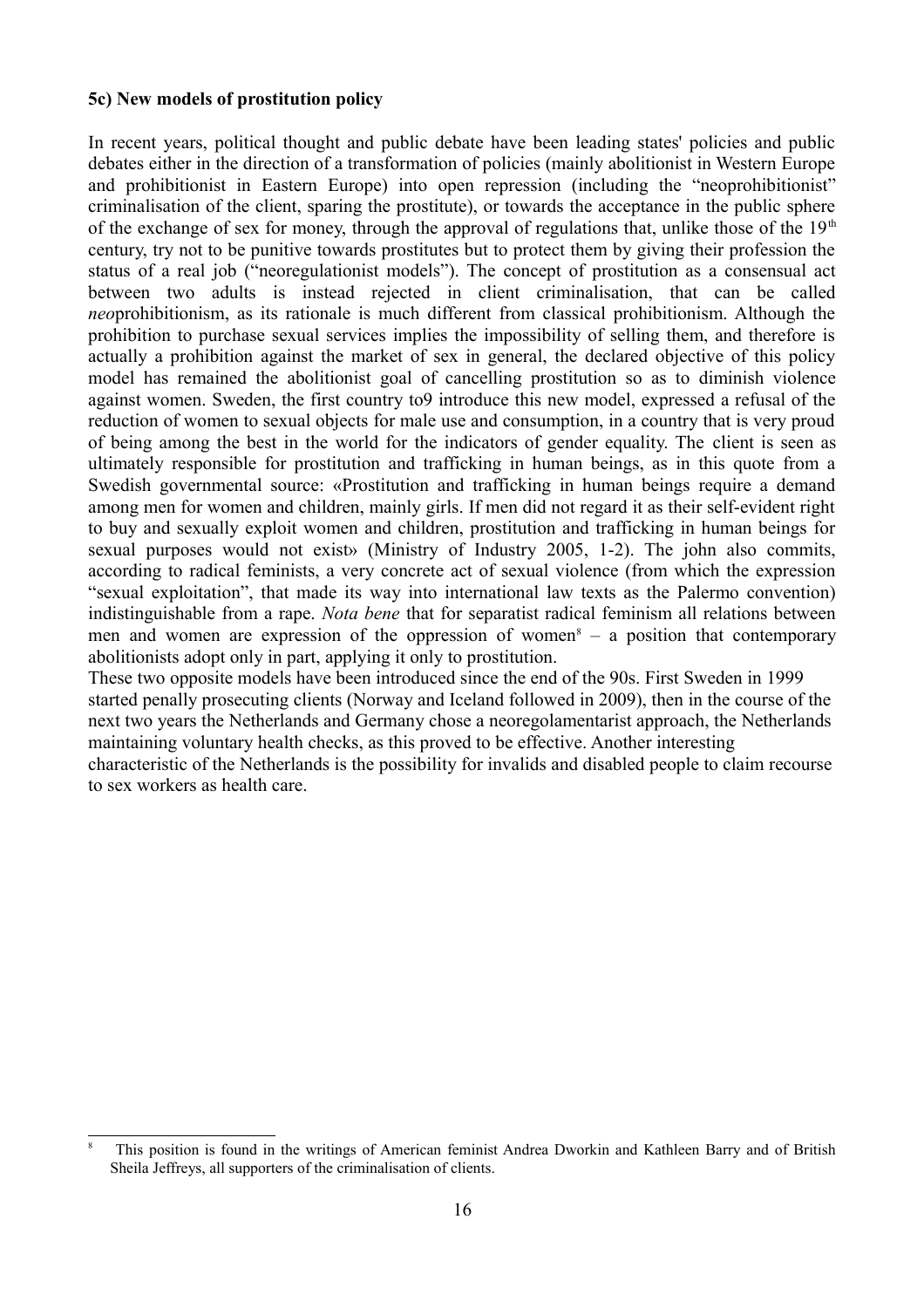#### **5d) Summary table of states and policy models**

In sum, in contemporary history there have been three main legislative models dealing with the sex trade phenomenon: *prohibitionism* that deems prostitution immoral sanctioned both the seller and the buyer; *regulamentarism* which considered it a necessary evil that had to be limited and controlled by keeping a tab on prostitutes to stop them from working if they suffered from venereal diseases; *abolitionism* that fought for the abolition of vexatious regulations towards prostitutes, because it saw them as a manifestation of male oppression toward women, and liberalized the act of prostitution itself while seeking to prosecute pimping, the traffic in women and, in the versions of abolitionism concretely implemented, also the organization of indoors prostitution and its aiding and abetting. To these classical models, two new models have been added: *neoprohibitionism* with its client criminalisation, and *neoregulationism*, not punitive towards prostitutes. Abolitionism has been modified legally permitting prostitution indoors.

| <b>Prohibitionism</b>                                                                                                                           | <b>Abolitionism</b>                                                                                                                                                               | <b>Regulationism with health</b><br>checks and licenses                                   |
|-------------------------------------------------------------------------------------------------------------------------------------------------|-----------------------------------------------------------------------------------------------------------------------------------------------------------------------------------|-------------------------------------------------------------------------------------------|
| Lithuania ( <i>administrative illicit</i> )<br>Malta (soliciting is a crime)<br>Romania (being a professional<br><i>prostitute is a crime</i> ) | Bulgaria<br>Czech Republic<br>Cyprus<br>Denmark<br>Estonia<br>Finland<br>France<br>Ireland<br>Italy<br>Luxembourg<br>Poland<br>Portugal<br>Slovakia<br>Slovenia<br>United Kingdom | Greece<br>Hungary ( <i>outdoors only in</i><br>restricted areas)<br>Latvia (only indoors) |
| Neoprohibitionism                                                                                                                               | <b>Abolitionism with legal</b><br>indoor prostitution                                                                                                                             | Neoregulationism                                                                          |
| Sweden ( <i>attempting to buying</i><br>sexual services is a crime)                                                                             | Belgium (local regulations)<br>Spain                                                                                                                                              | Austria (with compulsory<br>health checks)<br>Germany<br>The Netherlands                  |

*Table 5d: Provisional categorization of policy models*

In abolitionist countries the legislation varies as what is legal in the activities surrounding the private act of sex-money exchange, but also the laws in the other models of regulation and prohibition differ.

As prostitution must take place in a particular setting and has various forms of organizing, the legislation often intervenes in which forms of prostitution and organization are legal and which are not. The practice can vary: some abolitionist countries tolerate prostitution indoor and/or in certain areas at the local level, as Belgium and Spain: in Spain third parties are not criminalized, and in Belgium, where some cities have a regulationist approach, it is illegal for them to get abnormal profits.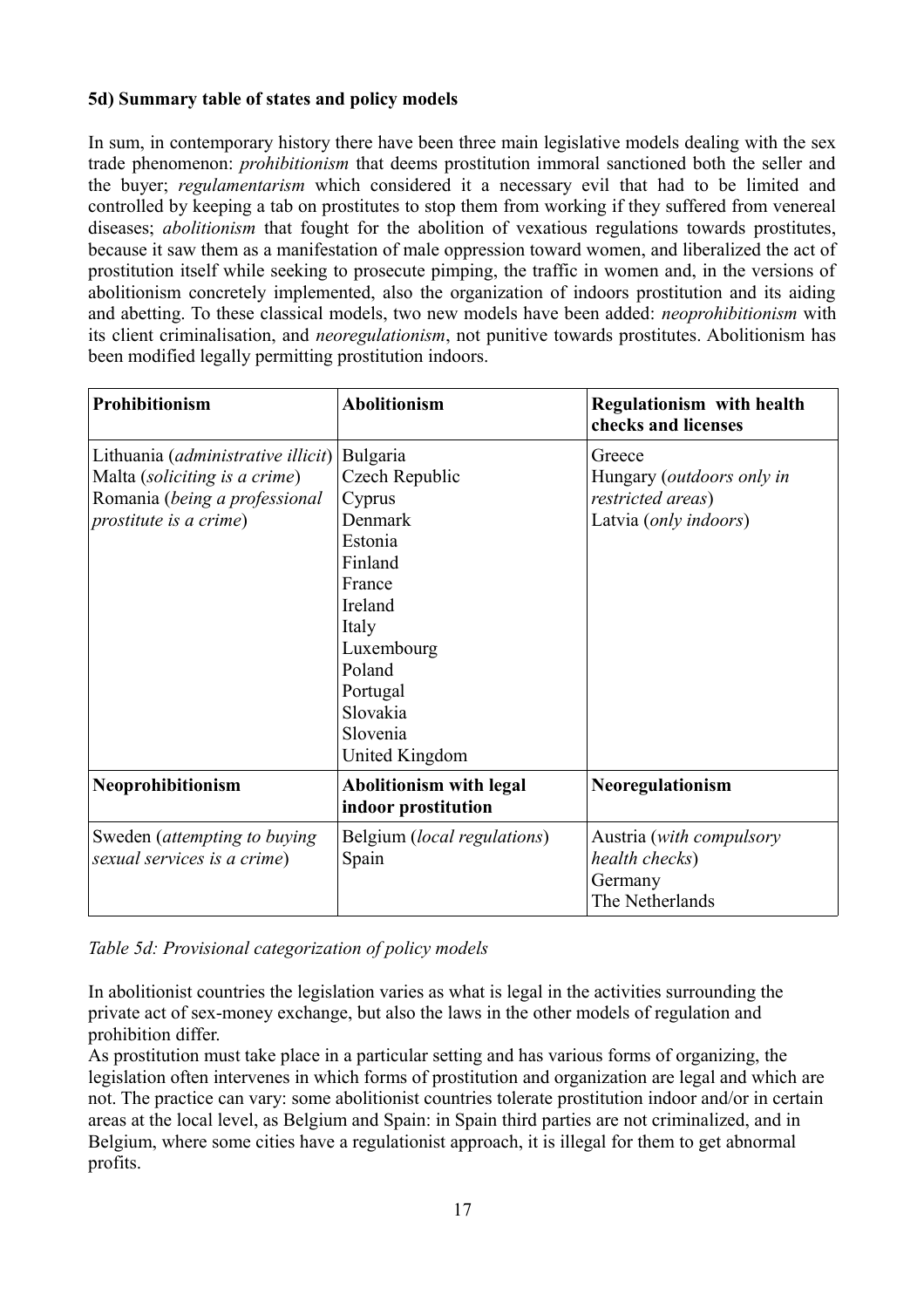#### **6) Prostitution markets**

The different markets in which exchanges between sexual services and money can be analysed ideal-typically according to the various forms related to the places and ways in which the exchange between sex and money usually occurs, the reasons behind supply and demand, the cataloguing of the interests at stake between the different parties that, directly or indirectly, participate in the exchange. I will describe a series of ideal-typical characteristics of the various modes of conduct of prostitution: a theoretical exercise, yet based inductively on the data that emerges from existing literature, both from sociological research and from extensively narrated life stories. The economic exchange between prostitute and customer takes place in the same way as any other commercial relationship, in which the prices are established by the circumstances of supply and demand in the market, with the selling party that generally tries to provide their services at the lowest level, always establishing the limits for their own involvement (a refusal to kiss, to be touched unless an extra sum is paid, the need to use condoms as a physical barrier), while the buyer tries to obtain a better service for the same money.

The first distinction between forms of sex trade is based on the place where the meeting between the customer and prostitute takes place: indoors or outdoors.

#### **6a) Legal provisions regarding prostitution in general**

While prohibitionism applies acts of prostitution everywhere, also other penal law provisions can be applied both to indoor and outdoor activities: those against aiding/abetting (including recruiting) and exploitation.<sup>[19](#page-17-0)</sup> They are called "actions of third parties," and their range – taking as example the Swedish penal code where *koppleri* refers to «anyone who favours or unjustly profits from the fact that another person engages in occasional sexual relations in return for payment» (Penal Code, cap. 6, § 12) – goes from managing a brothel to exercising psychological influence in the decision of another person to prostitute herself, to publishing advertisement, and so on. A partner who lives off the earnings of a prostitute inevitably commits procuring, since the obligation in Swedish (and many other countries') law of cohabiting couples to support each other does not apply in the case of prostitutes. Any child over 18 who lives with a prostitute and benefits from her earnings can be charged. The same applies to flat owners who are aware that prostitution happens on their premises.

<span id="page-17-0"></span><sup>19</sup> It is useful to remind that prosecution can be sporadical. In the second part of the Report (to be compiled) the actual use of the legislation will be presented.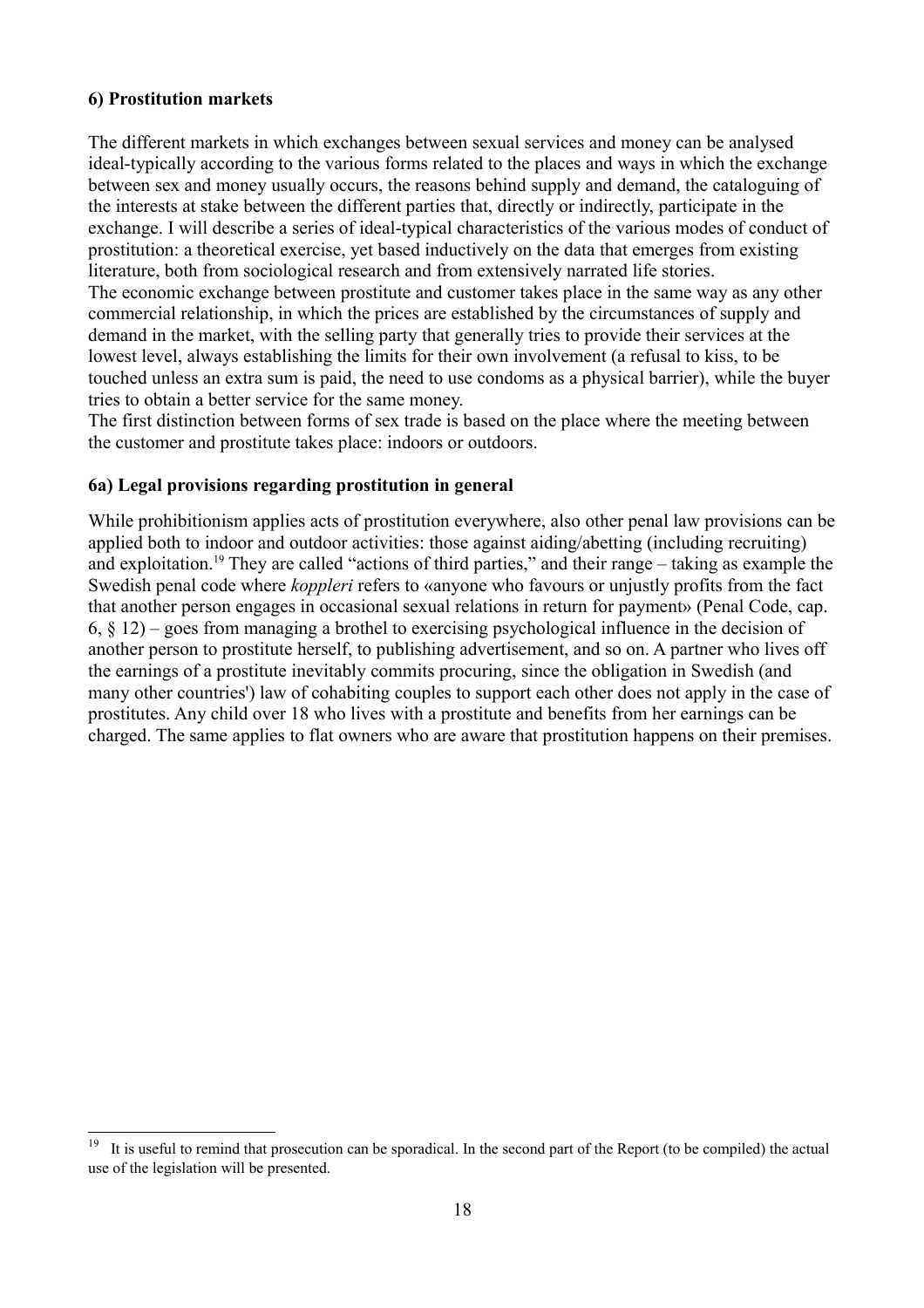|                                                                  | Sweden  | Great<br><b>Britain</b> | Ireland | Italy   | France  | Denmar<br>k | Austria | German   Netherl<br>v | ands | Spain |
|------------------------------------------------------------------|---------|-------------------------|---------|---------|---------|-------------|---------|-----------------------|------|-------|
| Exploiters, pimps                                                | X       | X                       | X       | $\sf X$ | X       | X           | X       | X                     | X    | X     |
| Panderers, aiders and<br>abetters for gain                       | $\sf X$ | $\sf X$                 | X       | $\sf X$ | $\sf X$ | X           |         |                       |      |       |
| Partially or totally living<br>off the prostitution of<br>others | X       | $\sf X$                 | $\sf X$ | $\sf X$ |         | X           |         |                       |      |       |
| Panderers, aiders and<br>abetters without gain                   | X       |                         |         | X       | X       |             |         |                       |      |       |
| <b>Recruiters</b><br>even without gain                           |         | $X^{20}$                | $\sf X$ | $\sf X$ | $\sf X$ | X           |         |                       |      |       |
| Clients (in general)                                             | X       |                         | X       |         |         |             |         |                       |      |       |
| Prostitutes (in general)                                         |         |                         |         |         |         |             |         |                       |      |       |
| <b>Prostitutes soliciting</b><br>without a licence               |         |                         |         |         |         |             | A       |                       |      |       |

#### GEOGRAPHICALLY SUBDIVIDED TABLES

*Table 6a.1: Penalisation of actors in prostitution in general, both indoors and outdoors. Western Europe (states that I have studied thoroughly, the order goes roughly from the most to the least repressive)*

**(some categories do not apply to all states: see tables by policy models on page 34-35)**

X=criminal offence A= administrative illicit

<span id="page-18-0"></span> $\overline{20}$  Gain should be enjoyed by a third party.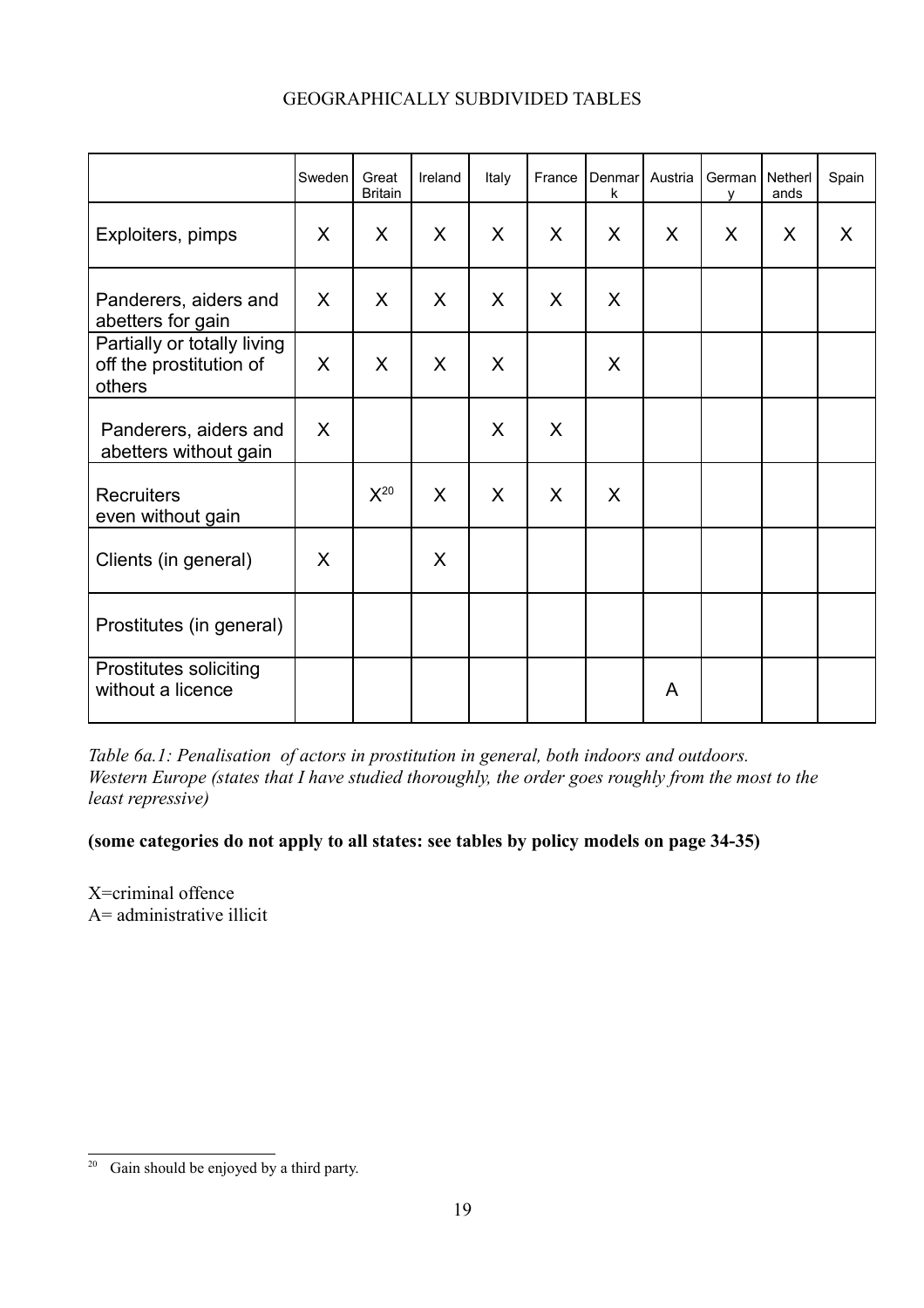|                                                                  | Belgium | Greece  | Portugal | Finland | Cyprus | Luxembour<br>g | Malta |
|------------------------------------------------------------------|---------|---------|----------|---------|--------|----------------|-------|
| Exploiters, pimps                                                | X       | $\sf X$ |          | $\sf X$ | X      | X              |       |
| Panderers, aiders and<br>abetters for gain                       |         | X       | X        |         | X      | X              |       |
| Partially or totally living<br>off the prostitution of<br>others |         | X       |          |         |        |                |       |
| Panderers, aiders and<br>abetters without gain                   |         |         |          |         |        |                |       |
| <b>Recruiters</b><br>even without gain                           |         |         | $\sf X$  |         | X      | X              |       |
| Clients (in general)                                             |         |         |          |         |        |                |       |
| Prostitutes (in general)                                         |         |         |          |         |        |                | X     |
| Prostitutes soliciting<br>without a licence                      |         | X       |          |         |        |                |       |

*Table 6a.2: Penalisation of actors in prostitution both indoors and outdoors. (W-EU other countries)*

|                                                                  | Romani<br>a  | Poland | Czech<br>R. |   |   |              | a       | Hungary Bulgaria Slovakia Lithuani Slovenia | Latvia  | Estonia |
|------------------------------------------------------------------|--------------|--------|-------------|---|---|--------------|---------|---------------------------------------------|---------|---------|
| Exploiters, pimps                                                |              |        | X           | X |   | $\mathsf{X}$ | $\sf X$ | X                                           | $\sf X$ | $\sf X$ |
| Panderers, aiders<br>and abetters for gain                       | $\mathsf{X}$ | X      | X           | X |   |              | X       |                                             | X       | X       |
| Partially or totally<br>living off the<br>prostitution of others | X            | X      |             | X |   | X            |         |                                             |         |         |
| Panderers, aiders<br>and abetters without<br>gain                | X            |        | X           |   |   |              |         |                                             |         |         |
| <b>Recruiters</b><br>even without gain                           |              | X      | X           |   | X |              |         |                                             |         |         |
| Clients (in general)                                             |              |        |             |   |   |              | A       |                                             |         |         |
| <b>Prostitutes</b><br>(in general)                               | X            |        |             |   |   |              | A       |                                             |         |         |
| Prostitutes soliciting<br>without a licence                      |              |        |             | X |   |              |         |                                             | A       |         |

*Table 6a.3: Penalisation of actors in prostitution both indoors and outdoors. Eastern European states.*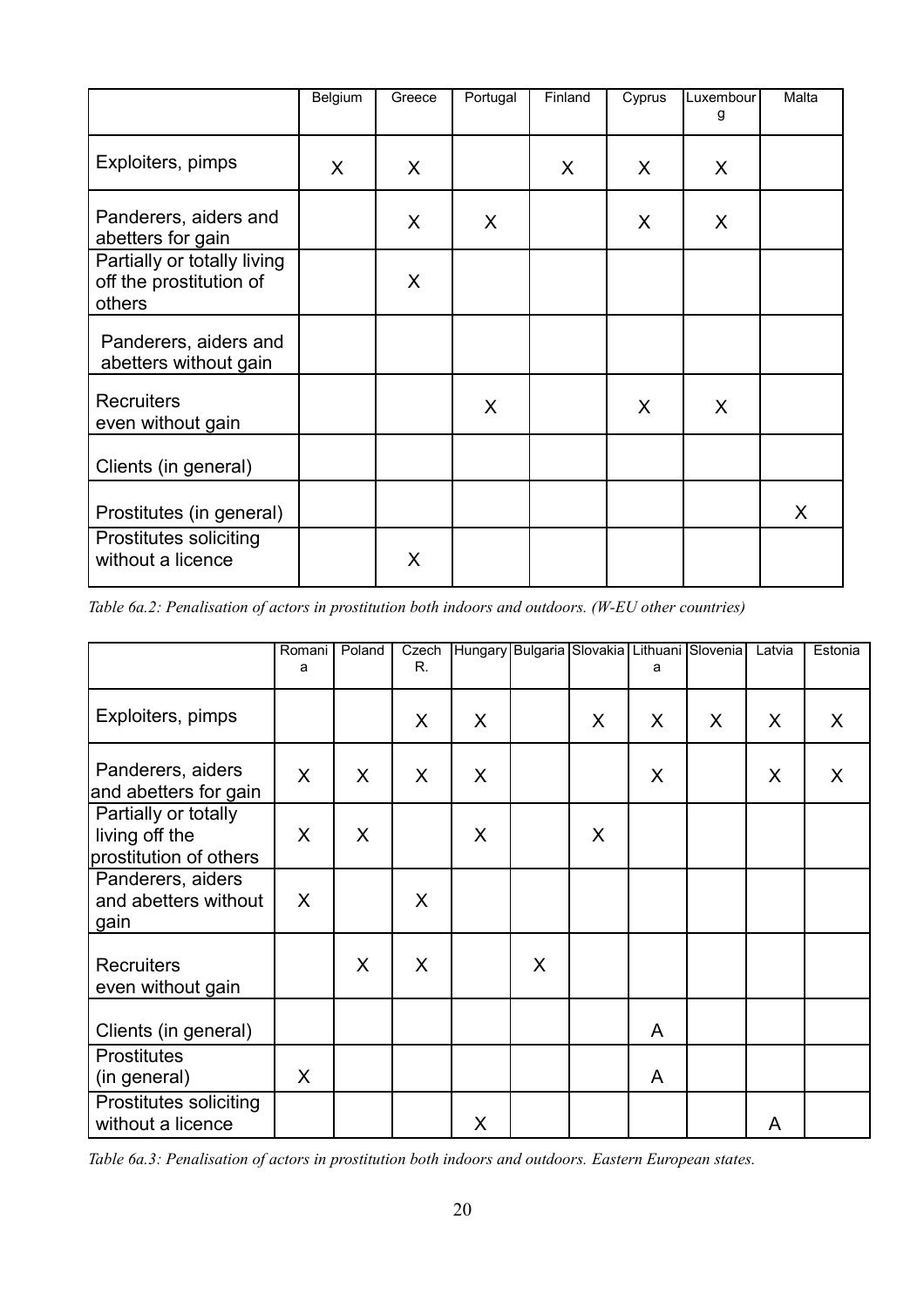#### PÉNALISATION DE LA PROSTITUTION ET DU RACOLAGE

### TABLEAU COMPARATIF

|                                         | Allemagn<br>e        | <b>Belgique</b>   | Danemark        | Espagne                      | Italie                 | Pays-<br><b>Bas</b>     | Angleterre                       | Suède          |
|-----------------------------------------|----------------------|-------------------|-----------------|------------------------------|------------------------|-------------------------|----------------------------------|----------------|
|                                         |                      |                   |                 | Sanctionne-t-on pénalement : |                        |                         |                                  |                |
| - I'exploitation                        | oui,                 | oui,              | oui,<br>jusqu'à | non                          | oui,                   | non                     | oui,                             | oui,           |
| d'un<br>établissement                   | jusqu'à<br>3 ans     | mais elle         | 4 ans de        |                              | $2$ à 6 ans            |                         | jusqu'à                          | jusqu'à        |
| de<br>prostitution?                     | de prison<br>ou une  | est tolérée<br>en | prison          |                              | de prison              |                         | 3 mois<br>et/ou                  | 4 ans<br>de    |
| (cas général)                           | amende <sup>1</sup>  | pratique          |                 |                              |                        |                         | amende                           | prison         |
| - la                                    |                      |                   |                 |                              |                        |                         |                                  |                |
| prostitution<br>individuelle,<br>libre, | non                  | non               | non             | non                          | non                    | non                     | non                              | non            |
| d'un majeur ?                           |                      |                   |                 |                              |                        |                         |                                  |                |
|                                         |                      |                   |                 |                              |                        |                         | oui,                             |                |
| - le racolage ?                         | non                  | oui,<br>8 jours à | oui,<br>au plus | non                          | oui,<br>amende         | non                     | amende<br>et si                  | non            |
|                                         |                      | 3 mois            | 1 an            |                              |                        |                         | première                         |                |
|                                         |                      | de prison         | de prison       |                              |                        |                         | infraction,                      |                |
|                                         |                      |                   |                 |                              |                        |                         | participation                    |                |
| celui-ci fait-il                        | oui,                 | oui,              | $\overline{2}$  | oui,                         | oui,                   | oui,                    | à des                            | $\overline{2}$ |
| I'objet d'une                           | règlem-              | règlements        |                 | règlem-                      | règlements             | règlem-                 | réunions                         |                |
| réglementation                          | ents des             | des               |                 | ents des                     | des                    | ents des                | pour<br>sortir                   |                |
| administrative?                         | Länder               | communes          |                 | communes                     | communes               | commune<br>$\mathbf{C}$ | de la                            |                |
|                                         |                      |                   |                 |                              | 3                      |                         | prostitution                     |                |
| - Le                                    | oui,                 | oui,              | oui,            | oui,                         | oui,                   | jusqú <sup>2</sup> à    | oui,                             | jusqu'à        |
| proxénétisme?                           | 6 mois               | $1$ à $5$ ans     | jusqu'à         | $2$ à 4 ans                  | $2$ à 6 ans            | 8 ans                   | jusqu'à                          | 4 ans          |
| (cas général)                           | à 5 ans<br>de prison | de prison         | $4$ ans de      | de prison<br>et amende       | de prison<br>et amende | de prison<br>ou         | $7\,\,\mathrm{ans}$<br>de prison | de<br>prison   |
|                                         |                      |                   | prison          |                              |                        | amende                  |                                  |                |
| - le client                             |                      |                   |                 |                              |                        |                         | oui,                             |                |
| d'un(e)                                 | non                  | non               | non             | non                          | non                    | non                     | si<br>contrainte                 | $\circ_u i$    |
| prostitué(e)?                           |                      |                   |                 |                              |                        |                         | exercée<br>par un tiers          |                |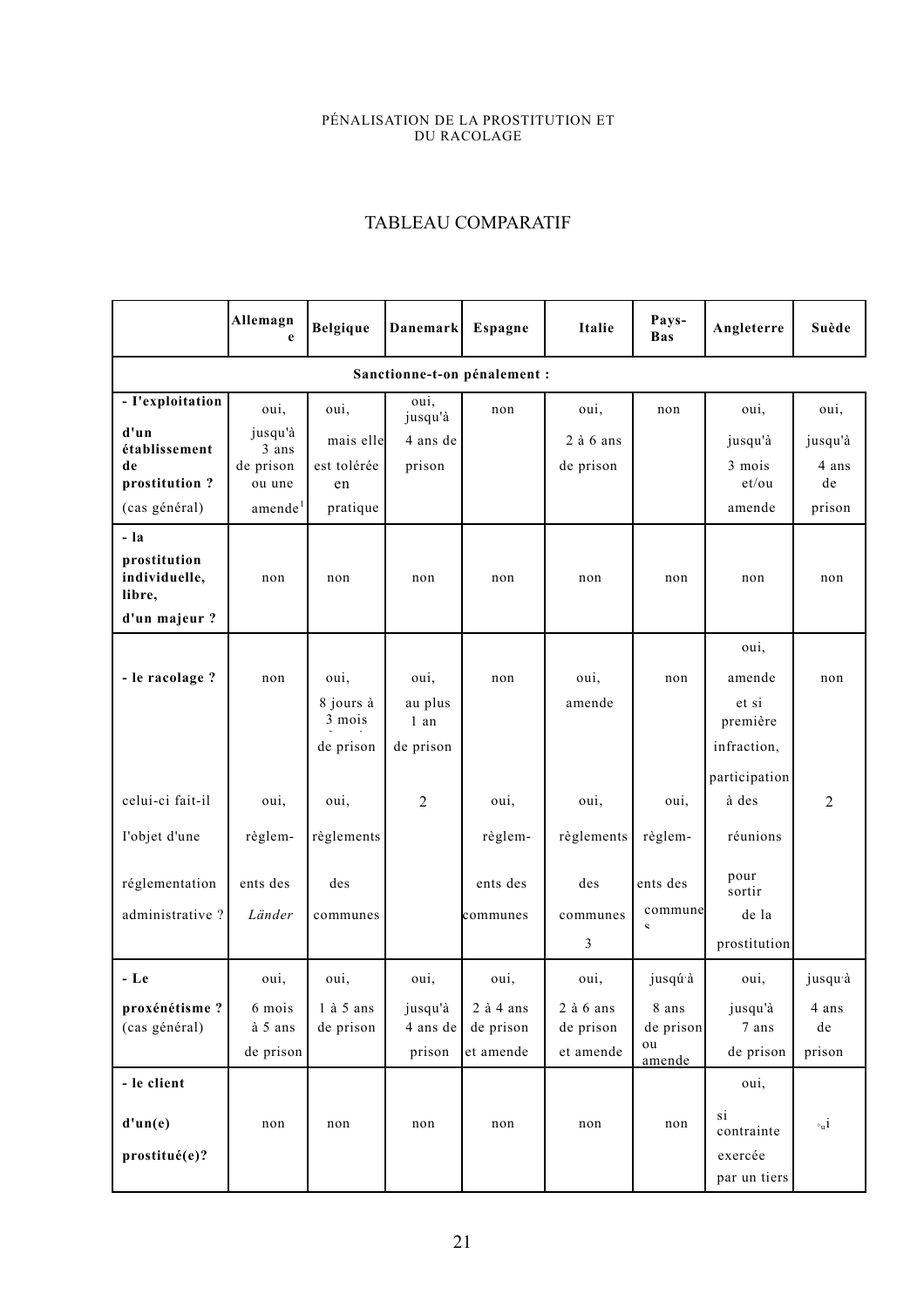' Sous les réserves mentionnées dans la note.

2 La recherche n'a pas permis de déterminer la situation dans ces deux États en la matière.

3 Leur légalité est discutée

Source: Sénat de la République Française, *Note sur la pénalisation de la prostitution et du racolage. Allemagne – Belgique – Danemark – Espagne – Italie – Pays-Bas – Royaume-Uni (Angleterre et Pays de Galles) – Suède*, March 2013, p. 11

#### **6.1) Outdoor prostitution**

In the category of *outdoor prostitution* there is only form, namely street prostitution, characterised by the waiting for the customer by the prostitute in an outdoor place. Sexual services take place in a (semi-)public location in the customer's vehicle (in the majority of cases in almost all countries) or in a private space such as a hotel or an apartment. The price of service is minimal since there are no infrastructure costs to pay (except in the case of the use of a hotel room, a cost that is directly borne by the customer). This is an economic advantage for both the customer and the prostitute that doesn't need to incur in any fixed cost nor has to plan her activity as is the case of indoor prostitution. The interaction is also reduced to a minimum, even only a few minutes for the act, a quarter of an hour in total for the transaction: this fact is generally considered an advantage by the prostitute but a disadvantage for the customers.

The street as a place of work may represent the optimal situation for the prostitute from the point of view of the independence and management of her own earnings, at least in the best case scenario: maximisation of their share of earnings for each sexual act depends practically on the circumstances of entering into the world of prostitution (voluntary or forced), on the prostitute's personal relations with their partner (if there is a relationship of psychological dependence and abuse with a pimp), on the presence of criminal organisations that control the territory and deduct from the woman a fixed daily amount from her earnings. According to existing sources, those sums extorted however remain lower than both the costs of renting an indoor space intended for prostitution and the percentage deductions that are made by the operators of brothels. In hotels generally prostitutes have to pay the rent of a room every time it is used, and not for the entire day.

Many sources have emphasised that in several places in Europe, already for some time now, it is no longer necessary to use the services of a "protector" in order to engage in street prostitution.

With regard to the characteristics of independence of outdoor prostitution, these derive from the fact of being able to choose the hours of work, even if the practical observation shows that the presence of professional prostitutes is very assiduous, which is part of the ethics of the trade. If there will be dynamics of solidarity or competition between prostitutes that work the same area depend on market conditions (insufficient or excessive supply). In general professionals create "cartels", standardising the price of services and imposing the use of condoms, and strive to limit the supply of prostitution also resorting to violence against newcomers.

A component (considered marginal by "professional") that finds the street as the most congenial place to exercise the trade, is heroin or crack addicts, not accepted elsewhere<sup>[21](#page-21-0)</sup> also

<span id="page-21-0"></span> $21$  This difficulty to be accepted in the organised world of indoor prostitution concerns older women, too.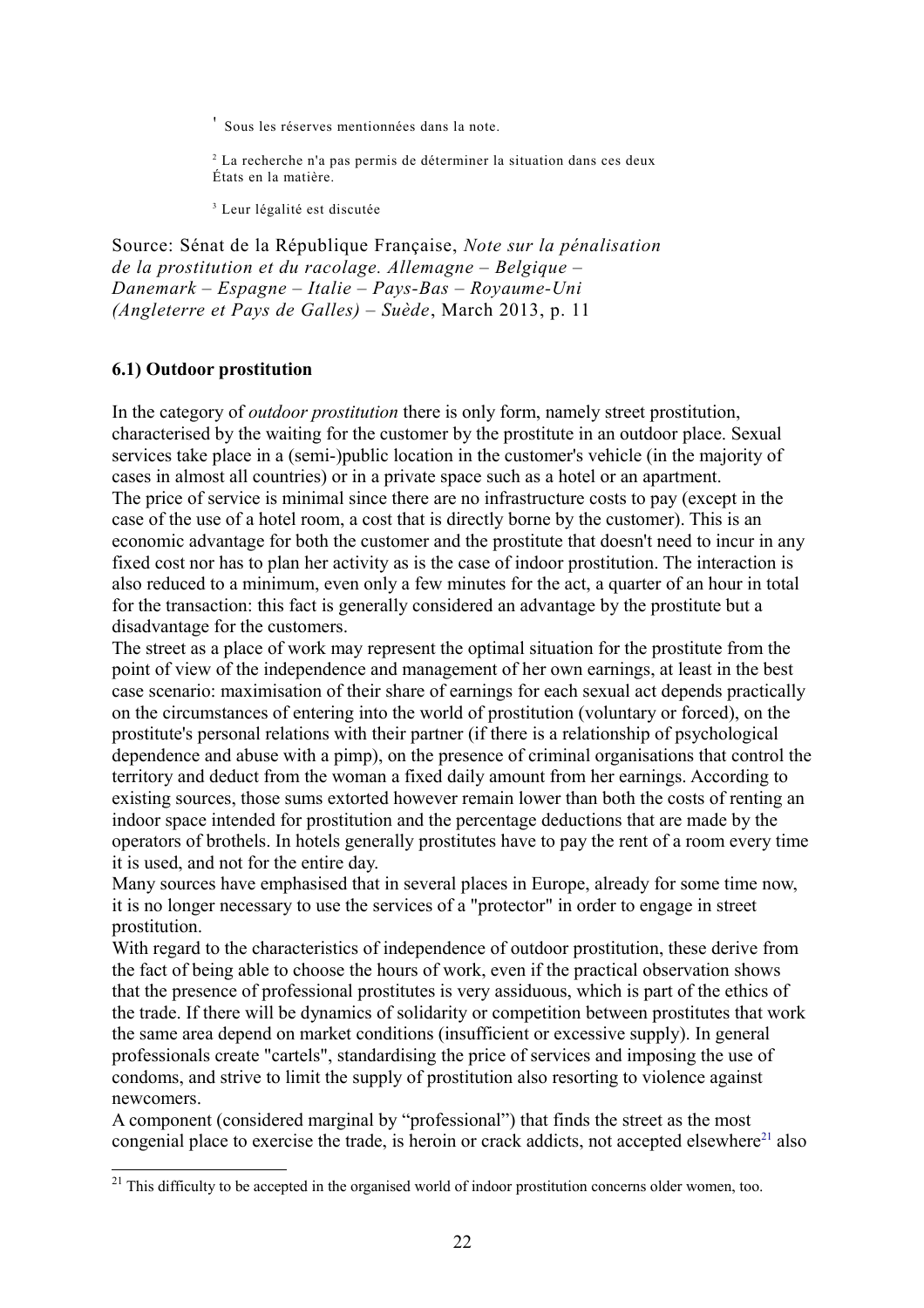due to their lack of self discipline. But it is the urgency of making money to obtain a dose to avoid the abstinence crisis them particularly oriented to work on the street, to accept lower sums of money, to establish less limits on their services, or to waive the use of condoms. They generally work the streets near places of drug dealing, and vice versa pushers share the same interest to be present in places where addicts collect money.

The choice to engage in prostitution to raise the large sums needed for the purchase of drugs on the black market is a typical female choice as opposed to that of men that steal or become drug dealers. It is more suited to the female role and is also preferred because it is not detrimental to others. Another important reason is that the act of prostitution is generally not legally sanctioned and generally does not involve the risk of being sent to prison (see also table on page 21).

In street prostitution the most obvious disadvantage for women is that they find themselves alone, generally in an isolated place during bodily with the customer. The exposure to male violence against women, in particular against a woman that is looked down upon as a whore, against which violence appears socially legitimised, is therefore very high: there are frequent episodes in which the man refuses to pay or takes back the money after the sexual service, where the woman is forced to perform services not negotiated, where the earnings that the prostitute carries with her are stolen. Often there are also reported cases in which members of the police force take advantage of their position to blackmail these women and carry out these same abuses.

The strategies to defend themselves from violence and robberies involve other people: their colleagues memorise car number plates, other people periodically collect the money earned and men judged dangerous are rejected.

From the point of view of the customer, street prostitution, in addition to representing a lower cost, may have a special attraction for the very reason that it binds sex to risk (especially in the case of sex that takes place in a car), for the anonymity better guaranteed than frequenting brothels or night clubs, due to the opportunity to choose by slowly cruising around in a car, a behaviour in itself rewarding that often results in no sexual relations.

The attraction of the street at night, between danger and prohibition, is another reason that distinguishes the experience that the customer has of outdoor prostitution rather than engaging with prostitutes indoors. However in areas where in the Netherlands street prostitution is confined (*tippelzonen*), this assumes less wild characteristics: motorists enter a fenced-off area, drive along a set path where the prostitutes are waiting and finally park into specially designed lots, visually isolated from each other.

The fact that the supply is clearly visible to all passers-by and does not require them to go to a particular place (except in the case where policies of confinement of prostitution in marginal areas are adopted), can have the effect of increasing demand, as was probably the case with the arrival in many places of women judged to be particularly attractive (white) coming from the countries experiencing economic crisis in Eastern Europe. The phenomenon of the "saviour" customer that falls in love with the prostitute and tries to take her off the street has become very evident in recent years.

In general, open air prostitution tends to concentrate spontaneously around stations, places of intense traffic, in the vicinity of ports (this also relates to indoor prostitution), while contrarily the authorities tend to restrict it to industrial or office areas, so that there are no residents that can be disadvantaged by the presence of this trade. The latter are important social actors in political dynamics that involve outdoor prostitution: given the stigma of the act of exchanging sex for money, the presence of prostitutes in residential neighbourhoods, if this has not been the case for a long time, causes a high level of rejection. The moral judgement on the sex trade is not the only reason for conflict: residents are also mobilising due to the public nuisance caused by negotiations and interactions between prostitutes and between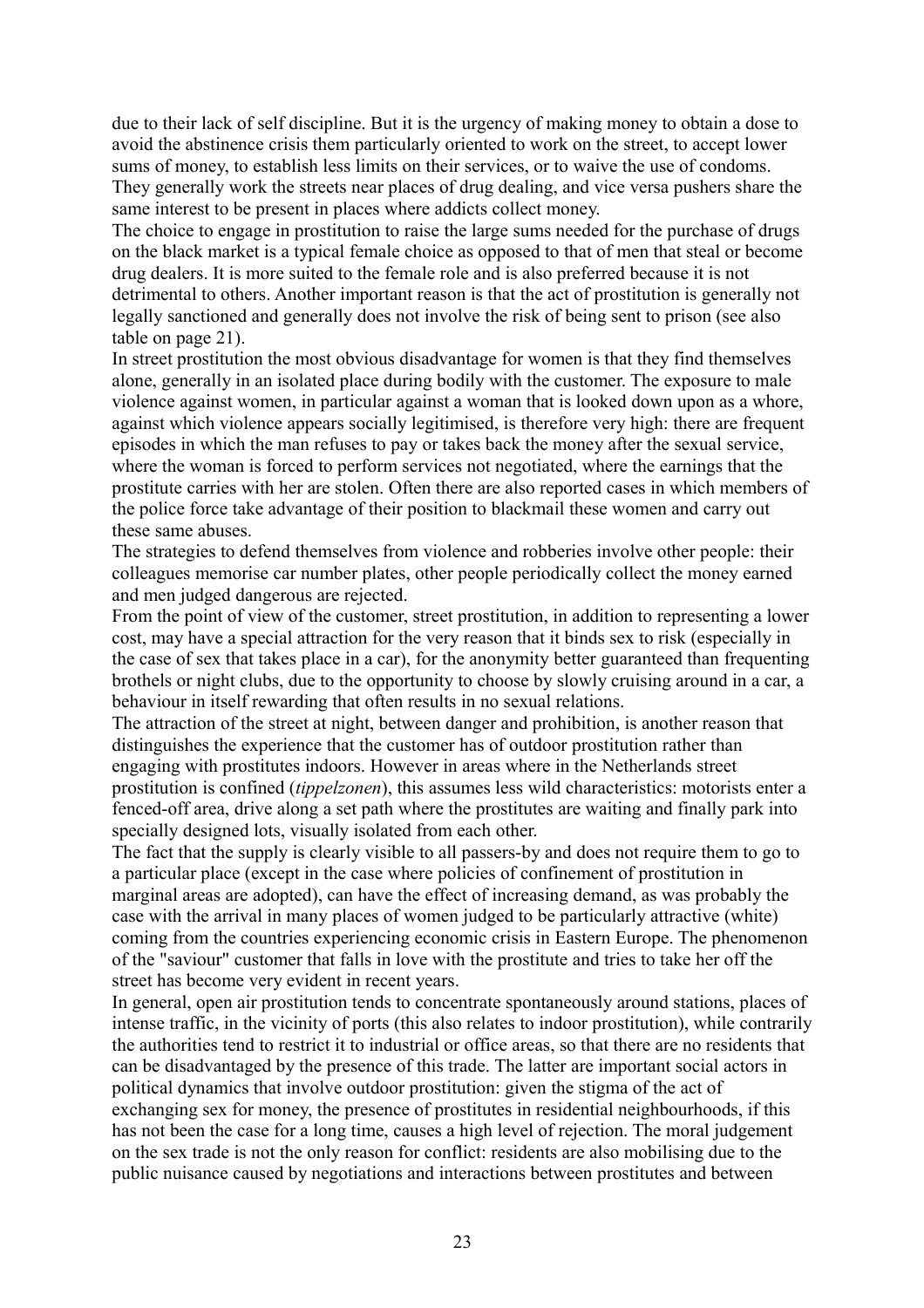prostitutes and clients, due to the danger of the presence of exploiters, due to the discarding of used condoms in the streets of the neighbourhood, due to the traffic of potential customers and the trouble that the latter can cause for women residents of the neighbourhood. Another typical argument is the difficult management of the information on prostitution towards children noticing the phenomenon.

A strictly economic matter, instead, is the decrease of the value of homes for their owners when a neighbourhood is downgraded by the presence of prostitution for the reasons listed above. Tenants are on the contrary not economically disadvantaged by street prostitution. The forms of action that have been undertaken range from the simple request for the intervention of the police to take personal action, with patrols of vigilantes or popular torchlight processions, in order to physically move prostitutes from a particular area. Upon examination prostitution in windows and the form with soliciting from windows or from the doorway of the home or at a hotel could be considered as midway between the two forms of the indoor and outdoor sex trade. When customers are in the street, the reaction of the neighbourhood in the areas where the windows are located is often identical to that of places where true outdoor prostitution takes place; the public location creates conflict for the same reasons that relate to street prostitution. Attempts to establish areas delegated to street prostitution also normally clash with opposition from residents.

The police, even in the absence of special provisions that legitimise their intervention against street prostitution, have often used to combat the phenomenon more generic rules to protect public order or laws relating to road traffic, used both against prostitutes and against customers, mostly at the instigation of formal protests organised by residents of the streets where prostitution takes place.

|                                                             | Sweden | Great<br><b>Britain</b>            | Ireland  | Italy | France | Denmar<br>k | Austria | v | German   Netherla  <br>nds | Spain                             |
|-------------------------------------------------------------|--------|------------------------------------|----------|-------|--------|-------------|---------|---|----------------------------|-----------------------------------|
| <b>Prostitutes</b><br>passively<br>soliciting               |        | A<br>(common<br>prostitute<br>s)   | $X^{22}$ |       |        | X           |         |   |                            |                                   |
| <b>Prostitutes</b><br>actively<br>soliciting                |        | A<br>(common  <br>prostitute<br>s) | X        |       | X      | X           | X       |   |                            | Forbidd<br>en in<br>Catalon<br>ia |
| Clients (kerb<br>crawlers)                                  |        | X                                  |          |       |        |             |         |   |                            |                                   |
| <b>Prostitutes</b><br>soliciting outside<br>permitted areas |        |                                    |          |       |        |             | X       | X | X                          |                                   |
| Clients outside<br>permitted areas                          |        |                                    |          |       |        |             |         | X |                            |                                   |

#### **6.1a) Legal provisions regarding outdoor prostitution**

*Table 6.1a.1: Penalisation of actors in outdoor prostitution.*

**(some categories do not apply to all states: see tables by policy models on page 36-37)**

X=criminal offence; A= administrative illicit

<span id="page-23-0"></span><sup>&</sup>lt;sup>22</sup> Loitering for the purpose of prostitution is forbidden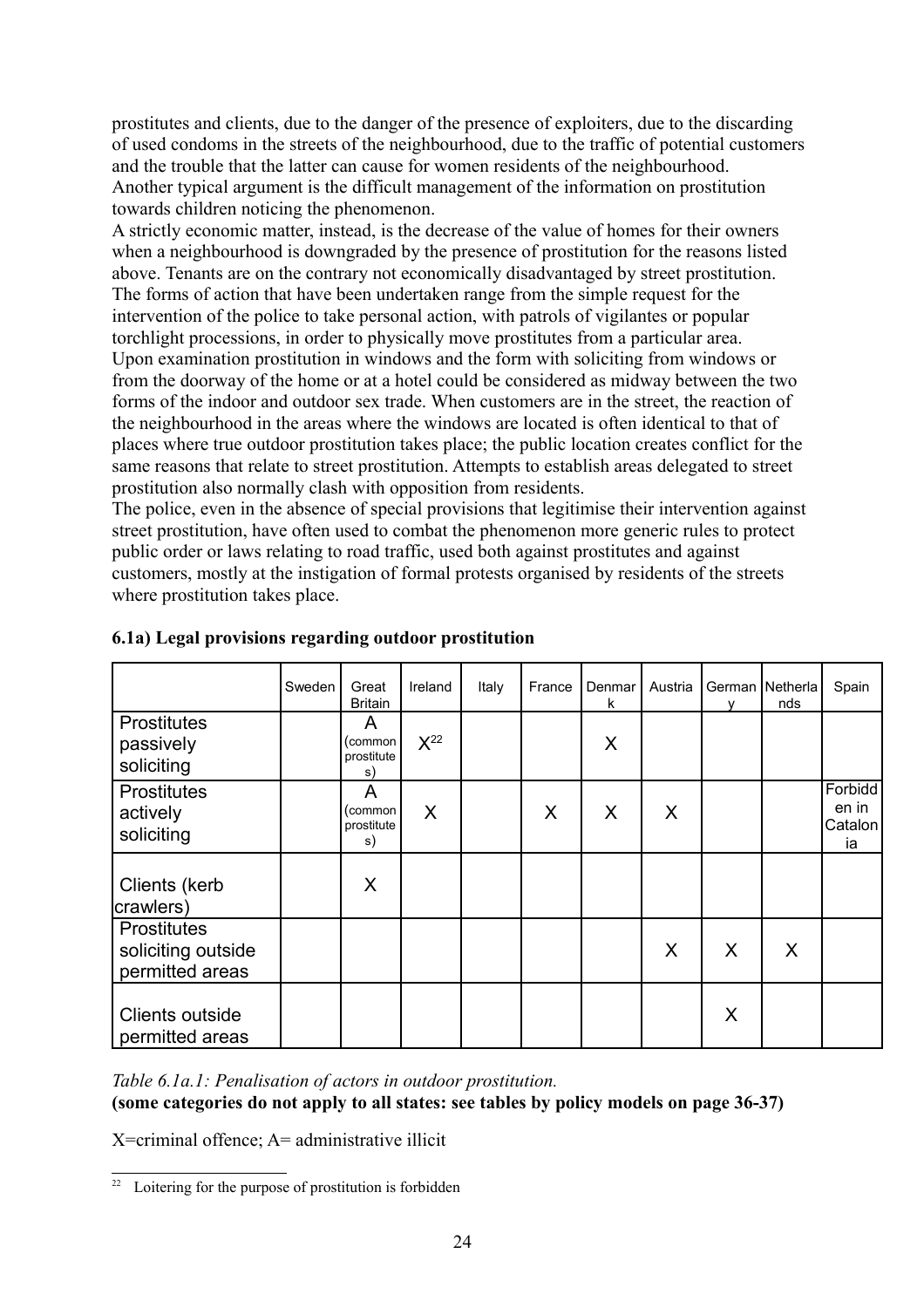|                                                   | Belgium | Greece | Portugal | Finland         | Cyprus | Luxembo<br>urg | Malta |
|---------------------------------------------------|---------|--------|----------|-----------------|--------|----------------|-------|
| Prostitutes passively<br>soliciting               |         |        |          |                 |        |                |       |
| Prostitutes actively<br>soliciting                | X       | X.     |          | A<br>(Helsinki) |        |                |       |
| Clients (kerb crawlers)                           |         |        |          |                 |        |                |       |
| Prostitutes soliciting<br>outside permitted areas |         |        |          |                 |        | A              |       |
| Clients outside<br>permitted areas                |         |        |          |                 |        |                |       |

*Table 6.1a.2: Penalisation of actors in outdoor prostitution.*

|                                                             | a | Romanil Poland | Czech<br>R. | Hungar<br>٧ | Bulgari<br>a | a | a | Slovaki Lithuani Sloveni<br>a | Latvia | Estonia |
|-------------------------------------------------------------|---|----------------|-------------|-------------|--------------|---|---|-------------------------------|--------|---------|
| Prostitutes passively<br>soliciting                         |   |                |             |             |              |   |   |                               |        |         |
| Prostitutes actively<br>soliciting                          |   |                |             |             |              |   | A |                               | X      |         |
| Clients (kerb crawlers)                                     |   |                |             |             |              |   |   |                               |        |         |
| <b>Prostitutes soliciting</b><br>outside permitted<br>areas |   |                |             | A           |              |   |   |                               |        |         |
| Clients outside<br>permitted areas                          |   |                |             |             |              |   |   |                               |        |         |

*Table 6.1a.3: Penalisation of actors in outdoor prostitution.*

#### **6.2) Indoor prostitution**

While street prostitution has few problems reaching its market, this represents the main concern for indoor prostitution, a category that includes all cases where the prostitute waits for her customer: an authorised brothel, an apartment, an Eros centre where she has leased a room, a massage parlour, a sauna, a nightclub, a bar, the lobby of a hotel, a restaurant, a shop window, a camper van, the window over the road from where the prostitute looks out. All these locations do not involve the appropriation of a public space, as opposed to outdoor prostitution (for intermediate situations see above).

Prostitutes that work as "escorts" (companions) can be placed in this category, too. Contact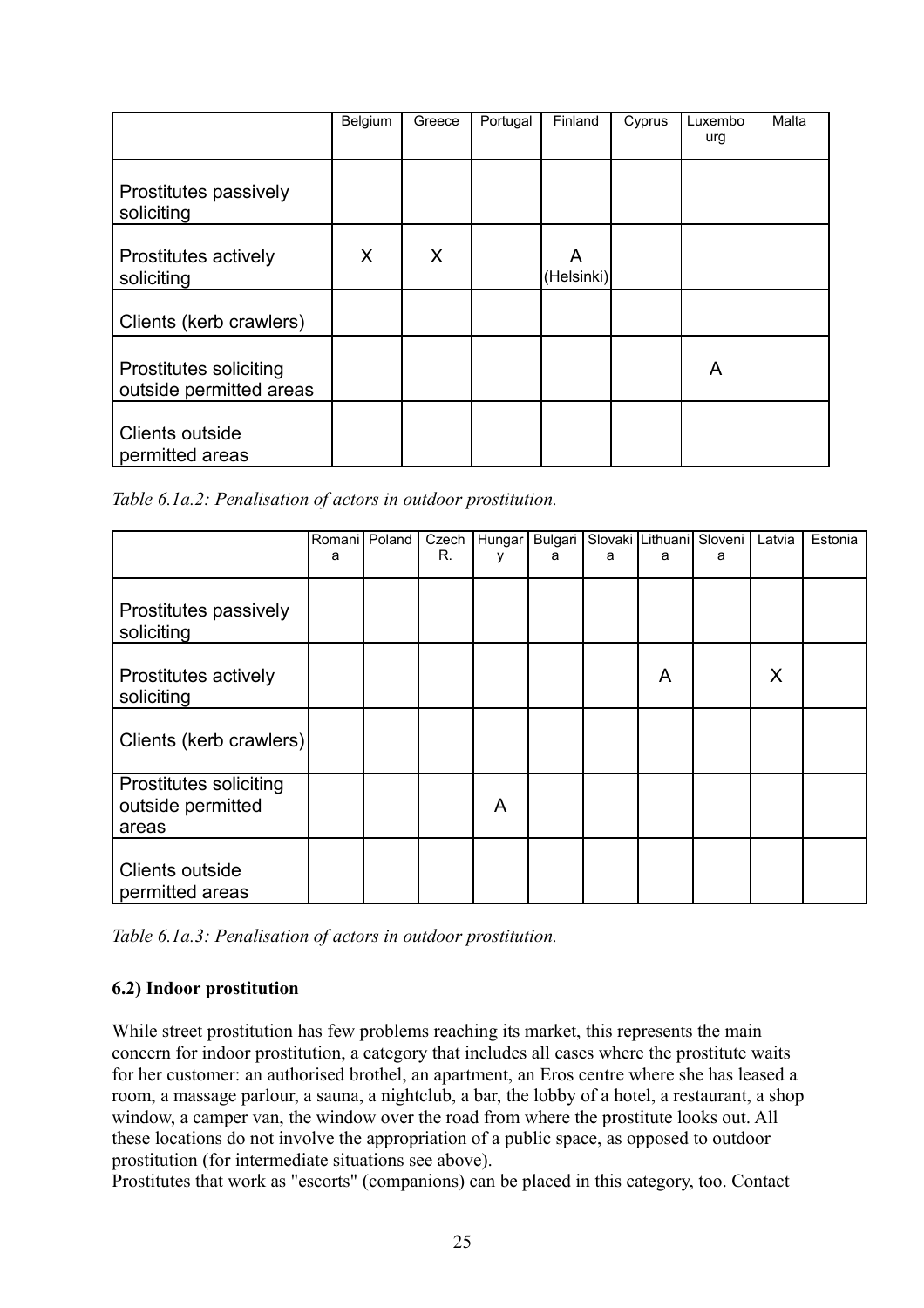with the client takes place through the intermediation of an agency for which she works, accompanying the client to dinner or other social events: any extra services are contracted directly with him.

Recourse to advertising is necessary. Small ads or real advertising spaces in printed publications, leaflets left in phone boxes or in other public places, and road signs. This fixed can even reach considerable figures and are incurred by the prostitutes or by the organisers of indoor prostitution. There are legal regulations that limit or prohibit prostitution publicity, even if they are disregarded or circumvented by resorting to screening activities: the massage parlour, the sauna, the strip club. This has the effect of raising the fee demanded for such insertions under these categories, an effect strengthened by the fact that, considering the high profits of prostitution (that will be soon discussed), the organisers of indoor prostitution are willing to pay higher rates.

However, sometimes free advertising by word of mouth between customers may be sufficient, or an agreement with taxi drivers that indicate to their customers the address of indoor prostitution locations. The passing of information will in any case be rewarded by the client, the prostitute, or the person organising the prostitution.

Indoor prostitution presents other additional costs with respect to outdoor prostitution: obviously the owners of the properties demand some form of reward for the use of their premises a reward that can be pushed to very high levels by the "risk premium" where penal codes forbid this kind of prostitution, or from monopolistic dynamics created by zoning (that is: only permitting indoor prostitution on certain roads) in other countries where space is excessively limited to contain the entire prostitution scene.

Depending on whether the costs of the use of premises are supported directly by the prostitute or by other persons, the organisers of prostitution, an important distinction between two forms in which the demanded service is provided is made, that could be defined "entrepreneurial" or "analogous to dependent employment".

If fixed costs for the rent of the infrastructure are sustained by prostitutes, this implies the possibility that they don't profit from their own activity or they risk falling into debt if earnings are insufficient to cover fixed costs (that can also include other costs besides the rent, even if lower, such as the wage to the look-out, the supply of condoms, the cleaning of the premises). The payment of rent expenses is also due during the days in which the prostitute does not work, due to illness or other reasons. This situation of high instability is typical of the prostitution that is carried out in display windows, brothels, Eros centres. On the contrary, in cases in which the encounter with a customer occurs in a strip club or at other public premises, at a massage parlour, at a sauna, the situation of the women that work there is more akin to that of an employee, it being understood that the profit always depends on the number of customers and on the services demanded and it is reduced by quite a high percentage for the managers of the afore-mentioned premises.

Those who work in an apartment will, in the best of circumstances, have to incur market costs related to the renting of the flat, if not they will also have to pay that surplus of rent that is demanded by many owners in order to benefit from the gains of the prostitution of their tenant.

Protests by residents may arise when the use of the premises for prostitution in their own apartment block or in the neighbourhood is discovered, and in many countries in which the sex trade is forbidden indoors, this can result in the risk of criminal charges. in the countries where the indoor form is illegal, the corruption of public officers responsible for the repression or management of the prostitution is a possible strategy that that can be carried out by the organisers in order to reduce this risk.

The risk of violence is lower if compared to outdoor prostitution since generally there are also other people at the premises: other prostitutes, organisers, bar tenders, people responsible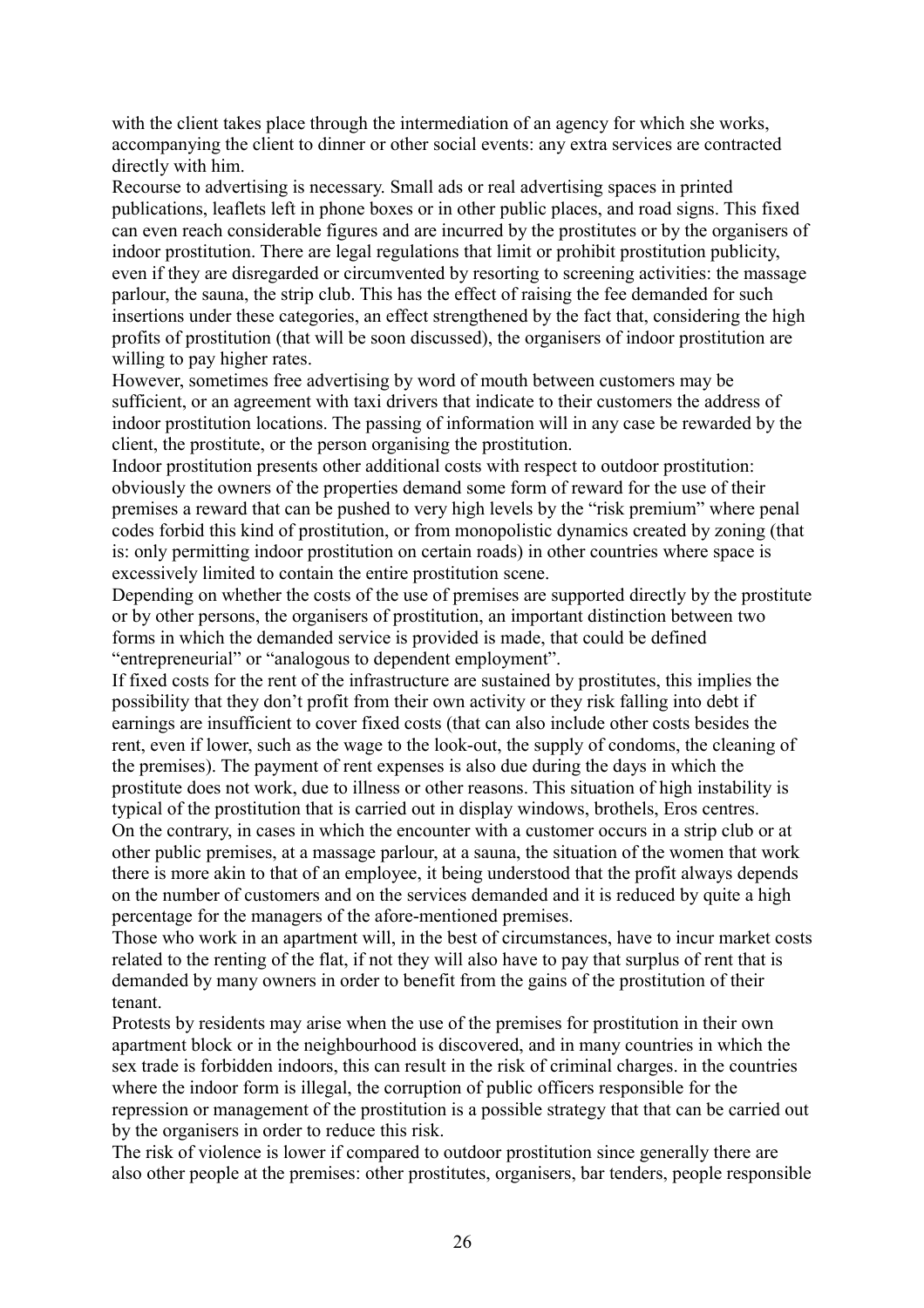for look-out. Of course, excluded are those cases in which the prostitute works alone in an apartment: having a dog or coming to an agreement with her neighbours are strategies adopted in order to reduce the risk and to make the situation somewhat more controllable if compared to street prostitution. A great advantage, as opposed to street prostitution, is the fact of knowing the premises and the related furnishings, should the need arise to defend oneself physically.

Beyond the issue of safety, the development of indoor prostitution also means being able to wait for customers in a more comfortable environment as opposed to outdoors. In order to explain the methods by which prostitution takes place at the various indoor

premises, we will group them according to the additional services that are offered: other services relating to the body (saunas and massage parlours), socialising and entertainment (escorts, clubs and strip clubs), no service (brothel, Eros centre, apartment, display window, camper van) or benefitting from services offered by others (lobby of a hotel, restaurant, bar). But before moving on to describe these various situations we shall address another criterion of classification that gives rise to different effects on the manner in which the work is carried out: the situation of independence of the prostitute or her dependency on an organisational structure that she chooses to join.

In a brothel, an Eros centre, a massage parlour, a sauna, a strip club, a display window, and in some cases also in an apartment and in a camper van, if the prostitute works as dependent for an organisation, it is practically impossible for her to refuse a customer or his particular requests. Due to competition among the various women present at the premises and the fact of being potentially "on the waiting list" to work at precise premises, actually refusing a particular customer or not wanting to provide specific sexual services is subject to the approval of the organisation that has the power to decide if the prostitute will be able to continue to work in the premises managed by them or if she will be replaced. It's much more probable that the management will side with the customer, source of revenue, rather than with the prostitute, while it is true that this depends on the market situation, which can be to the benefit of prostitutes if there are fewer women willing to carry out this task, and many potential organisers. Conversely, if competition among prostitutes is high and there are few organisers, the power lies with the organisers.

Also the practice of using condoms must become part of the official regulations established by the organisers of the premises, otherwise it becomes extremely difficult for the prostitute to impose her will to use them with customers, since these latter generally refuse to do so. In all cases of prostitution in indoor dependent form, the prostitute must be subject to a form of discipline in terms of timetables, of ways to presenting herself to the customer, of relationships with the management.

Now we shall try to describe the procedures of indoor prostitution in the presence or absence of auxiliary services. We will start from the case of their absence: in apartments, in camper vans, in display windows and at Eros centres the encounter occurs in forms that are less hasty than street prostitution and generally (for this as for all other forms of indoor prostitution) a determined time span is negotiated, besides the type of services, generally half an hour. It should be remembered that generally the aspect of social interaction with the customer is frowned upon by the prostitute yet welcomed by the customer, where the prostitute in such case also sells the illusion of welcoming the act, evidently not only sexually but also with the client being considered as a complete person. Therefore, in this type of prostitution there is more room for the satisfaction of emotional needs of the customer but this doesn't necessarily mean greater gain for the prostitute: it is true that the rates are higher but there are fixed costs to be supported.

The modern form of brothel is different from that of the XIX century and the first part of the XX century from the point of view of the prostitute because it is no longer her place of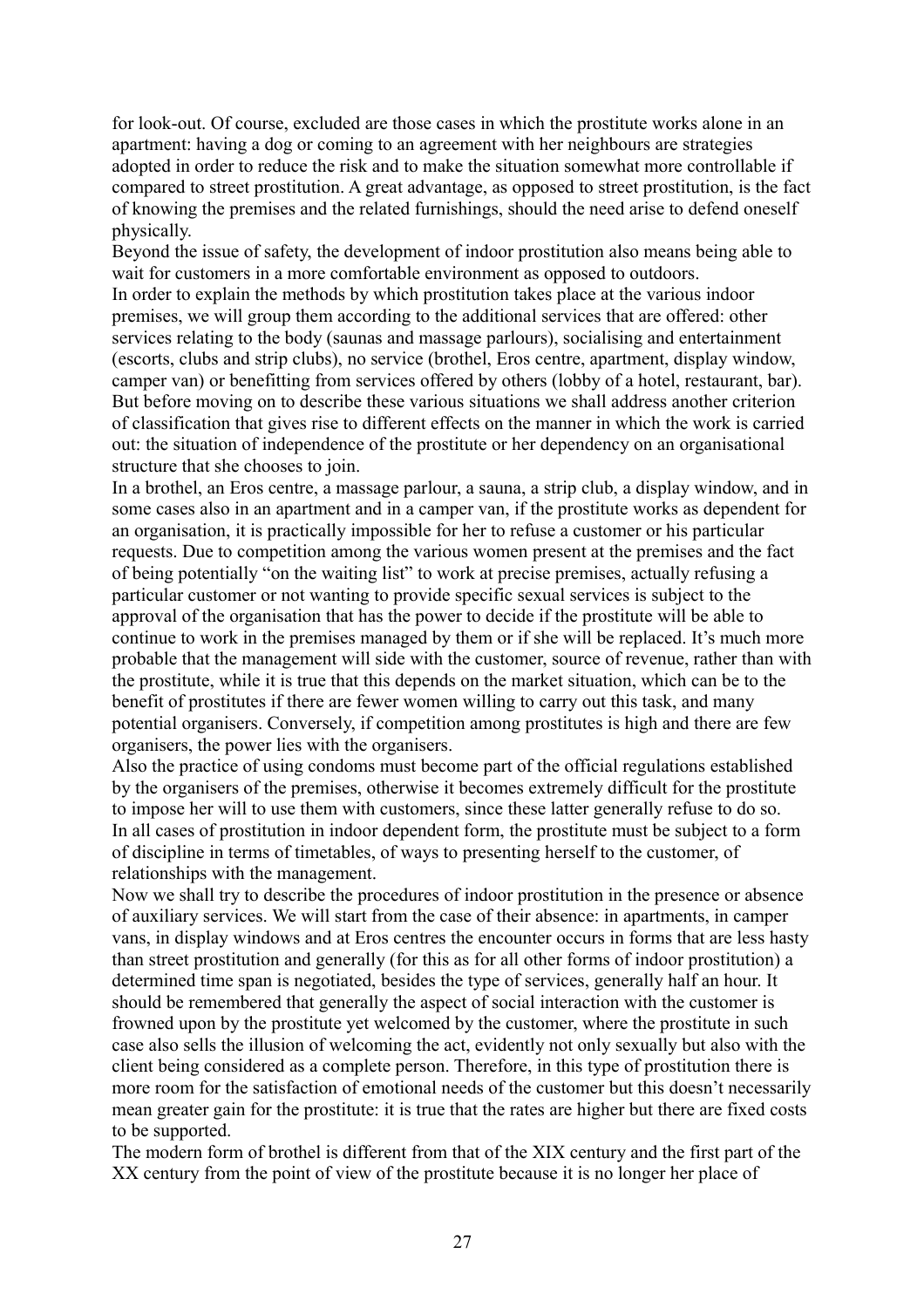residence and also from the perspective of the customer because the brothel has assumed a specialised function relative to sexuality and the premises no longer provide a space for male sociality. Night clubs and strip clubs have taken their place in allowing the expression of male camaraderie linked to relegation of the women to their sexual role.

There is then the prostitution that is added to other services relating to the body, and this occurs in the saunas and at massage parlours, obviously only at those premises that have such licences, in order to mask their true aim which is that of offering sexual services. At those saunas and massage parlours where the sex trade is carried out, the customer pays an entrance ticket, the amount of which is withheld by the organisers, and the customer must arrange with the prostitute for sexual services, according to a tariff plan that is in any case established by the organisation in order to avoid disparity between different women. With prostitution that offers the service of sociality (escorts, clubs and strip clubs) as, at least partially, is the case where prostitution is carried out at the premises that also offer entertainment services, there the prerequisite be able to speak the language of the customer, something that is quite important given that in many countries prostitution is engaged in mainly by immigrants. These forms of prostitution are the most expensive for customers and the most profitable for women (unless they are forced to work at night clubs under the most stringent of conditions where at the end they are left with only a fraction of the turnover, which can often happen to foreign women).

Within the realm of prostitution with male customers the escort service is the one that more closely resembles a free sexual as opposed to a prostitute type of relationship.[23](#page-27-0) The escort agency receives a fee for the intermediation that takes place according to the telephone requests of the customer or according to a direct choice from a catalogue at the premises of the agency. Then the customer and the escort spend the night out together before the sexual act and the prostitute is paid for the entire time spent together with the customer, while sexual services are paid for apart. The relationship remains non-chosen, in other words it is chosen for the material benefits that it brings and not for the particular attraction of a customer (most prostitutes exclude a-priori any sort of attraction felt for those whom they know as customers), and moreover it is necessary to provide a form of attention oriented to the psychological wellbeing of the customer. This is considered an extra service, particular stressful and at times even more demanding than the sexual act, since it is more difficult to implement strategies to distance oneself mentally from what is taking place than when one is distancing oneself from the purely physical interaction of the sexual act.

Prostitution in night-clubs is carried out by girls that put on erotic shows while clubs are essentially luxury bars where there are women available to accompany customers, with whom they can later arrange a sexual service, to be performed in suitable places within the club or outside of it.

The earnings of organisers are represented, apart from a percentage of the prostitute's earnings, by the entrance ticket paid by the customer, and by the resale of alcoholic drinks, in particular bottles of champagne at exorbitant prices. In turn, the prostitute that manages to persuade the customer to order champagne receives a share of the profit. The fact that in these situations prostitutes are required to consume alcohol and the fact that there are economic incentives to drink in large quantities is undoubtedly a great disadvantage to this form of prostitution, in terms of health problems that can derive from it, as well as due to the danger of getting drunk and, therefore, not being able to defend one's own boundaries in the interaction with the customer.

With regard to the places that are used as a meeting place, exploiting the services offered by others (the lobby of a hotel, restaurant, bar), these are chosen above all because they offer the opportunity to meet lonely men far from their city. The tips to hotel porters and to supervisors

<span id="page-27-0"></span><sup>&</sup>lt;sup>23</sup> Apart from the offering of a "girlfriend experience", common in the USA.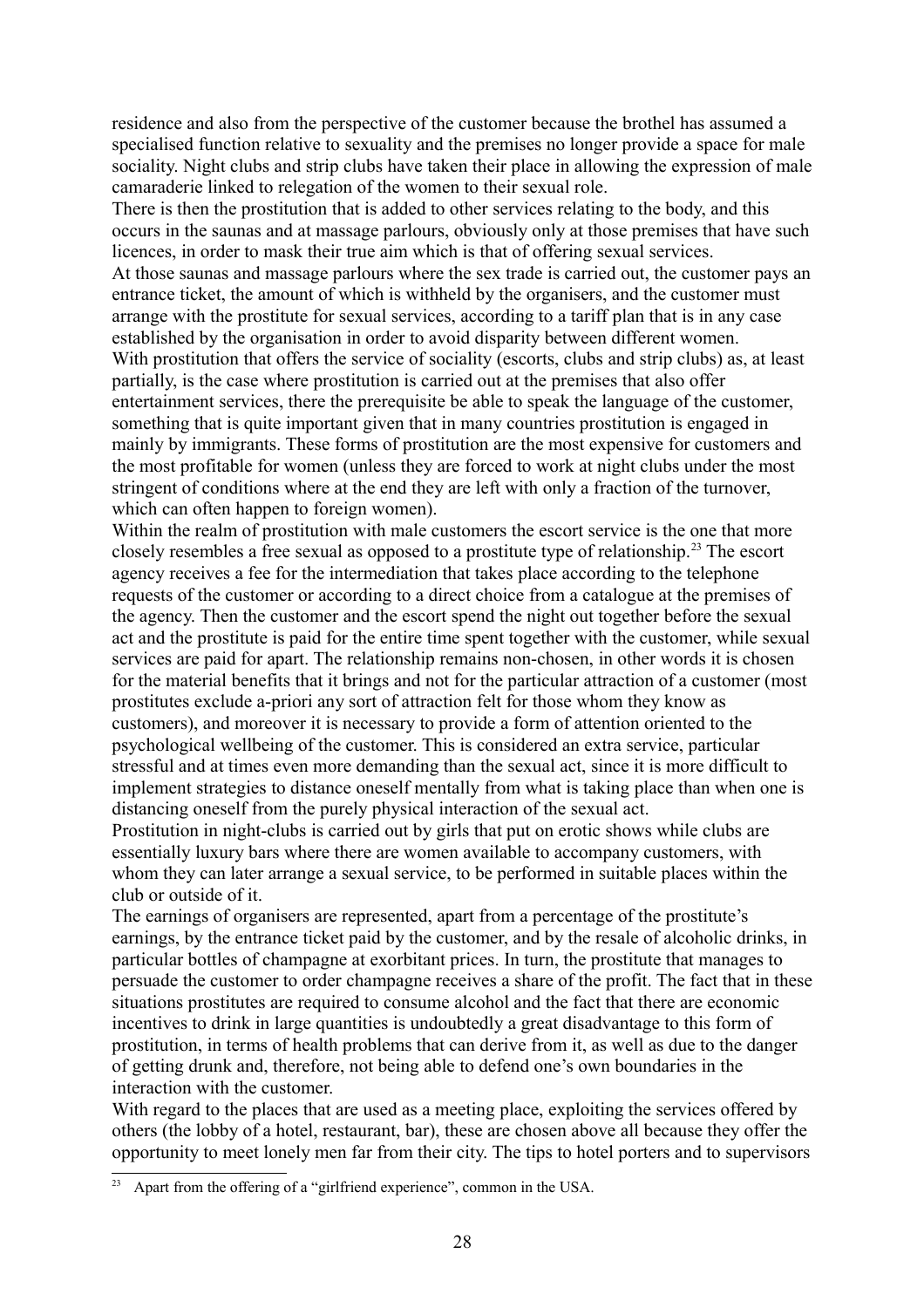are a fixed cost of this form of soliciting.

Prostitution that uses the bar or the hotel as the meeting place is usually the most traditional form of prostitution, performed by somewhat older women that accompany regular customers that are also senior. Often the gentrification of parts of towns remove these places and their traditional tolerance towards the sex trade, formerly an integral part of the social panorama.

|                                            | Sweden | Great<br><b>Britain</b>     | Ireland | Italy | France | Denmar<br>k | Austria   German | Netherl<br>ands | Spain |
|--------------------------------------------|--------|-----------------------------|---------|-------|--------|-------------|------------------|-----------------|-------|
| <b>Brothel keepers</b>                     | Χ      | X                           | X       | X     | X      | X           |                  |                 |       |
| Room renters for<br>prostitution of others | X      | X                           | X       | X     | X      | X           |                  |                 |       |
| <b>Advertisers</b>                         | Χ      | X<br>(in<br>phone<br>boxes) | X       | Χ     | X      |             |                  |                 |       |

#### **6.2a) Legal provisions regarding indoor prostitution**

*Table 6.2a.1: Penalisation of actors in indoor prostitution.* (some categories do not apply to all states: see tables by policy models on page 38)

X=criminal offence

A= administrative illicit

|                                            | Belgium | Greece | Portugal | Finland | Cyprus | Luxembo<br>urg | Malta |
|--------------------------------------------|---------|--------|----------|---------|--------|----------------|-------|
| <b>Brothel keepers</b>                     |         |        |          |         | X      | X              | Χ     |
| Room renters for<br>prostitution of others |         |        | X        |         | X      | X              |       |
| <b>Advertisers</b>                         | X       |        |          |         |        |                |       |

*Table 6.2a.2: Penalisation of actors in indoor prostitution.*

|                        | Romani   Poland | Czech |   | Hungar Bulgaria Slovaki   Lithuani   Sloveni |   |          |   | Latvia            | Estonia |
|------------------------|-----------------|-------|---|----------------------------------------------|---|----------|---|-------------------|---------|
|                        | a               | R.    |   |                                              | a | a        | a |                   |         |
|                        |                 |       |   |                                              |   |          |   |                   |         |
| <b>Brothel keepers</b> |                 |       | Χ | X                                            |   | implicit |   | Χ                 |         |
| Room renters for       |                 |       |   |                                              |   |          |   |                   |         |
| prostitution of others |                 |       | Χ |                                              |   |          |   |                   |         |
|                        |                 |       |   |                                              |   |          |   |                   |         |
| Advertisers            |                 |       |   |                                              |   |          |   | $\checkmark$<br>∧ |         |

*Table 6.2a.3: Penalisation of actors in indoor prostitution.*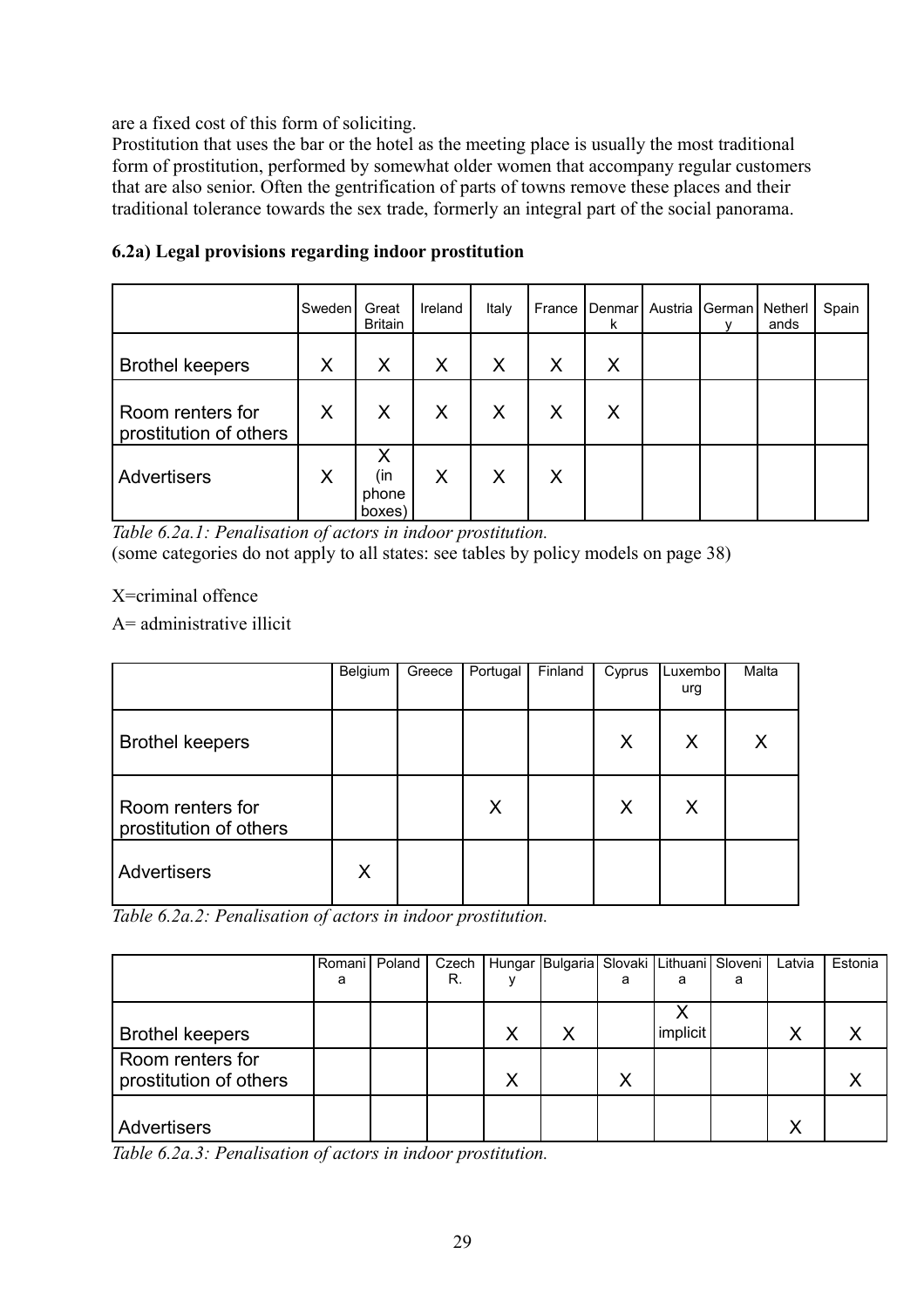#### **7) Forced prostitution and trafficking in human beings**

Not even the greatest or smallest degree of freedom and autonomy of prostitutes actually depends on the localisation in outdoor or indoor places: in both cases there can be mobs that control the premises or the area with violence or the classic pimp that entices and then exploits women. The degree of freedom depends not only on who the organisers are and by what methods they operate but also on the characteristics of the subjects that engage in prostitution. If the latter are young, it is easier to take them in or exploit them. They may be in a weak position because they are living in a country without papers, probably with a debt to be settled having been brought into the country illegally, or perhaps they are being bought and sold between the different figures that supervise trafficking of illegal immigrants. The current pauperisation in Eastern Europe, with the transition to a capitalistic system, and in Third World countries/the Global South guarantees that the supply for prostitution, that in many places is no longer assured by native women as in the past, will not decrease. In fact it is not only assured by the action of criminals that cheat women by promising them non existent jobs and then force them to engage in prostitution once they enter, generally legally, a foreign country (when they are not the same families that sell their young daughters to sex traffickers): emigrating to offer themselves as prostitutes on the market of Western countries is also a female strategy motivated by individual and familiar economic needs.

Intermediate situations between legality and illegality are the entry with a visa as an artist or dancer, as well as a tourist visa that doesn't permit employment. From existing sources it can be inferred that these channels are managed by organised groups upon the precise request of night club managers that "order" women according to their needs and sign a contract for their legal entry.

Another intermediate situation that is very widespread in the world of prostitution is when the migrant has accepted to use the services of traffickers or has actively sought them out but has been cheated on the amount of the sum to be paid as a fee once she has entered the country, on the conditions of activity in prostitution or on the profit that the organisation will draw from her prostitution. The sums upon which she has agreed, that seemed considerable given the difference in currency value, are indeed a tiny fraction of what customers pay. It is fairly easy to use these techniques to extort high sums from migrants since once they are in a foreign country without documents that allow them to stay legally (and often without a passport that is held by the traffickers), they are unable to resort to any authority. These situations occur not only in the world of prostitution and not only towards women but perhaps in this world it occurs more often and the debt to be paid is more burdensome precisely due to the high profits that prostitution guarantees as opposed to other professions. Moreover, implicit in the practice of prostitution is the fact of appropriation of what could be called surplus value generated (or better taken) from the work of the prostitute that cannot take place in a concealed manner like other professions in which immigrants are exploited with the payment of low salaries. Instead it must take place directly, taking from the prostitute's hands (some/most of) the money that the customer gives her directly. This structural condition makes the economic exploitation explicit and the direct resorting to forms of violence more probable.

The problems with trafficking in human beings for forced prostitution are well known and acted upon (see also Directive 2004/81/EC, and Directive  $2011/36/EU<sub>1</sub><sup>24</sup>$  $2011/36/EU<sub>1</sub><sup>24</sup>$  $2011/36/EU<sub>1</sub><sup>24</sup>$  that should replace

<span id="page-29-0"></span><sup>&</sup>lt;sup>24</sup> In Art. 2, comma 2 it defines "position of vulnerability, which was left undefined in the Palermo protocol: "Position of vulnerability means a situation in which the person concerned has no real or acceptable alternative but to submit to the abuse involved."

In comma 3 it leaves undefined "sexual exploitation": "Exploitation shall include, as a minimum, the exploitation of the prostitution of others or other forms of sexual exploitation, forced labour (etc)."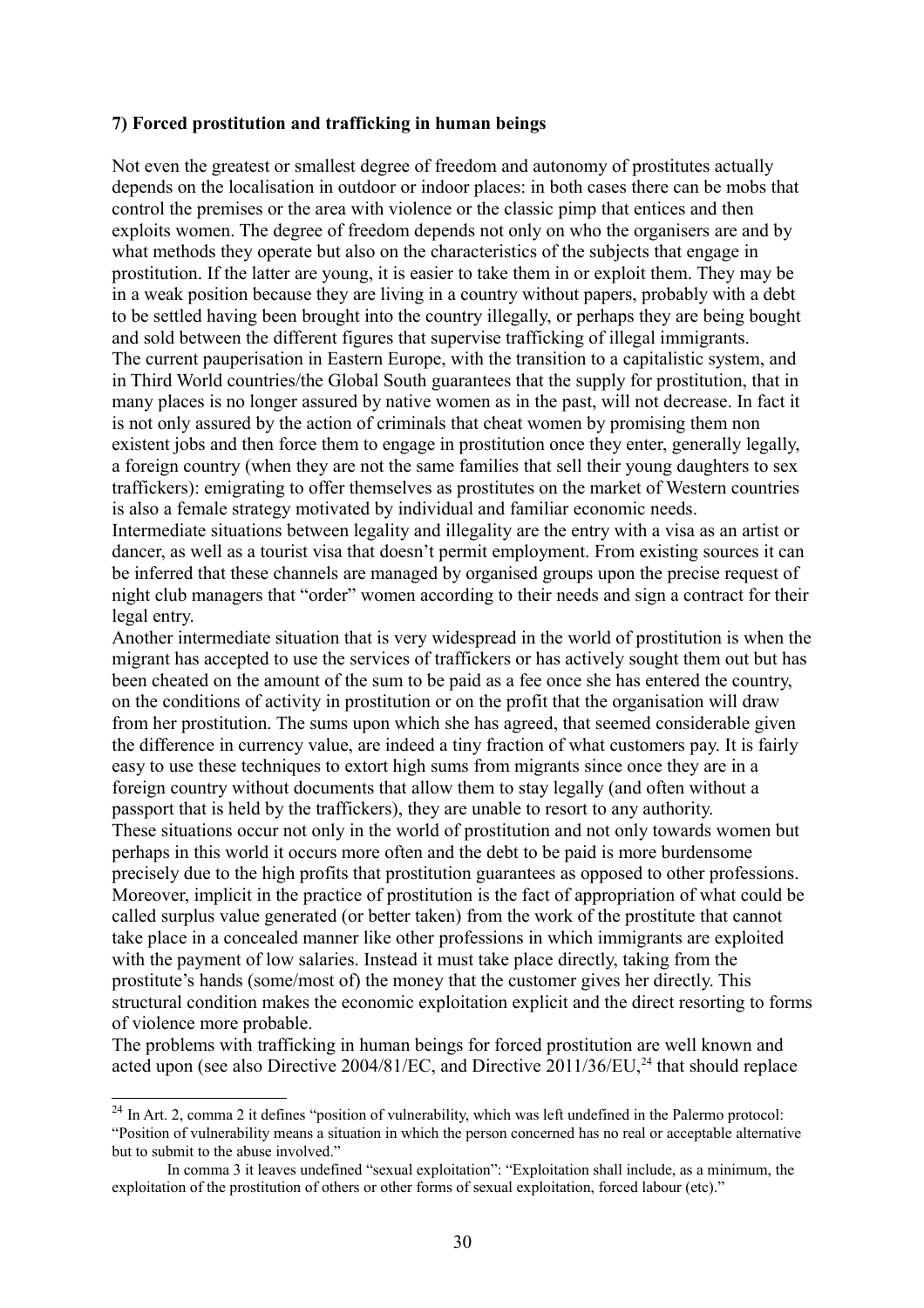Framework Decision 2002/629/JHA for member states adopting it), but a less debated issue is prostitution in former East-Western European border zones, as in the Czech Republic lose to the border with Germany, where an economic wasteland became a huge brothel where the buyers feel everything to everything taking advantage of the economic disparity between the two countries. There were reports on extreme exploitation by pimps and widespread requests for underage prostitution, in the inactivity of authorities (Schauer 2006).

#### **7a) Legal notion of consent**

The distinction between free and forced prostitution is contested in the political debate by those that maintain that no woman, if she is not driven by poverty or by pathological psychological motivations, can rationally choose to become a prostitute. Therefore, this path is always undertaken as a result of a constraint: either directly physical, with the use of violence or threats, or psychological, with tricks used by pimps to exploit women, or economical.

This mechanism seems to be more plausible when referring to women/citizens of other countries rather than those who guarantee a minimum basic income or in which insurance policies against unemployment protect a large part of the population.

Depriving a-priori non citizens of the right to choose prostitution has been denounced as discriminatory by those who emphasise that economical constraint is the force that underpins most choices, not only that of engaging in prostitution.

The issue of the consent given to carry out prostitution is controversial: some assert the impossibility of giving one's consent to prostitution since it is an act contrary to human dignity or a form of violence against women, just as it is impossible to give one's consent to entering into a condition of slavery. Contrary arguments do not tie the concept of dignity to the use one makes of her/his sexual capacities. Even if all prostitution were indeed violence, models of intervention in cases of violence against women generally rely on the offer of help, leaving to women themselves to judge whether and when they need help without outside imposition. Feminist women's shelters have found that all other interventions, not based on the will of the woman to leave her violent partner, are deemed to failure. And most certainly political proposals to outlaw marriage or heterosexual relationships in order to fight violence against women would be deemed absurd from the majority of people taking part in them – same for prostitution, as sex workers' rights groups (and clients' organisations when they exist, as in the Netherlands) express the same position.

It is possible to use the category of free, non-forced prostitution when an adult gives consent to paid sexual relationships, adopting the legal definition of consent: without violence, threats or deceit operated directly by other subjects, the consent is valid. A more refined definition of consent, protecting the person basically still from violence, threats and deceit, can be found in art. 2 of the Directive 2011/36/EU. The economical constraint or social or psychological factors that can lead to the choice (or better: decision, given the complexity of the concept of "choice") to engage in prostitution, do not affect this juridical notion of consent. Even the definition of prostitution as an act contrary to human dignity to which consent cannot be given is a definition not universally accepted, for example it is not accepted by the organisations of sex workers.

Using (as it is perfectly normal elsewhere) a legal notion of consent does not imply disregarding economical constraint nor morally accepting situations of inequality. These are structural problems that must be addressed. It does mean to respect an adult subject who makes choices starting from given social conditions, that can be unfavourable, but in respect to which the alternatives to prostitution are not provided, or are rejected because they are considered to be even more unpleasant than prostitution.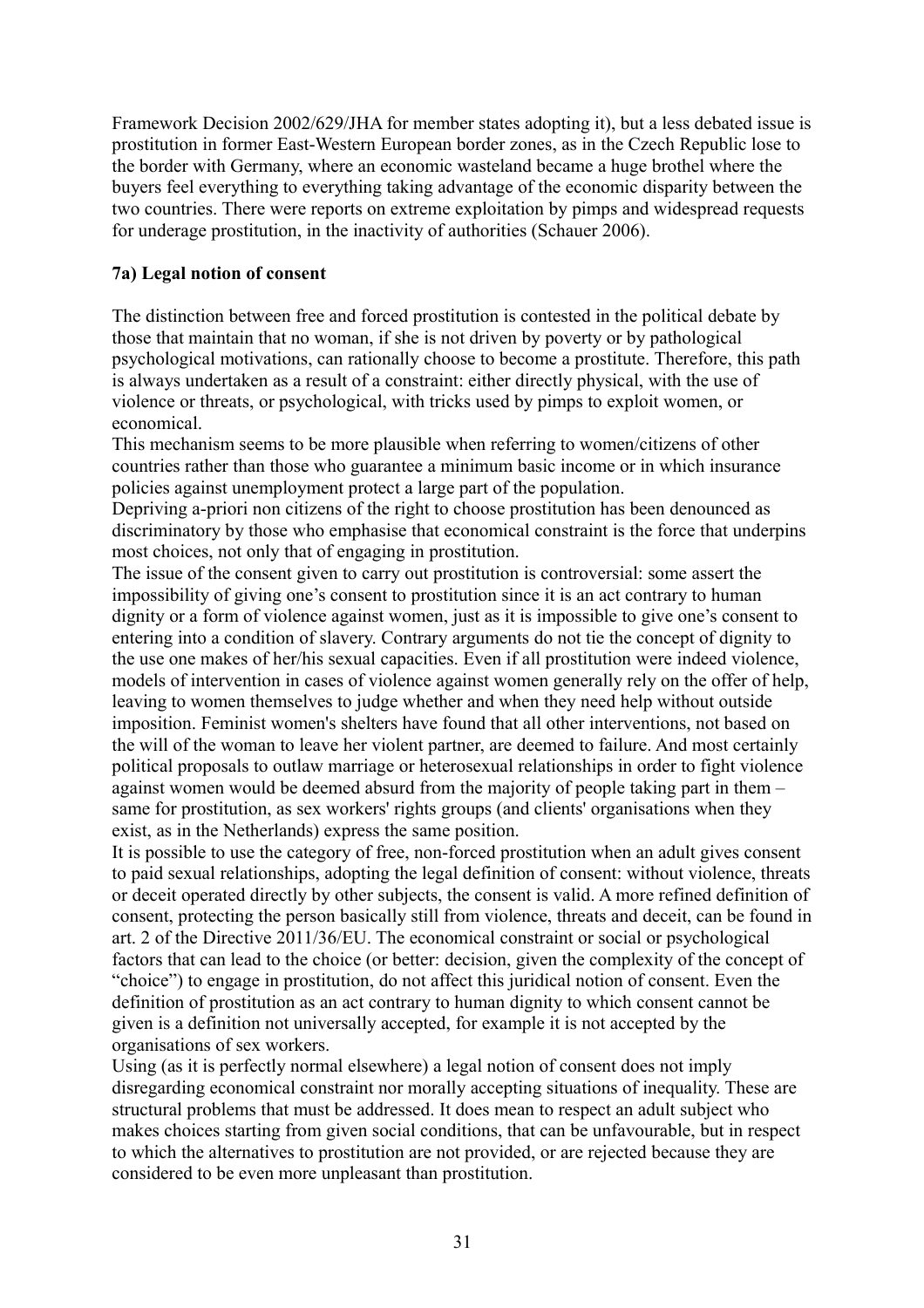## 9) TABLES ACCORDING TO POLICY MODEL

## *Penalisation of actors in prostitution in general, both indoors and outdoors*

9.1. ABOLITIONIST COUNTRIES (by population size), *indoors and outdoors*

X=criminal offence

A= administrative illicit

|                                                                  | Great<br><b>Britain</b> | France | Italy | Spain | Poland |   | Belgium   Portugal | Czech<br>Rep. |
|------------------------------------------------------------------|-------------------------|--------|-------|-------|--------|---|--------------------|---------------|
| Exploiters, pimps                                                | X                       | X      | X     | X     |        | X |                    | X             |
| Panderers, aiders and<br>abetters for gain                       | X                       | X      | X     |       | X      |   | X                  | X             |
| Partially or totally living<br>off the prostitution of<br>others | X                       |        | X     |       | X      |   |                    |               |
| Panderers, aiders and<br>abetters without gain                   |                         | X      | X     |       |        |   |                    |               |
| <b>Recruiters</b><br>even without gain                           | X                       | X      | X     |       | X      |   | X                  | X             |

|                                                                  |   | Bulgaria   Denmar  <br>k | Finland | Slovakia | Ireland | Sloveni<br>a | Estonia | Cyprus | Luxembo<br>urg |
|------------------------------------------------------------------|---|--------------------------|---------|----------|---------|--------------|---------|--------|----------------|
| Exploiters, pimps                                                |   | X                        | X       | X        | X       | $\sf X$      | $\sf X$ | X      | X              |
| Panderers, aiders and<br>abetters for gain                       |   | X                        |         |          | X       |              | X       | X      | X              |
| Partially or totally living<br>off the prostitution of<br>others |   | X                        |         | X        | X       |              |         |        |                |
| Panderers, aiders and<br>abetters without gain                   |   |                          |         |          |         |              |         |        |                |
| <b>Recruiters</b><br>even without gain                           | X | X                        |         |          | X       |              |         | X      |                |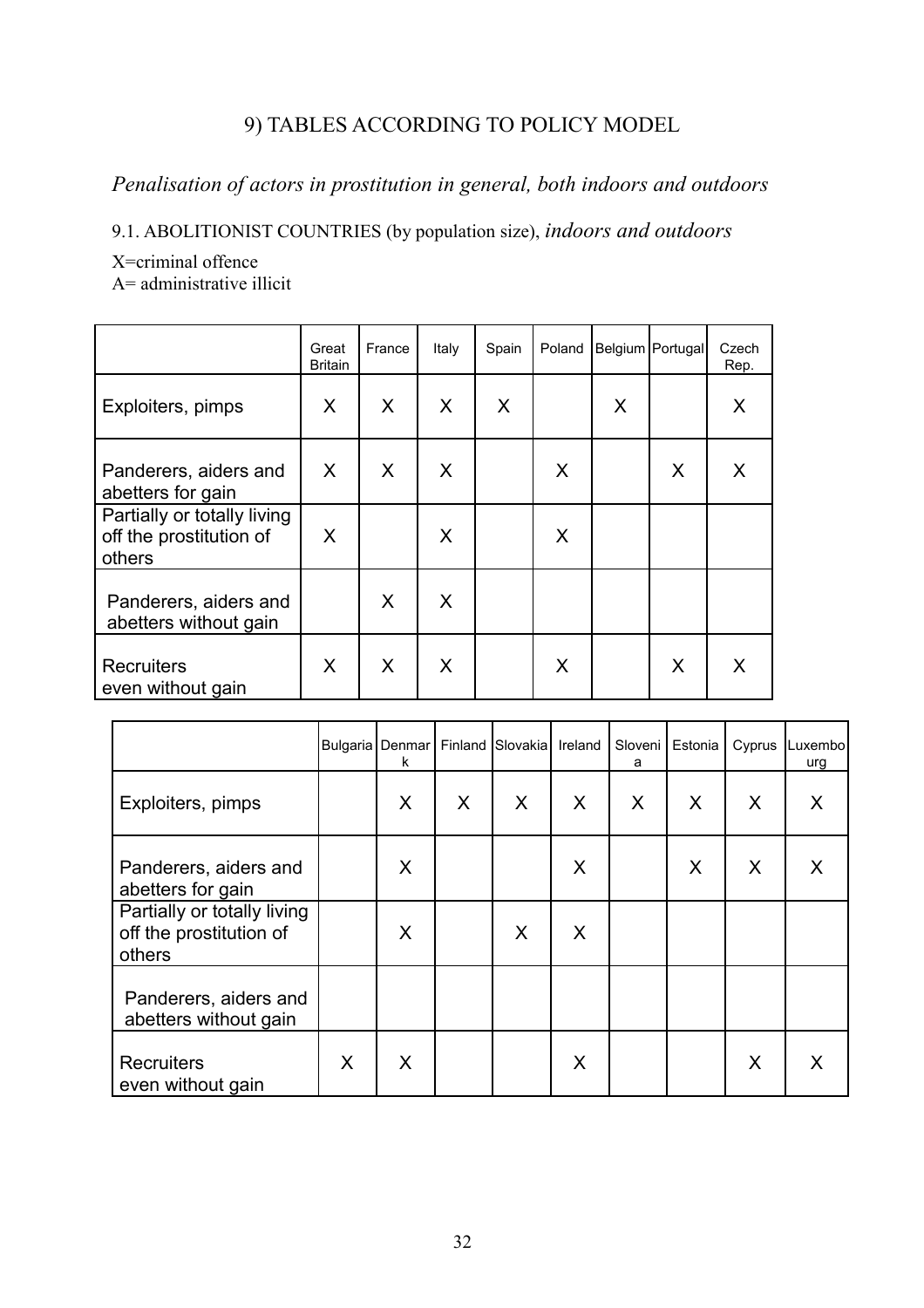# *Penalisation of actors in prostitution in general, both indoors and outdoors*

|                                                            | <b>PROHIBITIONISM</b> |               |       | <b>NEOP</b><br><b>ROHI</b><br><b>BITIO</b><br><b>NISM</b> |   | <b>REGULATION</b>  |        |    | <b>NEOREGULATIONISM</b>       |   |
|------------------------------------------------------------|-----------------------|---------------|-------|-----------------------------------------------------------|---|--------------------|--------|----|-------------------------------|---|
|                                                            | Roma<br>nia           | Lithua<br>nia | Malta | Swede<br>n                                                |   | Greece Hungar<br>۷ | Latvia | ny | Germa Netherl Austria<br>ands |   |
| Exploiters, pimps                                          |                       | X             |       | X                                                         | X | X                  | X      | X  | X                             | X |
| Panderers, aiders<br>and abetters for<br>gain              | X                     |               |       | X                                                         | X | X                  | X      |    |                               |   |
| Partially or totally<br>living off the<br>prost. of others | X                     |               |       | X                                                         | X | X                  |        |    |                               |   |
| Panderers, aiders<br>and abetters<br>without gain          | X                     |               |       | X                                                         |   |                    |        |    |                               |   |
| <b>Recruiters</b><br>even without gain                     |                       |               |       |                                                           |   |                    |        |    |                               |   |
| Clients (in general)                                       |                       |               |       | X                                                         |   |                    |        |    |                               |   |
| <b>Prostitutes</b><br>(in general)                         | X                     | X             | X     |                                                           |   |                    |        |    |                               |   |
| <b>Prostitutes soliciting</b><br>without a licence         |                       |               |       |                                                           | X | A                  | A      | A  |                               |   |

## 9.2. ALL OTHER COUNTRIES AND POLICY MODELS, *indoors and outdoors*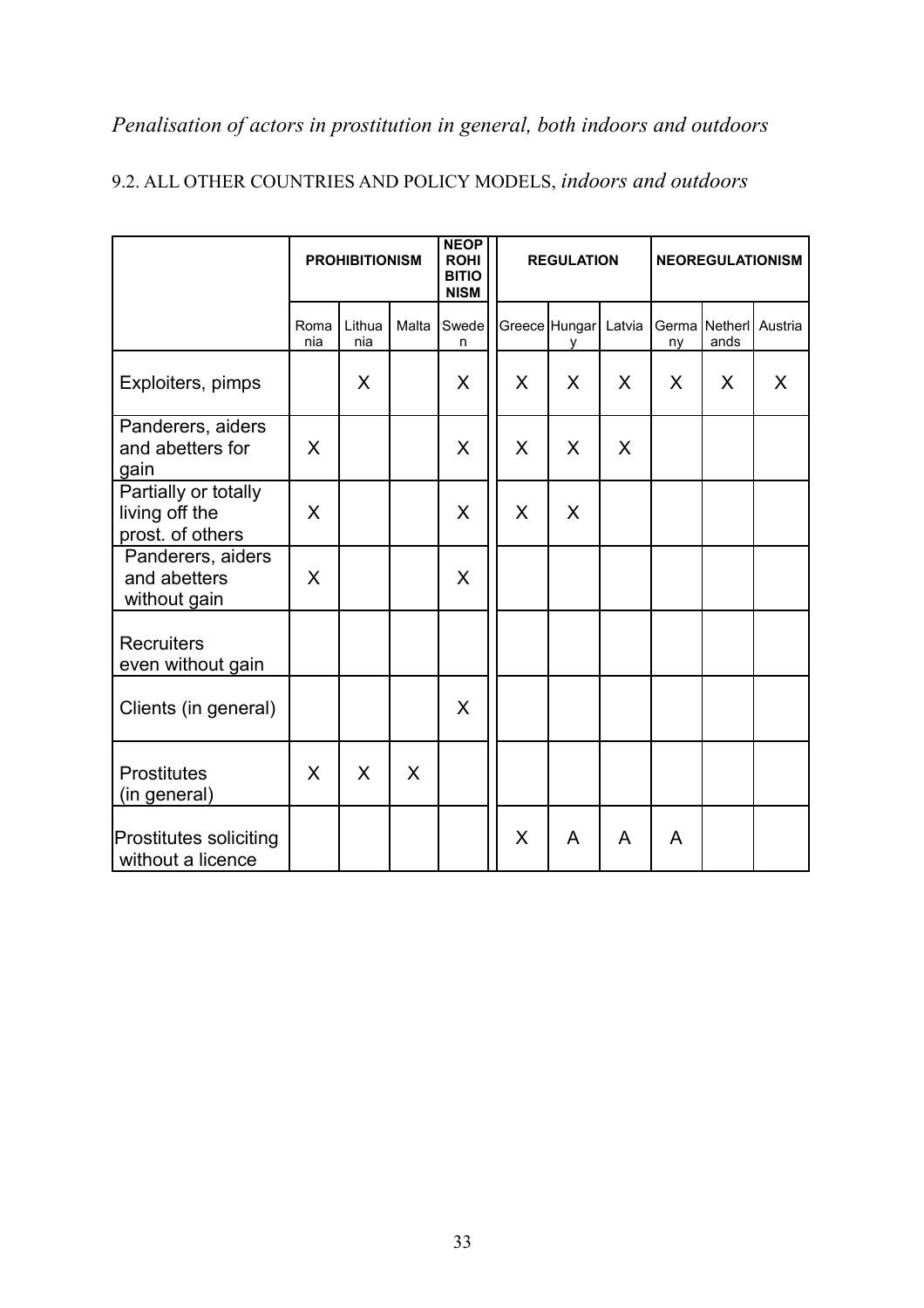## *Penalisation of actors in outdoor prostitution*

## 9.3. ABOLITIONIST COUNTRIES (by population size), *outdoors*

X=criminal offence

A= administrative illicit

|                                                   | Great<br><b>Britain</b>              | France | Italy | Spain | Poland |         | Belgium   Portugal | Czech<br>Rep. |
|---------------------------------------------------|--------------------------------------|--------|-------|-------|--------|---------|--------------------|---------------|
| Prostitutes passively<br>soliciting               | A<br>(commo<br>n<br>prostitut<br>es) |        |       |       |        |         |                    |               |
| Prostitutes actively<br>soliciting                | A<br>(commo<br>n<br>prostitut<br>es) |        |       |       |        | $\sf X$ |                    |               |
| Clients (kerb crawlers)                           | X                                    |        |       |       |        |         |                    |               |
| Prostitutes soliciting<br>outside permitted areas |                                      |        |       |       |        |         |                    |               |
| Clients outside<br>permitted areas                |                                      |        |       |       |        |         |                    |               |

|                                                          | Bulgaria   Denmar  <br>ĸ |                     | Finland Slovakia | Ireland  | Sloveni<br>а | Estonia | Cyprus | Luxemou<br>rg |
|----------------------------------------------------------|--------------------------|---------------------|------------------|----------|--------------|---------|--------|---------------|
| Prostitutes passively<br>soliciting                      | X                        |                     |                  | $X^{25}$ |              |         |        |               |
| Prostitutes actively<br>soliciting                       | X                        | A<br>(Helsin<br>ki) |                  | X        |              |         |        |               |
| Clients (kerb crawlers)                                  |                          |                     |                  |          |              |         |        |               |
| <b>Prostitutes soliciting</b><br>outside permitted areas |                          |                     |                  |          |              |         |        |               |
| Clients outside<br>permitted areas                       |                          |                     |                  |          |              |         |        |               |

<span id="page-33-0"></span> $\frac{25}{25}$  Loitering for the purpose of prostitution is forbidden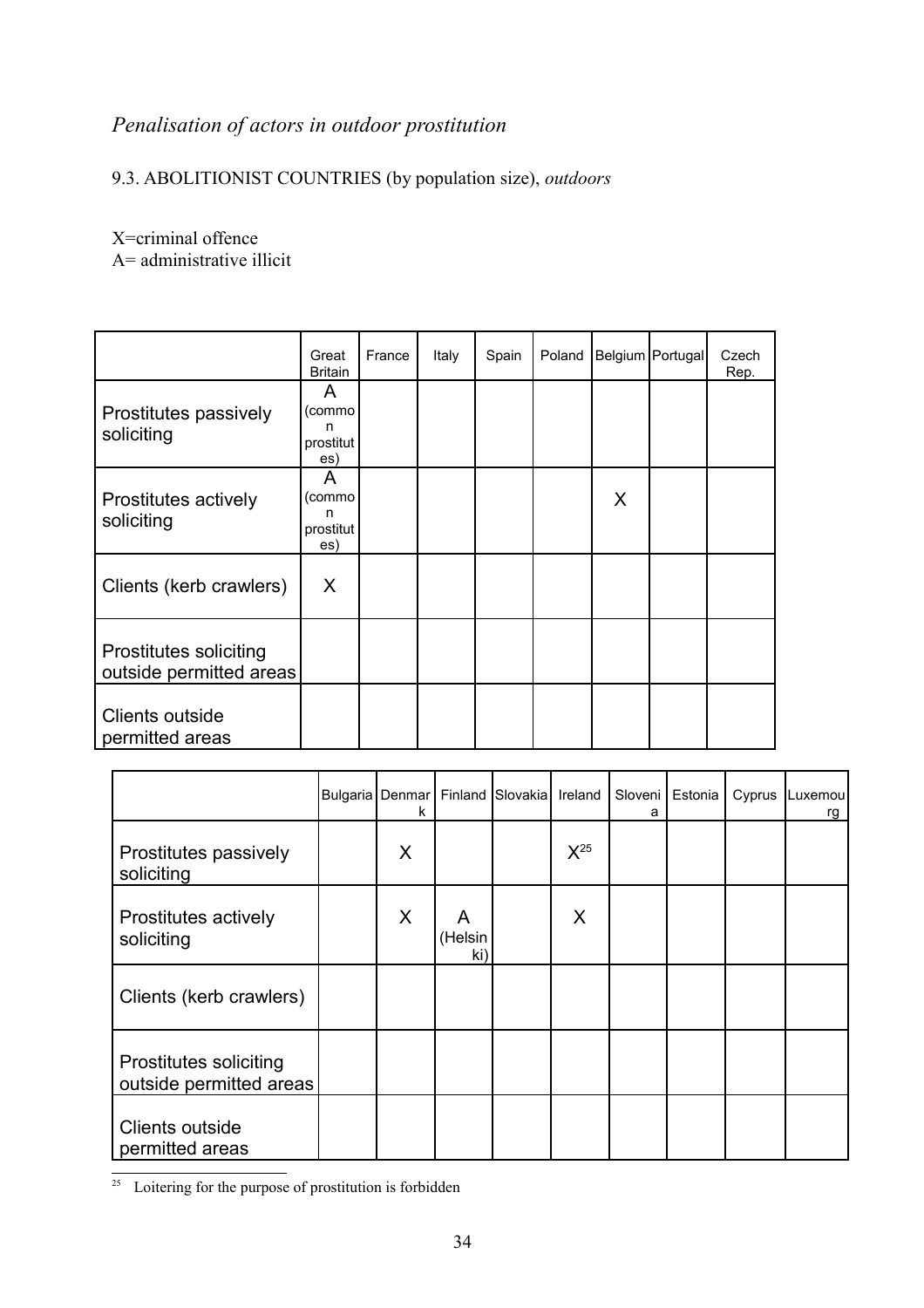# *Penalisation of actors in outdoor prostitution*

### OUTDOOR PROSTITUTION IS ALWAYS FORBIDDEN IN PROHIBITIONISM

|                                                          |        | <b>REGULATION</b> |        | <b>NEOREGULATIONISM</b> |                           |         |  |  |
|----------------------------------------------------------|--------|-------------------|--------|-------------------------|---------------------------|---------|--|--|
|                                                          | Greece | Hungary           | Latvia |                         | Germany   Netherlan<br>ds | Austria |  |  |
| Prostitutes passively<br>soliciting                      |        |                   |        |                         |                           |         |  |  |
| Prostitutes actively<br>soliciting                       | X      |                   |        |                         |                           | X       |  |  |
| Clients (kerb crawlers)                                  |        |                   |        |                         |                           |         |  |  |
| <b>Prostitutes soliciting</b><br>outside permitted areas |        | A                 |        | X                       | X                         | X       |  |  |
| Clients outside<br>permitted areas                       |        |                   |        | X                       |                           |         |  |  |

## 9.4. NEO/REGULATIONIST COUNTRIES, *outdoors*